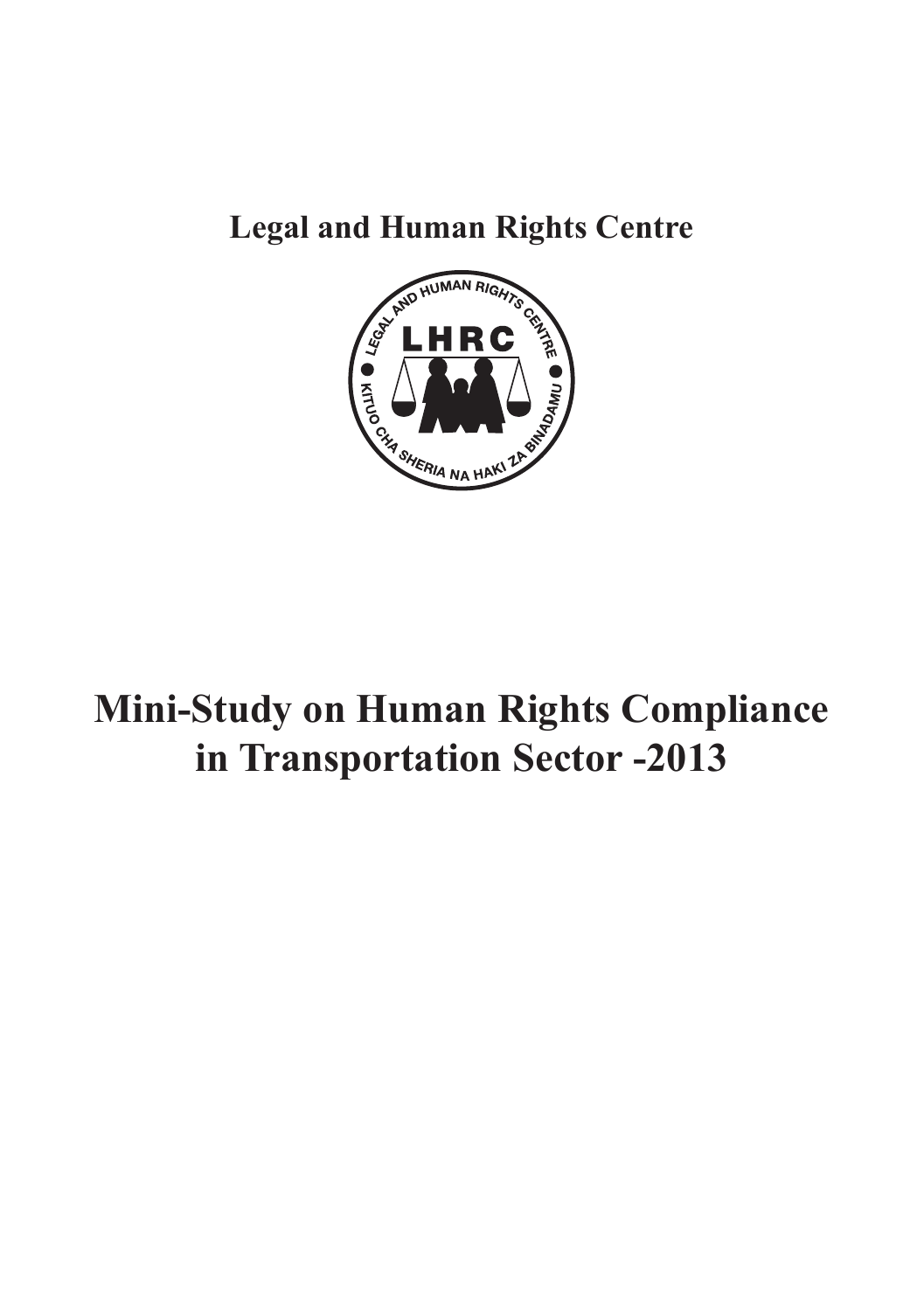#### **Publisher**

Legal and Human Rights Centre Justice Lugakingira House, Kijitonyama P.O. Box 75254, Dar es Salaam, Tanzania Tel: 255222773038/48 Fax: +255222773037 Email: lhrc@humanrights.or.tz Website: www.humanrights.or.tz

#### **Partners**

The Embassy of Norway The Embassy of Sweden Accountability in Tanzania

#### **ISBN: 978-9987-740-17-8**

**© LHRC 2015**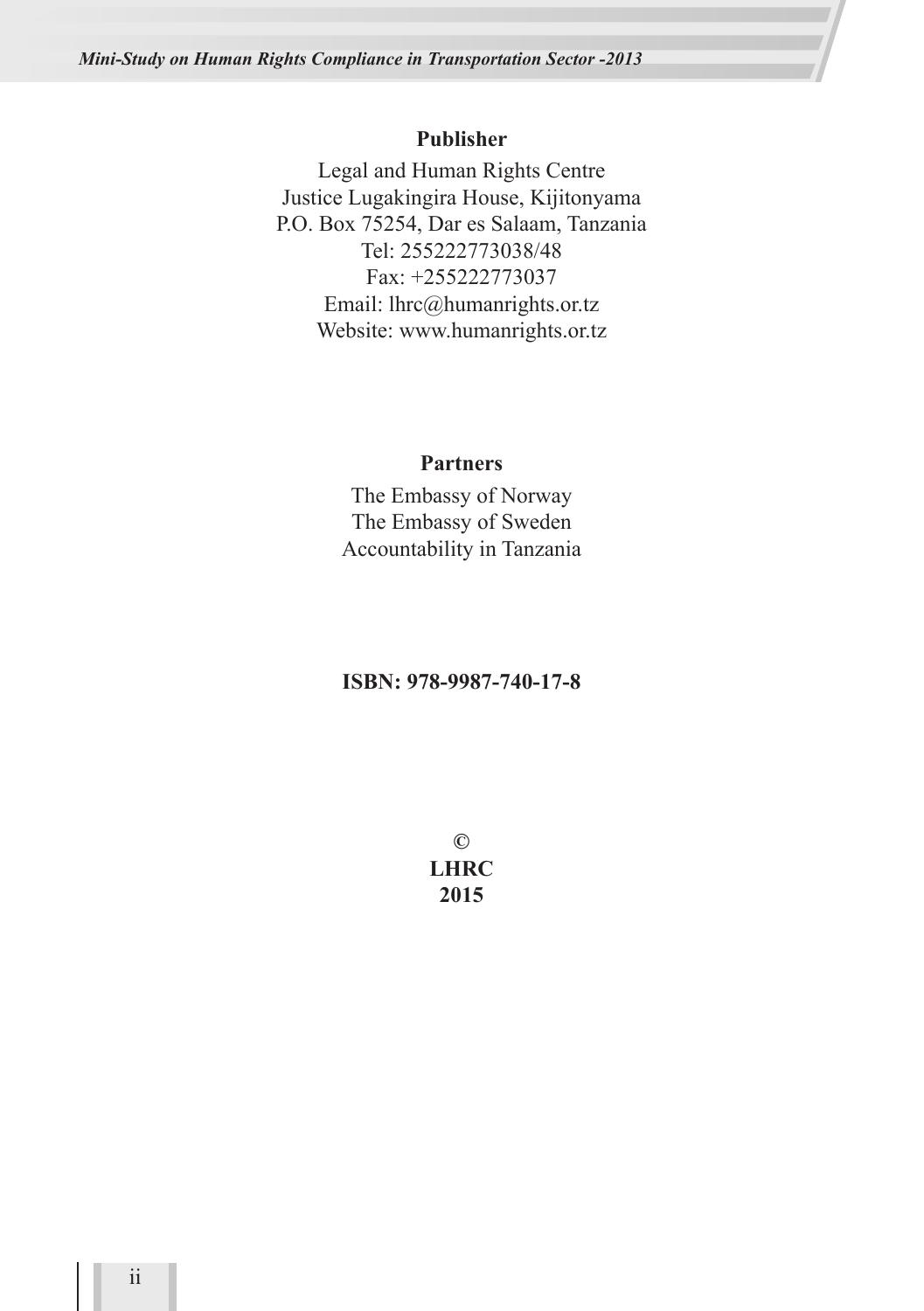#### **Researchers**

Pasience Mlowe Paul Mikongoti

#### **Writers**

 Pasience Mlowe Paul Mikongoti Fundikila Wazambi

#### **Editors**

Dr. Helen Kijo Bisimba Ms. Imelda Lulu Urrio Ms. Anna Henga Ms. Felista Mauya Ms. Rose Mwalongo Mr. Castor Kalemera

#### **LAYOUT & DESIGN**

Rodrick Maro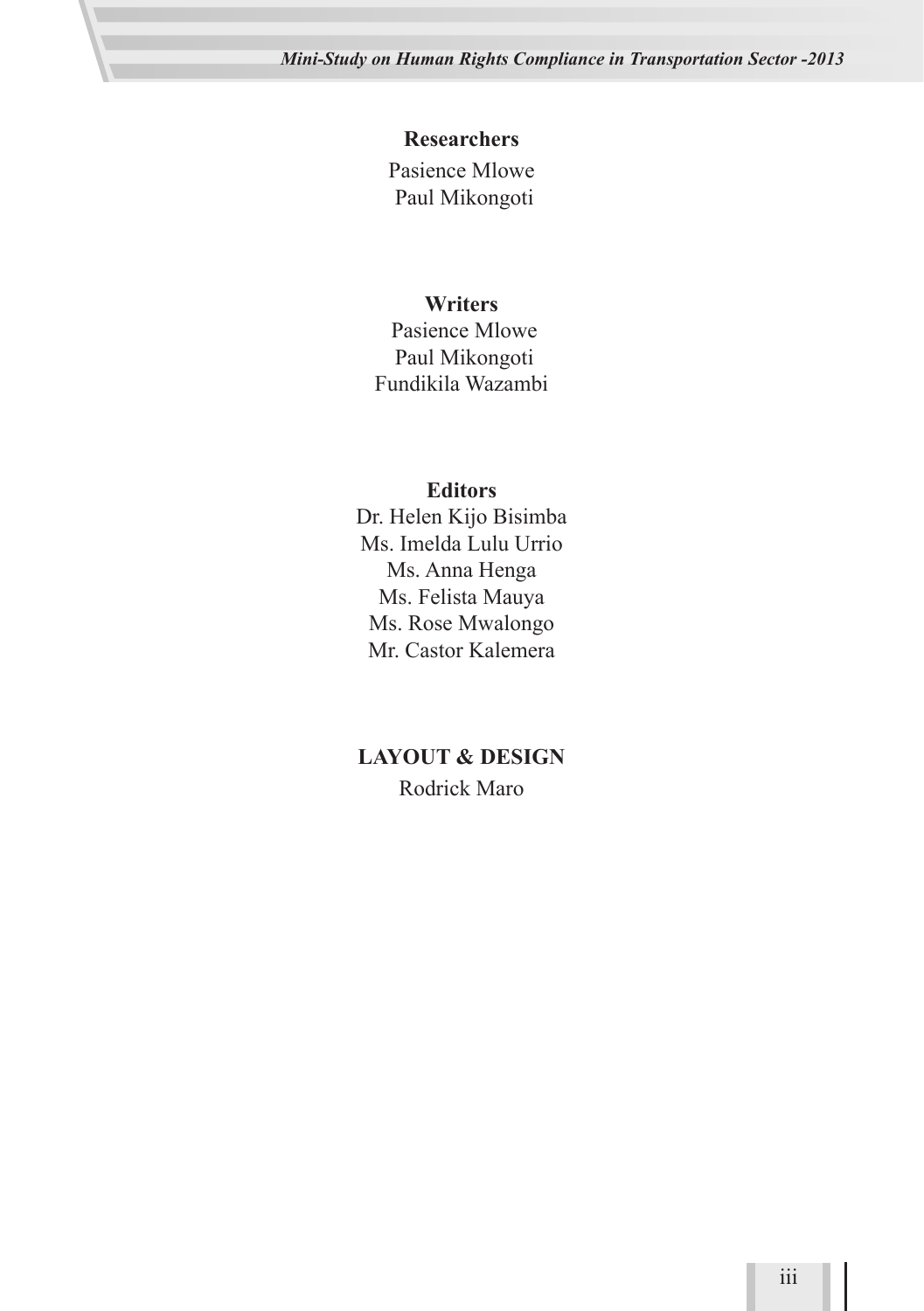# **Table of Contents**

| 1.0 |         |                                                                         |  |
|-----|---------|-------------------------------------------------------------------------|--|
| 1.1 |         |                                                                         |  |
| 1.2 |         |                                                                         |  |
|     | 1, 2, 1 |                                                                         |  |
|     | 1.2.2   |                                                                         |  |
|     | 1.2.3   |                                                                         |  |
|     | 1.2.4   | Characteristics of the Respondents who took part in the Study2          |  |
|     |         | Chapter Two: Legal, Regulatory, and Institutional Framework of the Road |  |
|     |         |                                                                         |  |
| 2.1 |         |                                                                         |  |
| 2.2 |         |                                                                         |  |
|     | 2.1.1   | Surface and Marine Regulatory Authority (SUMATRA)7                      |  |
| 2.3 |         |                                                                         |  |
|     | 2.3.1   |                                                                         |  |
|     | 2.3.2   |                                                                         |  |
|     | 2.3.3   |                                                                         |  |
|     | 2.3.4   |                                                                         |  |
|     | 2.3.5   |                                                                         |  |
|     | 2.3.6   |                                                                         |  |
|     | 2.3.7   | SUMATRA Consumer Consultative Council (SUMATRACCC)11                    |  |
|     | 2.3.8   |                                                                         |  |
|     |         |                                                                         |  |
| 3.0 |         |                                                                         |  |
| 3.1 |         |                                                                         |  |
|     | 3.1.1   |                                                                         |  |
|     | 3.1.2   |                                                                         |  |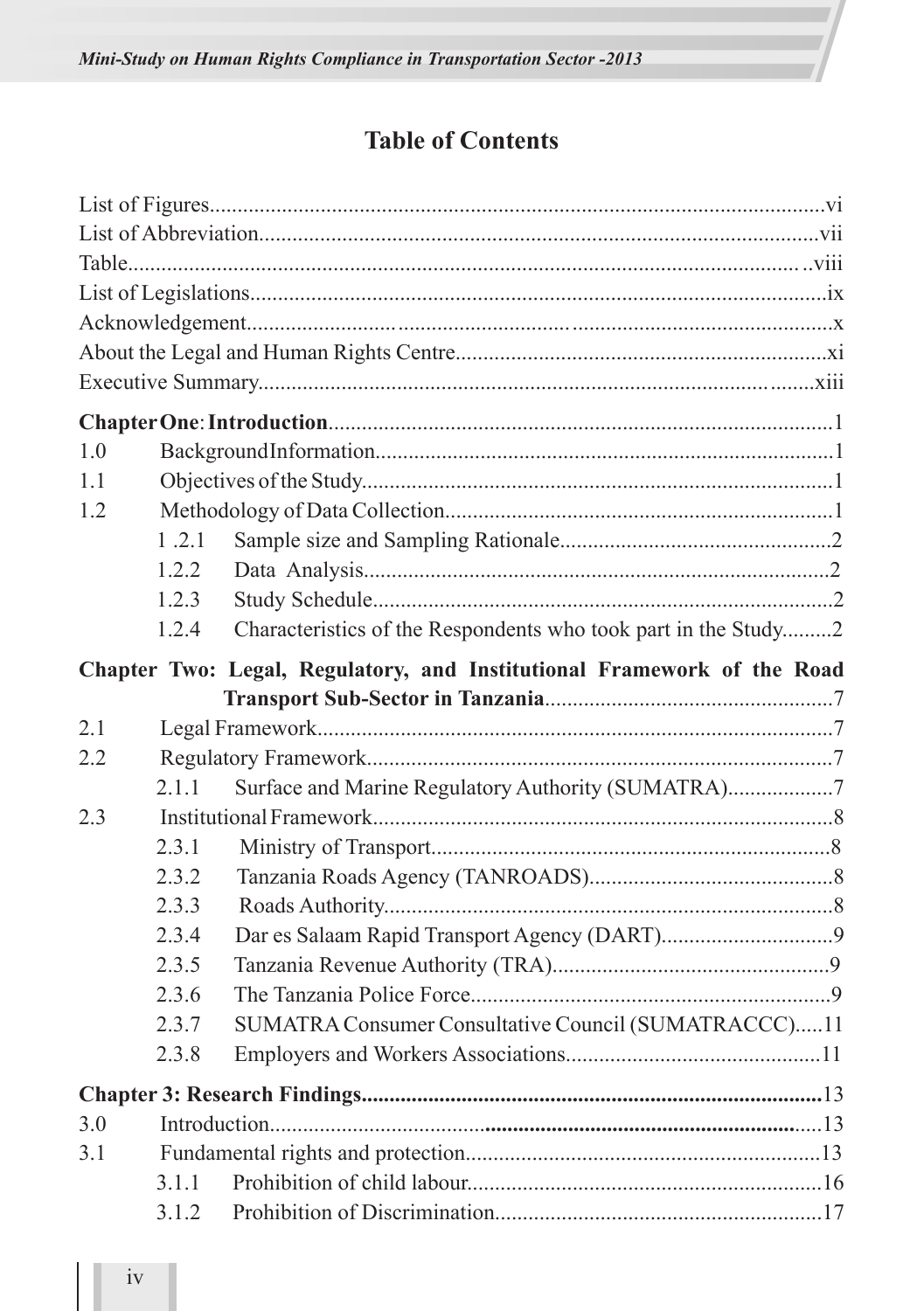|     | 3.1.3 |                                                                 |  |
|-----|-------|-----------------------------------------------------------------|--|
|     | 3.1.4 |                                                                 |  |
|     | 3.1.5 |                                                                 |  |
| 3.2 |       |                                                                 |  |
|     | 3.2.1 |                                                                 |  |
|     | 3.2.2 |                                                                 |  |
|     | 3.2.3 |                                                                 |  |
|     | 3.2.4 | Right to Access Health Service and Medical Care31               |  |
|     | 3.2.5 |                                                                 |  |
|     | 3.2.6 |                                                                 |  |
|     |       | Chapter Four: Advocacy Issues, Recommendations and Conclusion38 |  |
| 4.1 |       |                                                                 |  |
| 4.2 |       |                                                                 |  |
| 4.3 |       |                                                                 |  |
|     |       |                                                                 |  |
|     |       |                                                                 |  |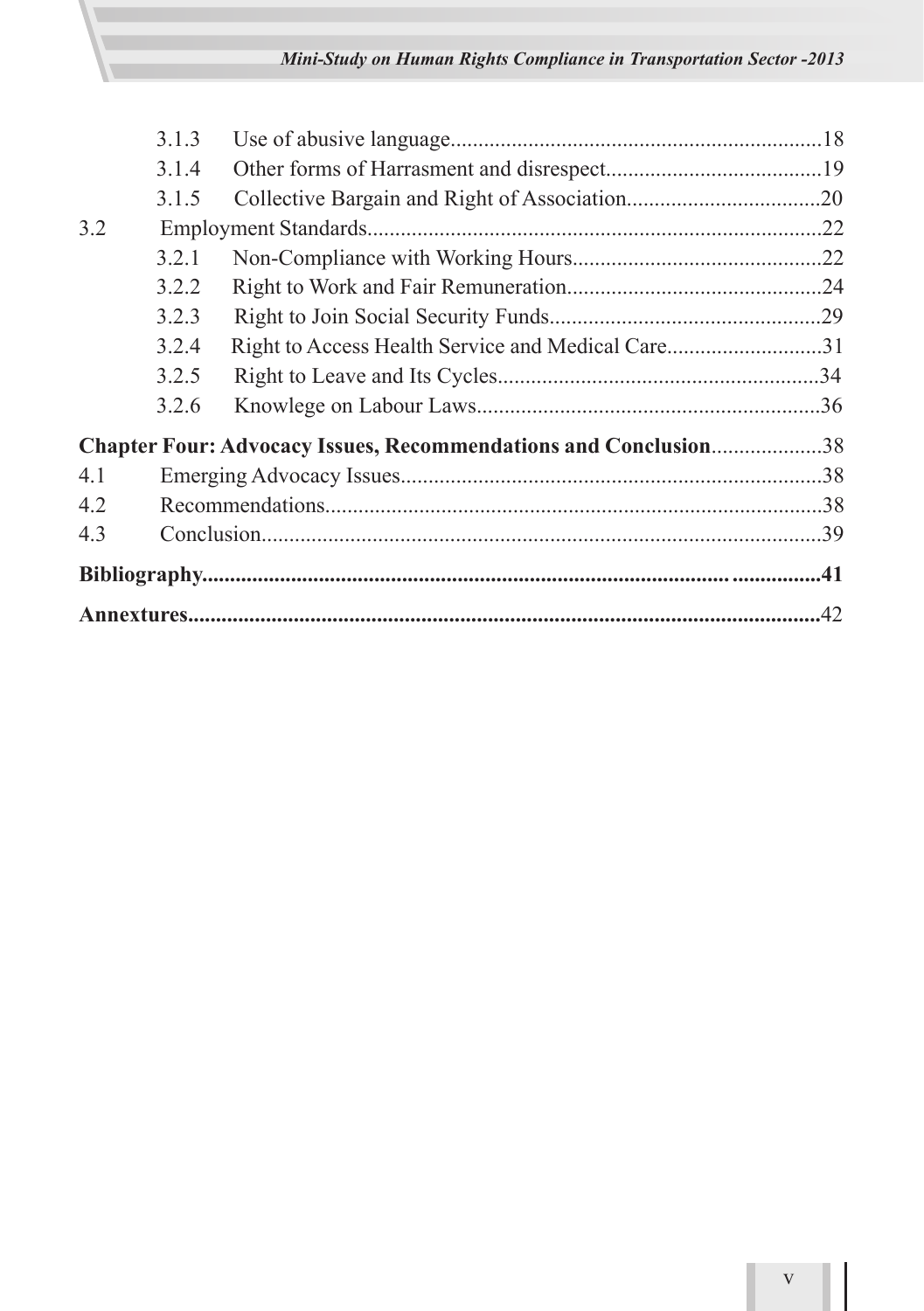# **List of Figures**

|                                                                             | .24 |
|-----------------------------------------------------------------------------|-----|
|                                                                             | .27 |
|                                                                             |     |
|                                                                             |     |
|                                                                             | .32 |
| Figure 13: Employers' Efforts in Combating HIV/AIDS in the Transport Sector | .33 |
|                                                                             | .35 |
| Figure 15: Knowledge on the Labour Laws by the Stakeholders in the          |     |
|                                                                             | .36 |
|                                                                             |     |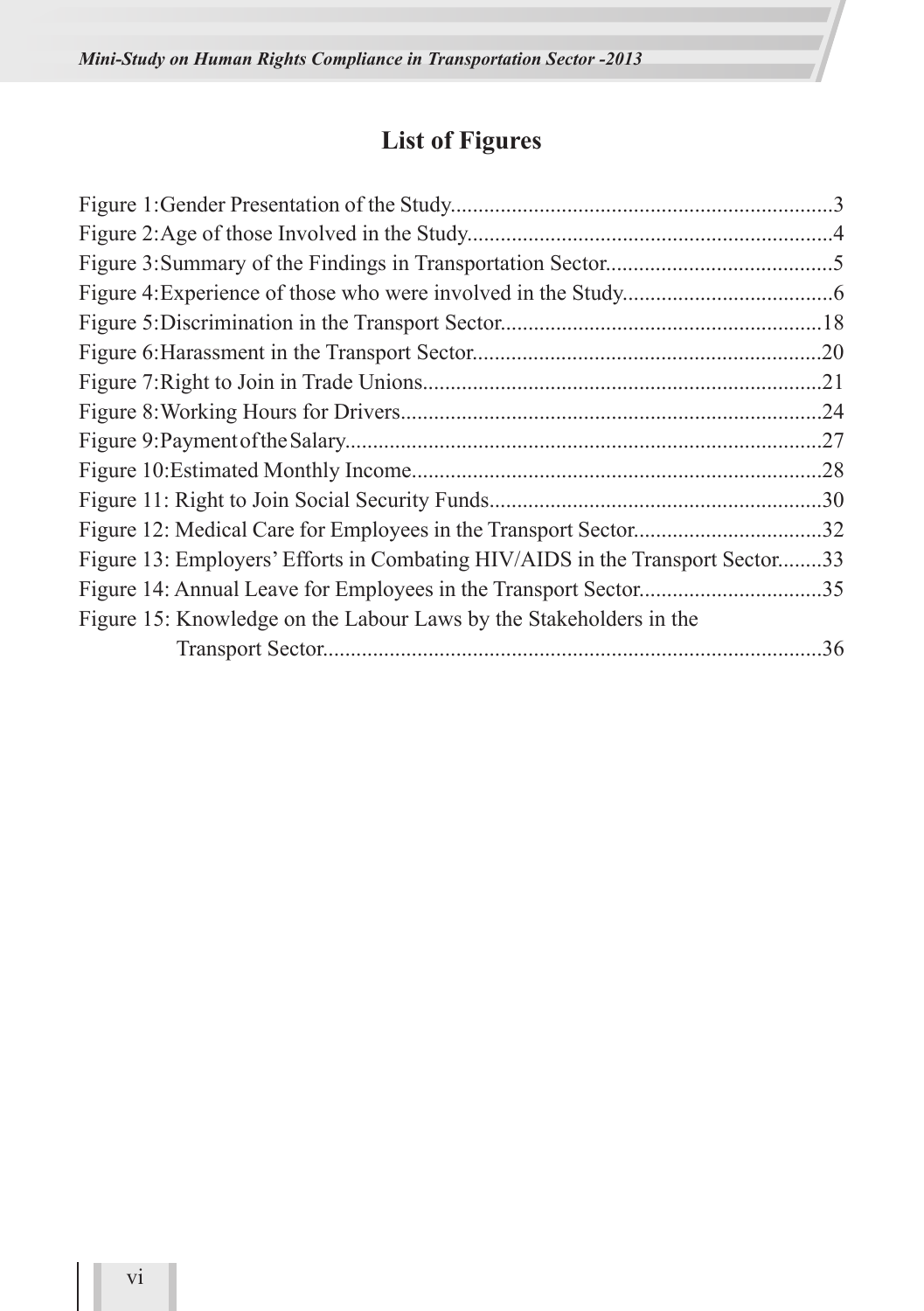# **List of Abbreviation**

| <b>AKIBOA</b>     | Arusha Kilimanjaro Bus Owners' Association                 |
|-------------------|------------------------------------------------------------|
| <b>ATD</b>        | Association of Transporters in Dar es Salaam               |
| <b>BRT</b>        | <b>Bus Rapid Transit</b>                                   |
| <b>CHAMATA</b>    | Chama cha Madereva Tanzania                                |
| <b>CHAMAWATA</b>  | Chama cha Madereva wa Malori Tanzania                      |
| <b>COTWU</b>      | Communication and Transport Workers Union of Tanzania      |
| <b>DARCOBA</b>    | Dar es Salaam of Bus Commuter Bus Owners Association       |
| <b>DART</b>       | Dar es Salaam Rapid Transport Agency                       |
| <b>LHRC</b>       | Legal and Human Rights Centre                              |
| <b>SUMATRA</b>    | Surface and Marine Transportation Regulatory Authority     |
| <b>SUMATRACCC</b> | <b>SUMATRA Consumer Consultative Council</b>               |
| <b>TABOA</b>      | Tanzania Bus Owners Association                            |
| <b>TANROAD</b>    | Tanzania Roads Agency                                      |
| <b>TAREMIA</b>    | Tanga Region Minibus Association                           |
| <b>TARWOTU</b>    | Chama cha Wafanyakazi wa Usafirishaji kwa Njia ya Barabara |
| <b>TATOA</b>      | Tanzania Truck Owners Association                          |
| <b>TDA</b>        | Tanzania Drivers' Association                              |
| <b>TPF</b>        | Tanzania Police Force                                      |
| <b>TRA</b>        | Tanzania Revenue Authority                                 |
| <b>TTAITDA</b>    | Chama cha Madereva wa Malori na IT                         |
| <b>UMA</b>        | Umoja wa Madereva Arusha                                   |
| <b>UMAWATA</b>    | Umoja wa Madereva wa Mabasi Tanzania                       |
| <b>UWADAR</b>     | Umoja wa Wasafirishaji Dar es Salaam                       |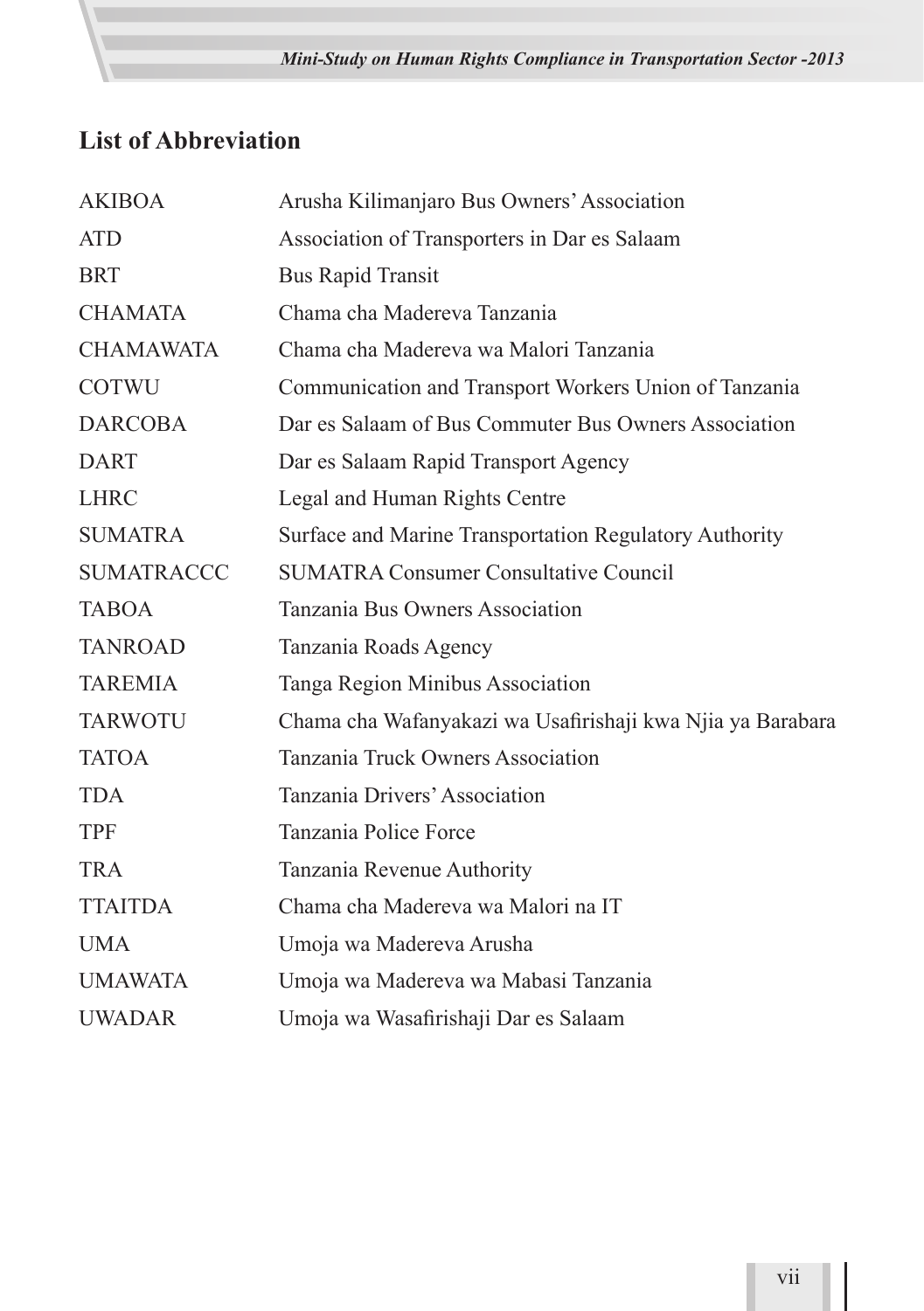# **Table**

|--|--|--|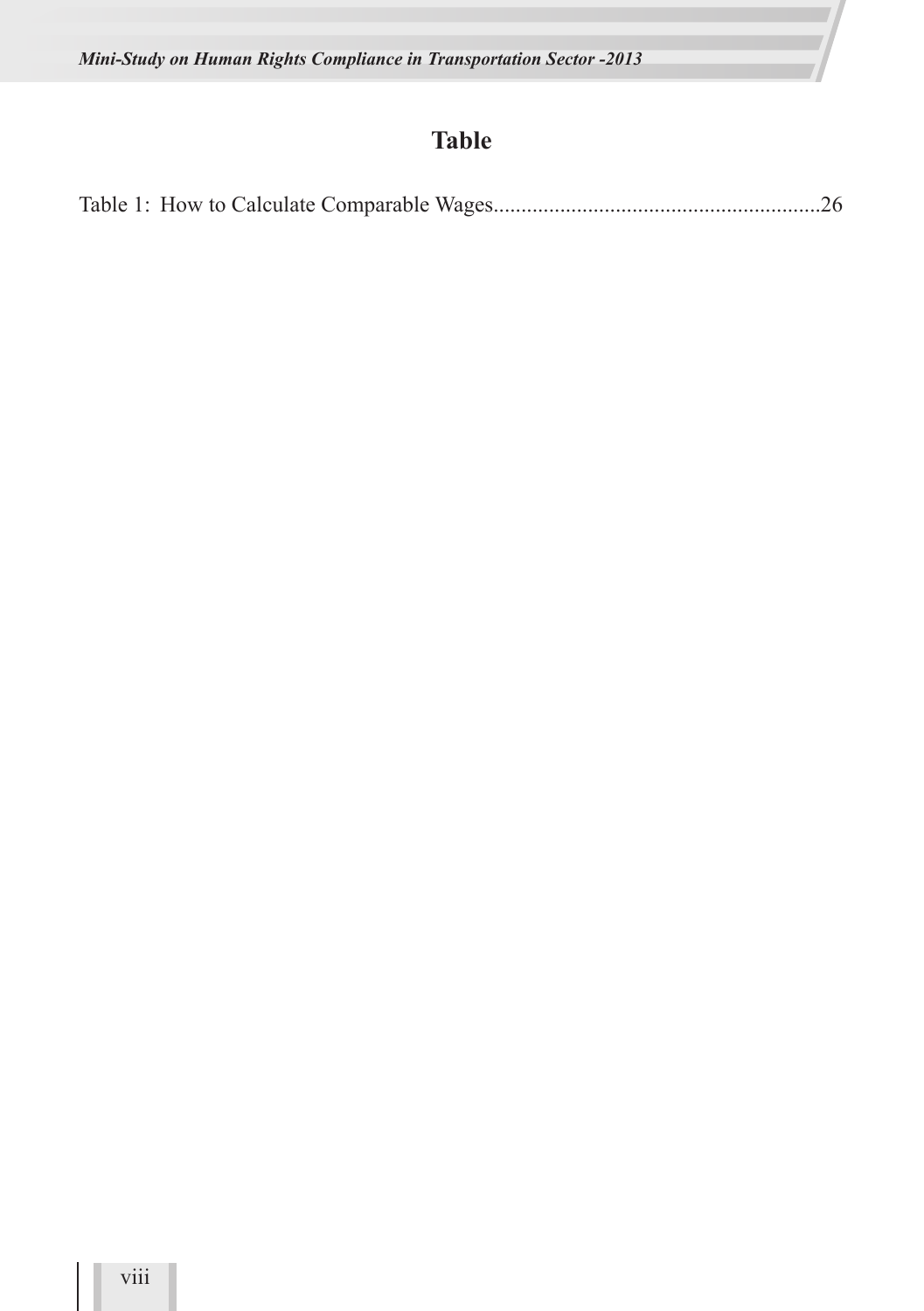# **List of Legislations**

International Labour Organization Convention No. 131. International Labour Organization Convention No. 94. International Labour Organization Convention No. 95. The *Constitution of the United Republic of Tanzania, 1977.* The *Employment and Labour Relations Act, 2004.* The *Executive Agencies Act, Cap 245. The Fair Competition Act, 2003* The *Labour Clauses (Public Contracts) Convention, 1949.* The *Labour Institutions Act, 2004.* The *Merchant Shipping Act, 2003* The *Minimum Wage Fixing Convention, 1970.* The *Ministerial Responsibilities (Instruments) Vide Government Notice No. 494 of 17th December, 2010.* The *National Policy on HIV/AIDS, 2001*. The *National Social Security Fund Act, 1997.* The *Police Force and Auxiliary Services Act, CAP 322 [R.E 2002]* The *Protection of Wages Fixing Convention, 1949. The Railways Act, 2002. The Road Traffic Act, 1973( Act No. 30 of 1973)* The *Roads Act No. 13 of 2007.* The *Shipping Agency Act, 2002* The *Social Security (Minimum Standards) Convention, 1952.* The *Social Security (Regulatory Authority) Act, 2008.* The *Surface and Marine Transport Regulatory Authority Act, 2001 (Act No. 9 of 2001).* The *Tanzania Ports Act, No. 17 of 2004.* The *Transport Licensing Act, 1973 (Act No. 19 of 1973).*

The *Universal Declaration of Human Rights, 1948.*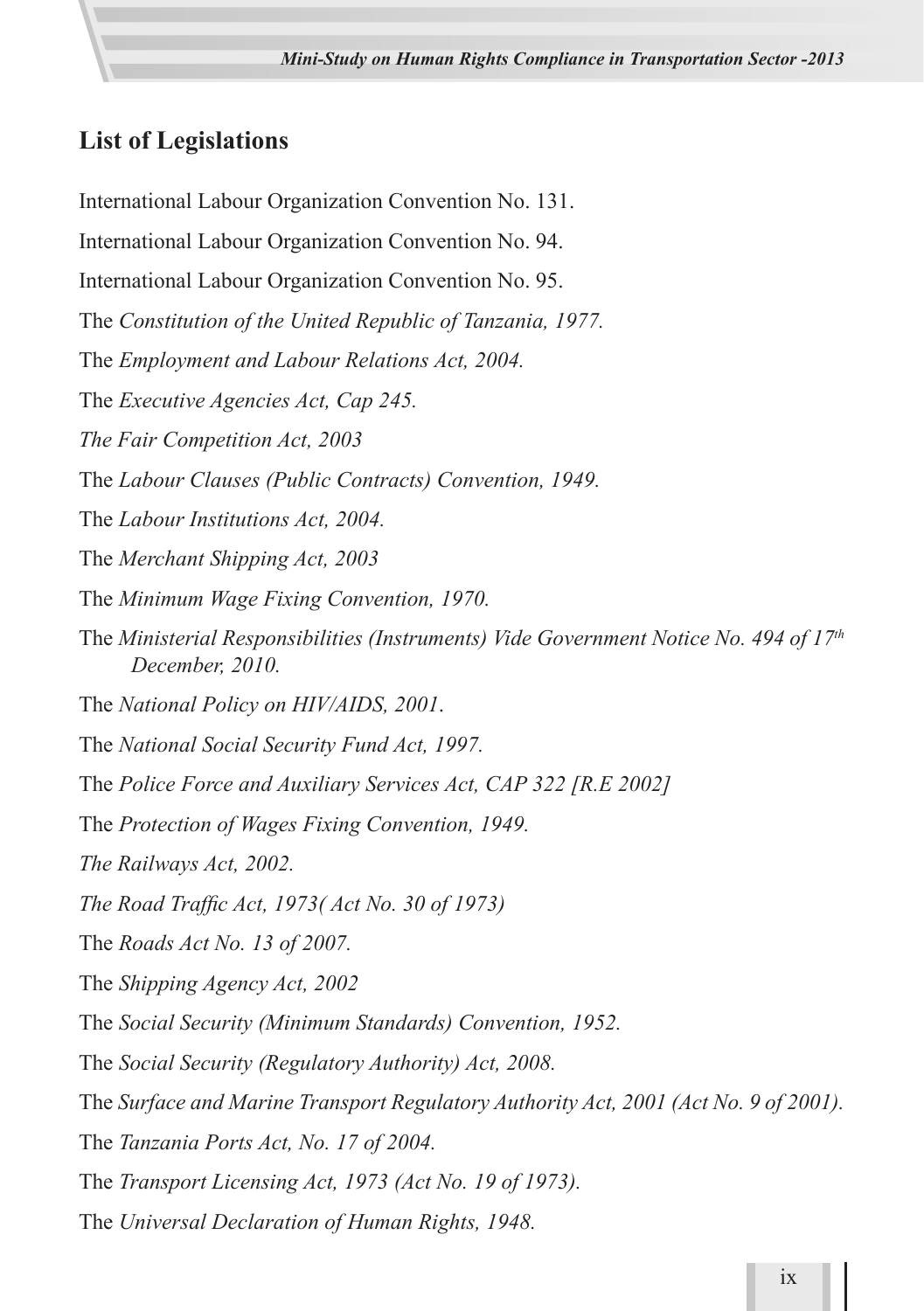# **Acknowledgement**

Legal and Human Rights Centre (LHRC) extends its appreciation to leaders of drivers' associations in the survey mentioned regions. They were very collaborative during the whole study. These include the leaders of regional branches of *Chama cha Madereva Tanzania (CHAMATA*) and other welfare associations found in the visited regions.

Further, LHRC would like to extend its appreciation to development partners for their continued support to the organization. The conduct of this survey would not have been possible without them.

Lastly, cognisance is taken of the efforts done by its researchers and writers of this report. The LHRC recognises and appreciates support and collaboration of research assistants in the following regions; Tanga, Arusha, Shinyanga (Kahama district), Mwanza, Mbeya, Iringa, Dodoma and Dar es salaam. The research assistants played a vital role of assisting researchers to administer questionnaires and introduce them to relevant authorities. Also, LHRC extends its gratitude to Mr. Abuu Abdalah Makumuli, the transportation officer, for his support during the study. His work is highly reccomended as he walked an extra mile supporting the research team.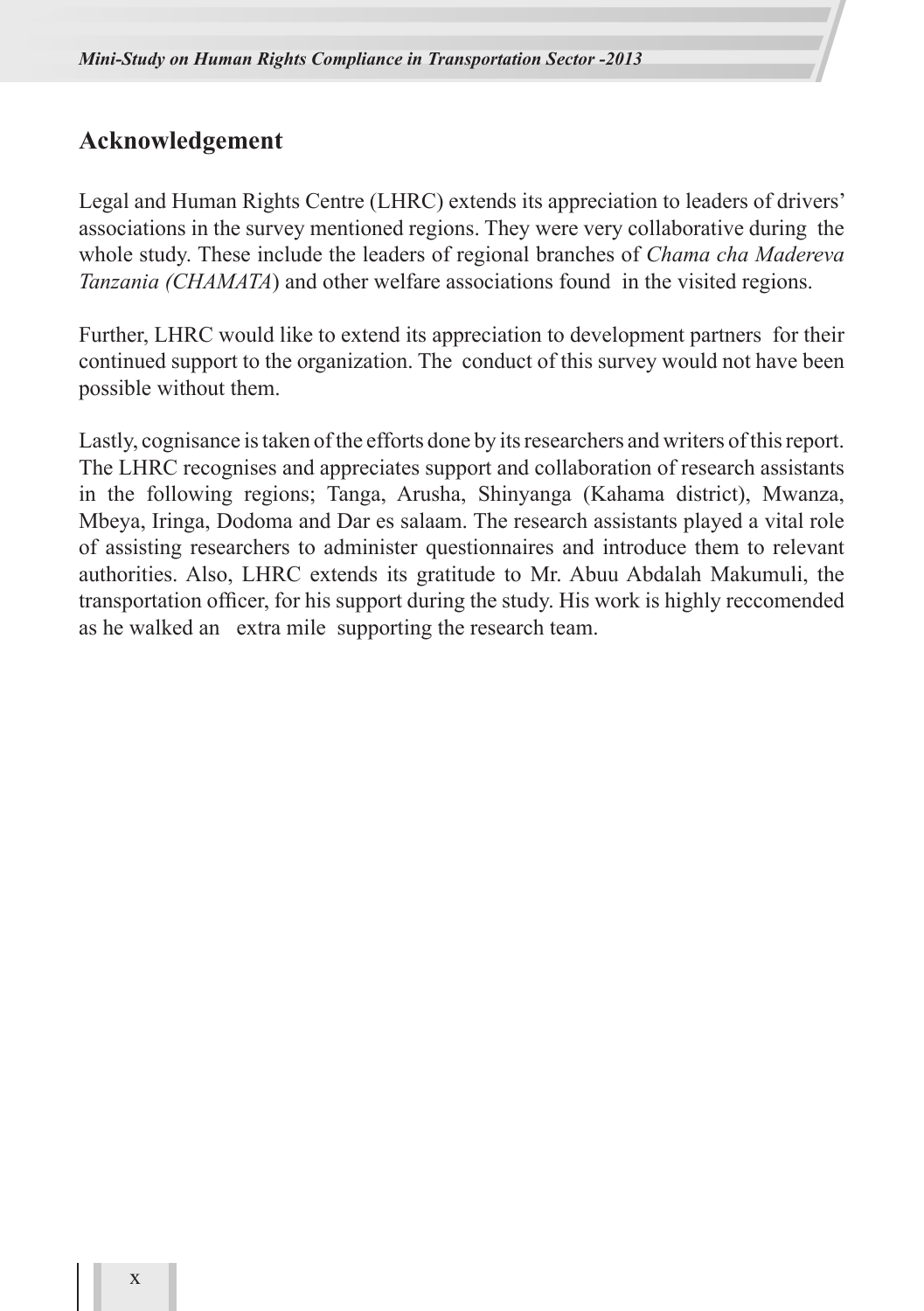# **About the Legal and Human Rights Centre**

The Legal and Human Rights Centre (LHRC) is a private, autonomous, voluntary nongovernmental, non-partisan and non-profit sharing organization, envisioning a just and equitable society. It has a mission of empowering the public to promote, reinforce and safeguard human rights and good governance in the country. Its broad objective is to create legal and human rights awareness among the public and in particular, the underprivileged section of the society through legal and civic education, advocacy linked with legal aid provision, research and human rights monitoring.

The LHRC was established in 1995 out of experiences and lessons generated from The Tanzania Legal Education Trust (TANLET) and the Faculty of Law of the University of Dar es Salaam (UDSM). The founders of the LHRC were lawyers who had participated in legal Aid Committee of the Faculty of Law of the University of Dar-es-Salaam and its legal Aid camps.

The LHRC's operations mainly focuses on Tanzania mainland with specific interventions in Zanzibar. LHRC is a member of different national, regional, international NGO networks and human rights bodies. The LHRC has an observer status in the African Commission on Human and People's Rights and is a member of the Federation of Human Rights Defenders (FIDH).

#### **Vision**

The LHRC envisages a just and equitable society. A just and equitable society is such a society where - the three arms of the State [Parliament, Judiciary and the Executive] as well as non-state actors are practicing accountability, transparency and there is rule of law; and where there is public awareness, respect and engagement for human rights and good governance; where justice and respect for human dignity are reality.

#### **Mission**

The LHRC is a non-partisan, non-profit sharing, non-Governmental organization striving to empower the public, promote, reinforce and safeguard human rights and good governance in Tanzania through legal and civic education and information; sound legal research and advice; monitoring and follow-ups of human rights violations; and advocacy for reforms of policies, laws and practices in conformity with international human rights standards.

#### **LHRC's Values**

LHRC has a number of core values that guide the way the members, the board, staff and partners relate and operate. The values in the context of LHRC mean: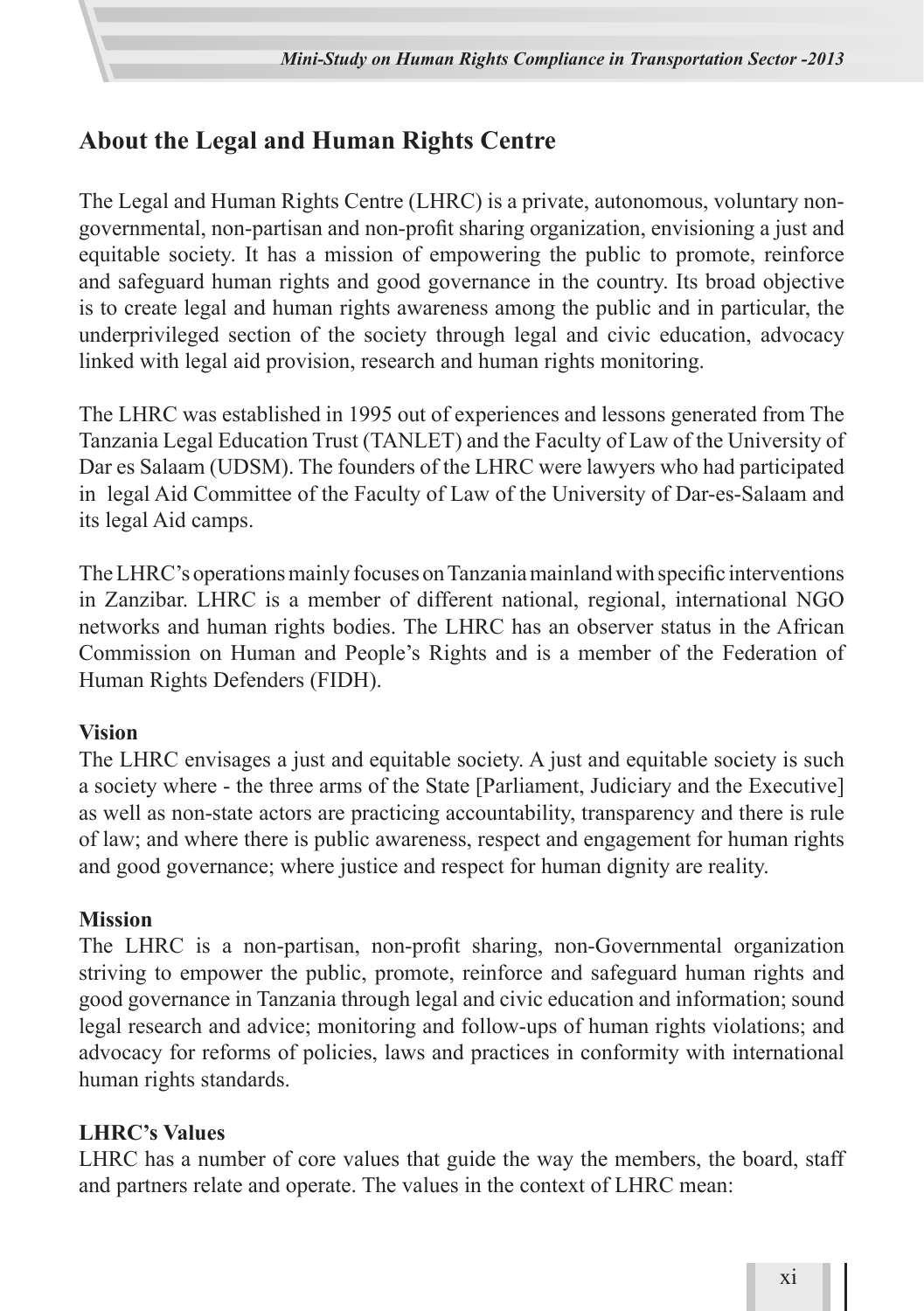#### *Integrity*

LHRC strives to always uphold quality of being honest; trustworthy; adherence to moral and ethical principles; and being of strong moral uprightness. It means doing the right thing even when no one is watching. LHRC strives to be an organization that is able to be trusted as being honest, safe, and reliable. LHRC ensures that integrity underlies all of its operations.

#### *Equality*

LHRC ensures that individuals or groups of individuals are treated fairly and equally and no less favorably, specific to their needs. LHRC does not discriminate against its clients and employees on the grounds of age, gender, nationality, tribe, place of origin, political opinion, race, colour, disability, occupation, or on any other status. LHRC when focusing on specific marginalized group will not contravene this principle in provision of services to just that group.

#### *Transparency*

Save for circumstances where confidence is required, LHRC will ensure that it operates in an honest way of doing things that allows other people/stakeholders to know exactly what LHRC does.

#### *Accountability*

LHRC always positions itself to a situation in which people know who is responsible for something and can ask them to explain its state or quality. LHRC respects and discharges its duties of care; therefore its accountability is not an afterthought.

#### *Professionalism*

LHRC professionally handles all of its beneficiaries with competence, respect and courtesy. LHRC strives to provide timely and quality services to the society.

#### *Voluntarism and Volunteerism*

LHRC staff operate and are guided by the spirit of volunteering by ensuring that they undertake their responsibilities willingly and with dedication not necessarily working for payment but working while believing more on the value of the work rather than the amount of money or material benefit that one gains.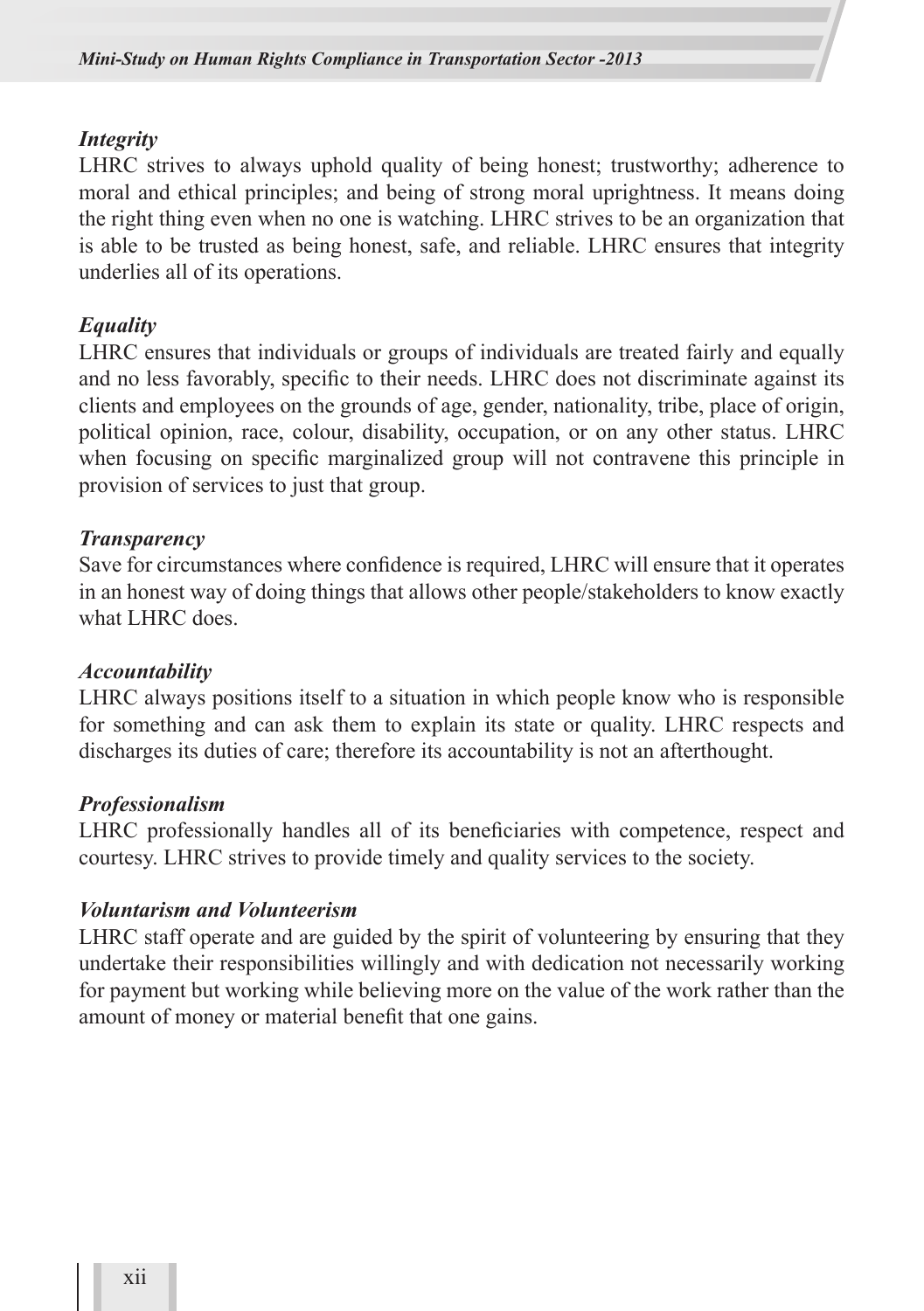# **Executive Summary**

The Legal and Human Rights Centre (LHRC) is a private, autonomous, voluntary non-Governmental, non-partisan and non-profit sharing organization envisioning a just and equitable society. It has a mission of empowering the people of Tanzania, so as to promote, reinforce and safeguard human rights and good governance in the country. The broad objective is to create legal and human rights awareness among the public and in particular the underprivileged section of the society through legal and civic education, advocacy linked with legal aid provision, research and human rights monitoring.

The LHRC decided to conduct a mini-study on human rights compliance in transport due to increase of labour-related dispute in the sector. The study focused on the following objectives:

- To find out compliance of fundamental rights and protection of labour laws in transport sector especially to drivers driving passengers vehicle and cargo trucks;
- To assess compliance to employment standards as set out in *the Employment and Labour Relations Act,* 2004;
- To examine the security of employment;
- Assess cutting issues like HIV, torture and racial discrimination of treatment between native drivers and those with Asian origin;
- To assess freedom of association at work place, in particular the right to form and join trade unions;

The study was conducted in eight regions, which are; Tanga, Arusha, Shinyanga (Kahama district), Mwanza, Mbeya, Iringa, Dodoma and Dar es Salaam. The following were some of observations;

- (a) The study revealed that over 90 percent of employees working in transport sector as drivers, truck assistants and bus conductors do not have employment contracts. Some employers only issue employment contracts in order to facilitate obtaining transportation license from SUMATRA.
- (b) The study revealed that 83.6 percent of employees do not enjoy any type of leave, including sick leave. Most respondents during the study said that when one falls sick, they have to take medication and continue with work. If you abstain from work and attend clinic or hospital the next day you are likely to lose your job.
- (c) Majority of employees in the transportation sector work beyond recommended working hours. The study revealed that 59% work between 11 to 16 hours;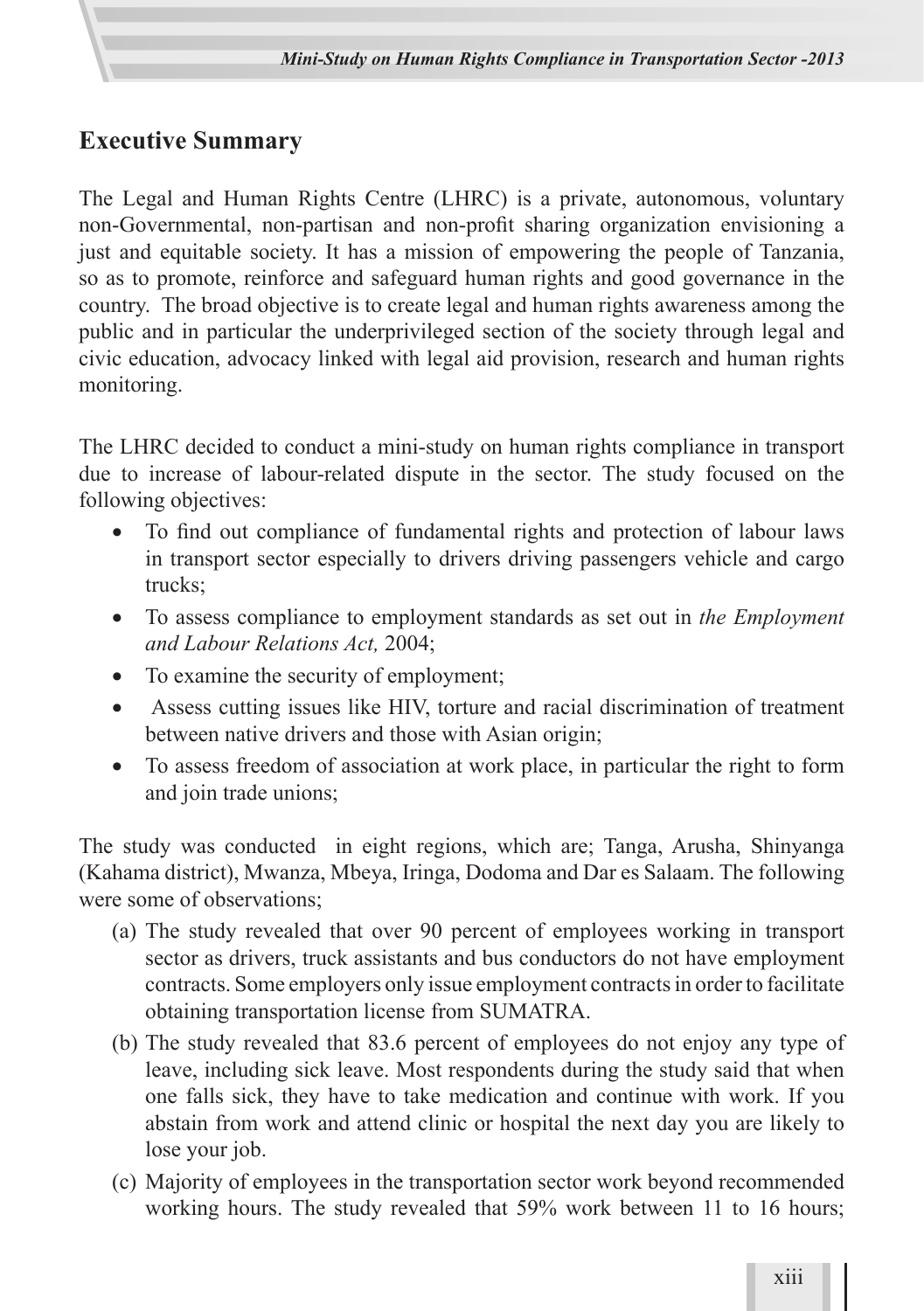whereas 21.5% work beyond 17 hours without overtime payment.

- (d) There is delay in salary payment for employees with working contracts. The study revealed that 75% of the respondents do not receive their entitled salary timely.
- (e) Right to join social security funds is a legal requirement in any formal and informal sector. However, the majority of employees working in transportation sector do not enjoy this legally fundamental right. It was found out that 85.5% of the respondents are not registered in any social security scheme.
- (f) Right to health and medical care is highly denied, as it was revealed that 88% of the respondents do not receive medical care from their employers.
- (g) The study revealed that workers employed in companies owned by Tanzanians with black race are treated differently in comparison with those employed in companies that are owned by Tanzanians of the Asians and Arab origin. Employees working in companies owned by Tanzanians with Asian and Arab origin are being discriminated upon and receive psychological torture due to harassment, abusive language and sometimes physical beatings. The findings revealed that 38.3% experienced torture; whereas 36.6% experienced discrimination at work place.

LHRC commits to conduct mini-studies on different thematic areas in order to capture specific information on specific issues. This mini-study on transportation sector is an advocacy tool to initiate reforms in legal framework and practice. The transportation sector is a fundamental engine for economic growth of the country. Due to its nature of operation, the transportation sector is characterized by extreme informal employment arrangements, that causes loss of government revenues in form of *Pay As You Earn (PAYE),* as no income tax deductions accrue from transportation companies. Equally on part of employees, they are poorly paid; do not enjoy employment standards as of labour rights are concerned.

The report went further to provide recommendations as to what should be done on part of government, employees, employers and other stake holders. This sector needs transformation in order to realize the value chain in the labour market together with the establishment of trade unions in the sector to guarantee protection of labor rights.

**Dr. Helen Kijo Bisimba Executive Director - LHRC**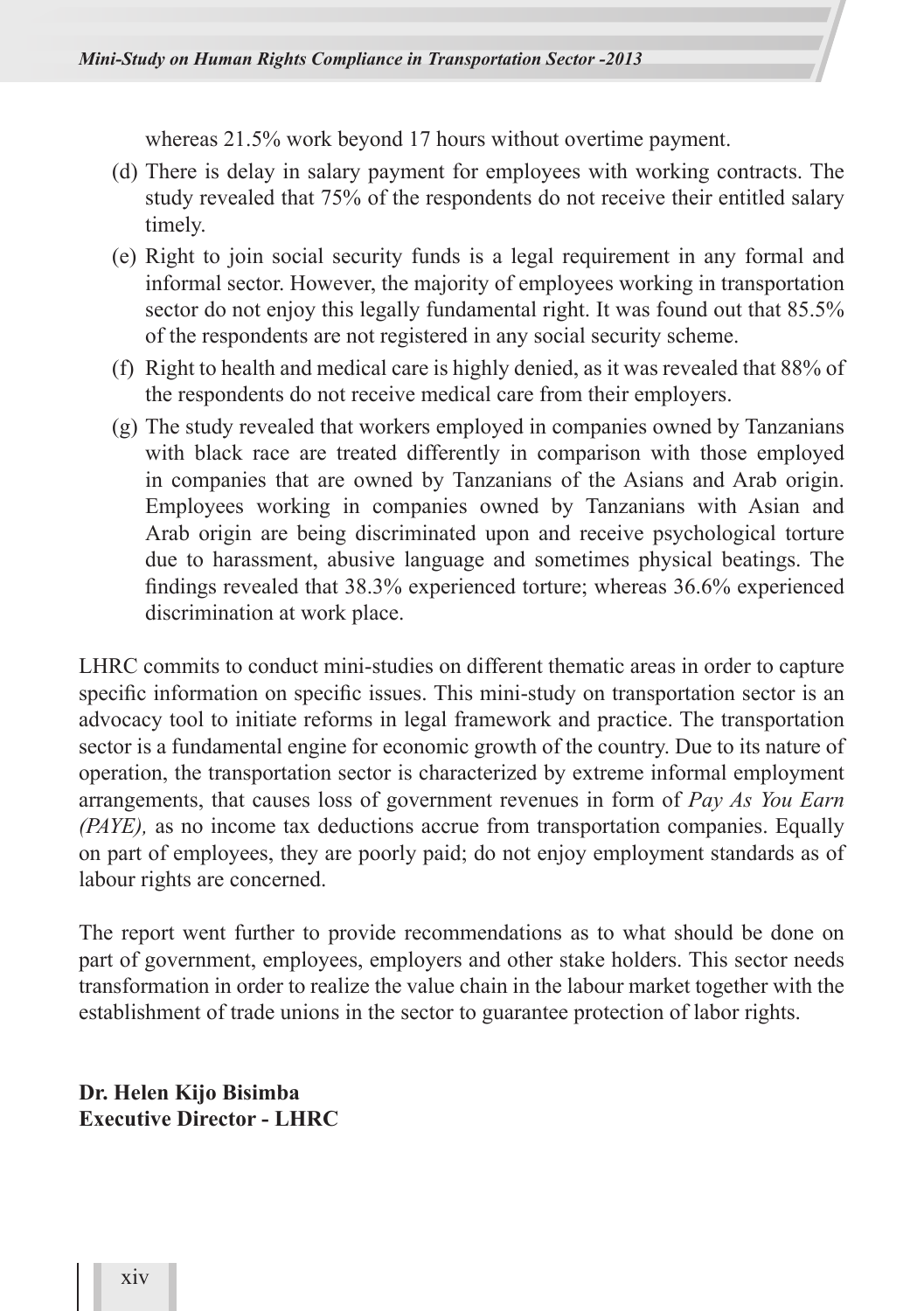# **Chapter One**

# **Introduction**

# **1.0 Background Information**

The transportation sector is one of the key drivers of the country's economy. The sector employs a number of people, including drivers, conductors, and mechanical repairs, etc. Apart from that, it facilitates other sectors such as the fuel, roads and infrastructure among others. It also helps in the movement of people and goods throughout the country, thus boasting the economy as well as people's income. However, the sector faces many challenges both as a sector and people employed within it. It is due to these reasons that LHRC decided to conduct a study on human rights compliance in the transportation sector in a bid to address the said challenges and thus advocate for positive changes given the importance of the sector.

# **1.1 Objectives of the Study**

The study dwelt on the following objectives:

- To find out compliance of fundamental rights and protection of labour laws in the transport sector, especially to drivers of passenger vehicle and cargo trucks;
- • To assess compliance to employment standards as set out in *the Employment and Labour Relations,* 2004;
- To examine the security of employment for those employed in the sector;
- Assess cross-cutting issues like HIV, torture and racial discrimination in the sector;
- To assess freedom of association at work place, in particular the right to form and join trade unions;

# **1.2 Methodology of Data Collection**

Various methods were employed in the course of collecting data. These methods included;

- 1) Administer questionnaires to be filled by drivers, driver assistants, conductors and mechanics;
- 2) One-to -one interview with the following stakeholders:
	- $\checkmark$  Drivers, asssistant drivers and mechanics of cargo tracks;
	- $\checkmark$  Drivers, assistant drivers and conductors of passenger vehicle;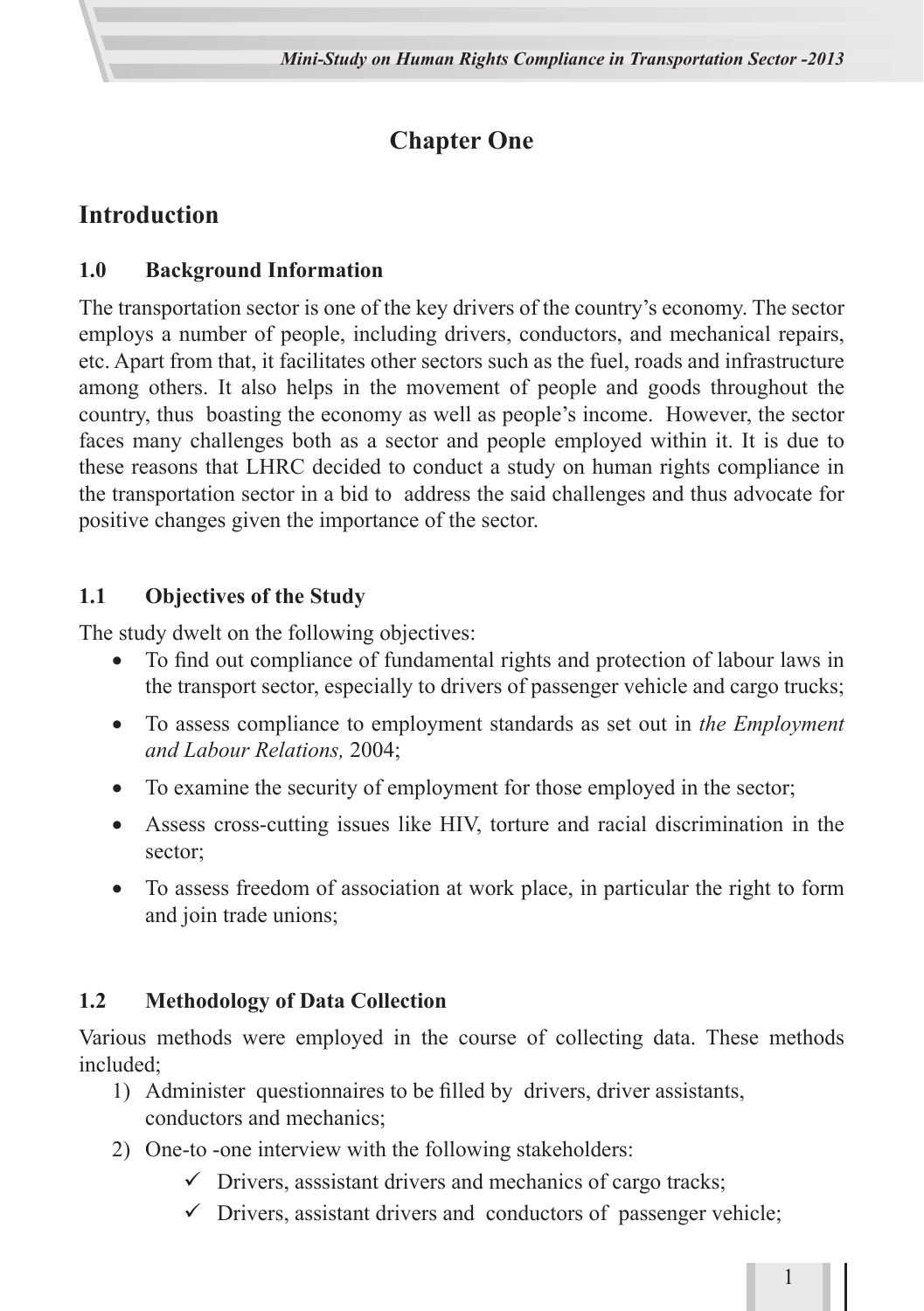- 3) Visit to associations of workers in the transportation sector; and
- 4) Observation of the situation on ground.

#### **1 .2.1 Sample size and Sampling Rationale**

The LHRC was able to administer 600 questionnaires, out of which 95% were filled in and brought back. The questionnaires were designed in Kiswahili language and were for most of respondents easy to fill in and return the same. However, there were some few respondents who could neither read nor write; thus the team had to assist them in filling the questionnaires.

#### **1.2.2 Data Analysis**

Data captured during opinion survey were analysed by using Statistical Package for Social Science (SPSS). The tool is very useful to the study as it captures all information obtained, making it easy to intepret the data.

#### **1.2.3 Study Schedule**

Data collection in the selected regions was conducted for 21 days, from the  $18<sup>th</sup>$  June to the 8th July, 2013. The schedule for data collection was as follows:

- $\checkmark$  18<sup>th</sup> 21<sup>st</sup> June, 2013 Tanga city;
- $\checkmark$  22<sup>nd</sup> 25<sup>th</sup> June 2013 Arusha city;
- $\checkmark$  26<sup>th</sup> 28<sup>th</sup> June 2013 Kahama township;
- $\checkmark$  30<sup>th</sup> June 1<sup>st</sup> July 2013 Tunduma town and Mbeya City;
- $\checkmark$  2<sup>nd</sup> 4<sup>th</sup> July Iringa;
- $6^{th} 8^{th}$  July Dodoma;
- $\checkmark$  8<sup>th</sup> July 2013 Misugusugu check point, Kibaha.

#### **1.2.4 Characteristics of the Respondents who took part in the Study**

#### **(a) Gender**

Majority of respondents who took part in the study were men. The composition of men versus women was 97.10% and 2.90% respectively. This clearly indicates that the transport sector employs more men than women. There were few instances where the study found women engaged in transport-related activities, as far as jobs related to driving are concerned. The graph hereunder is a pictorial representation of gender.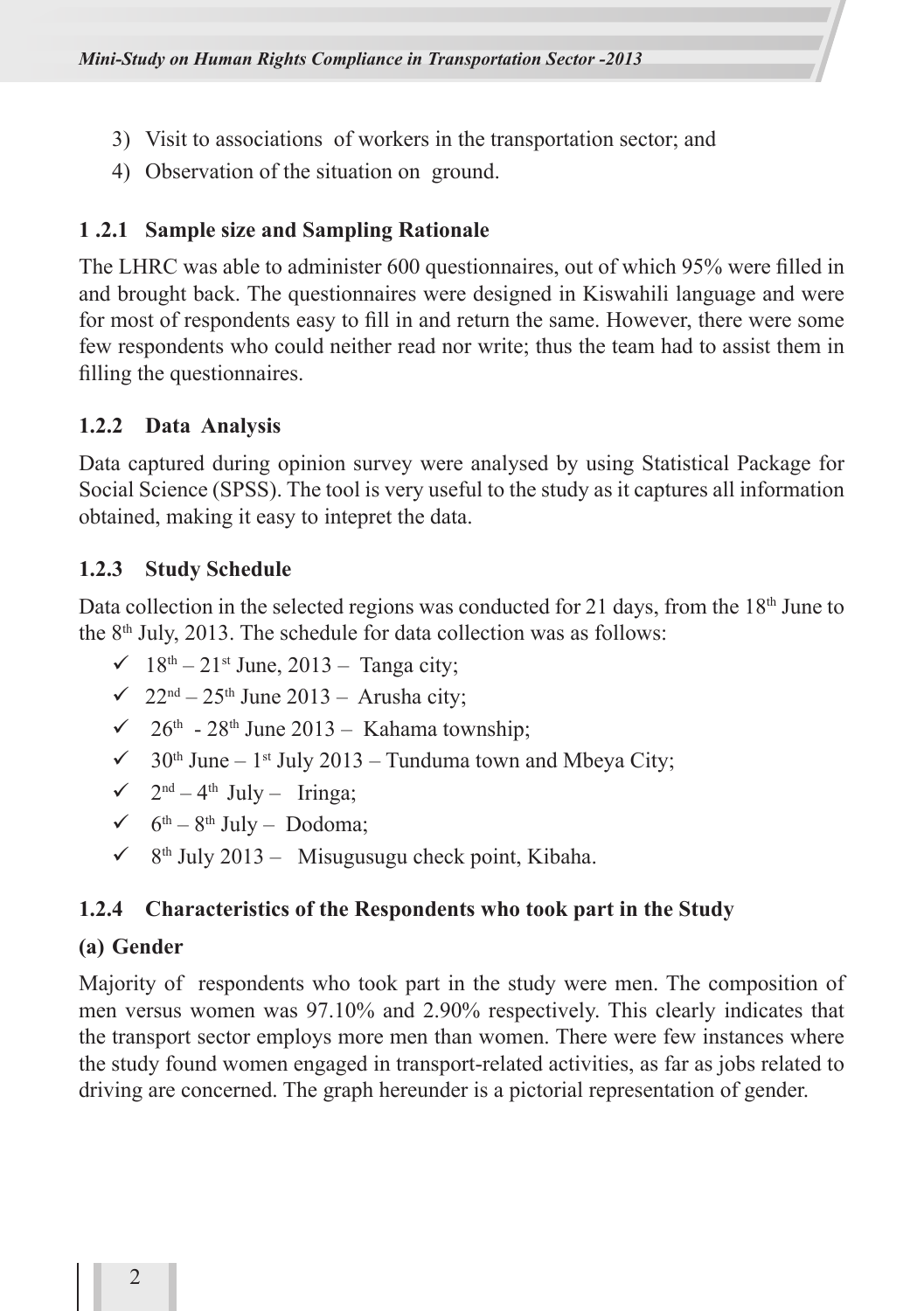*Mini-Study on Human Rights Compliance in Transportation Sector -2013*



**Figure 1: Gender Presentation of the Study**

#### **(b) Age**

Another characteristic of the respondents who took part in the study was the age group. Majority of workers employed in the transportation sector are young energetic people, aged between 19 to 50 years old. The graph below depicts the same: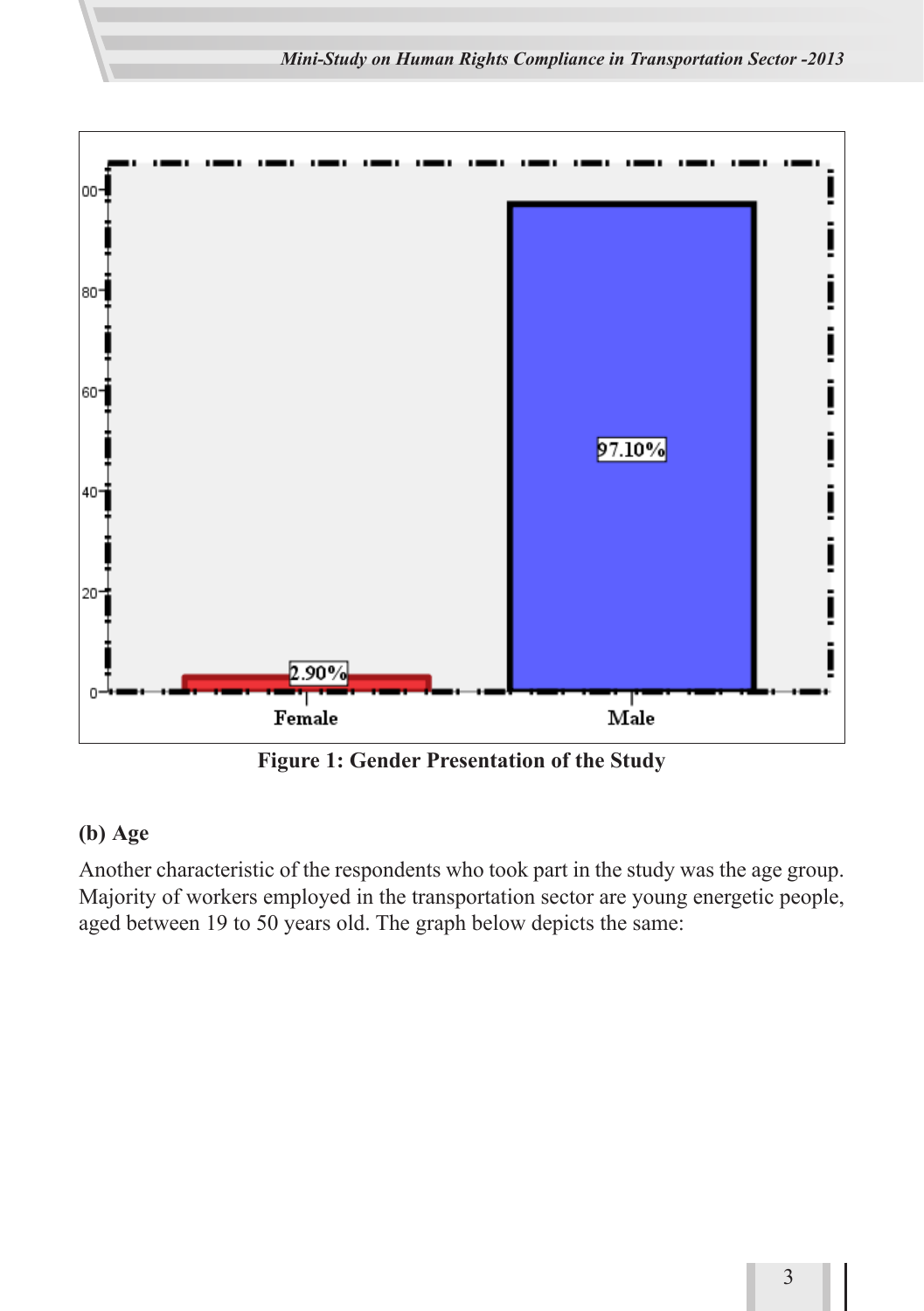

**Figure 2: Age of those Involved in the Study**

#### **(c) Position in Transport Sector**

Majority of respondents in the study were drivers, accounting for 81.8% of all respondents interviewed. The remaining cadres work as assistant drivers, conductors and mechanics and were thus hard to identify. Some were reluctant to take part in the study their reason being that, they were not directly employed. Thus it was the drivers who responded to most of the questions for they are known by employers. The graph hereunder provides a summary of findings on position of workers in the transportation sector who took part in the study: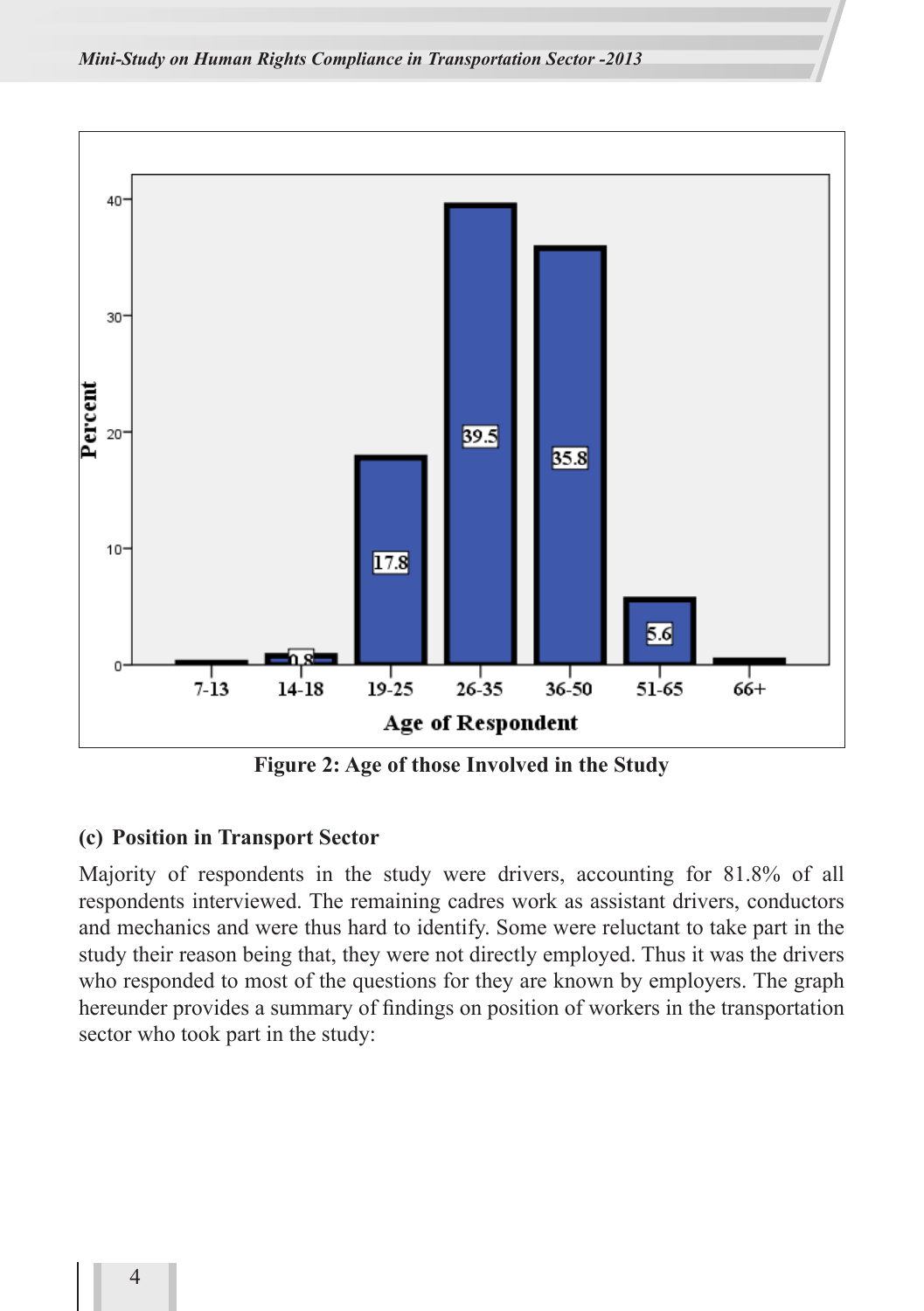*Mini-Study on Human Rights Compliance in Transportation Sector -2013*



**Figure 3: Summary of the Findings in Transportation Sector**

### **(d) Experience**

In terms of experience, the majority of the respondents were found to have experience of 1 to 5 years. Respondents in this category were 81.4 percent as the graph indicates below.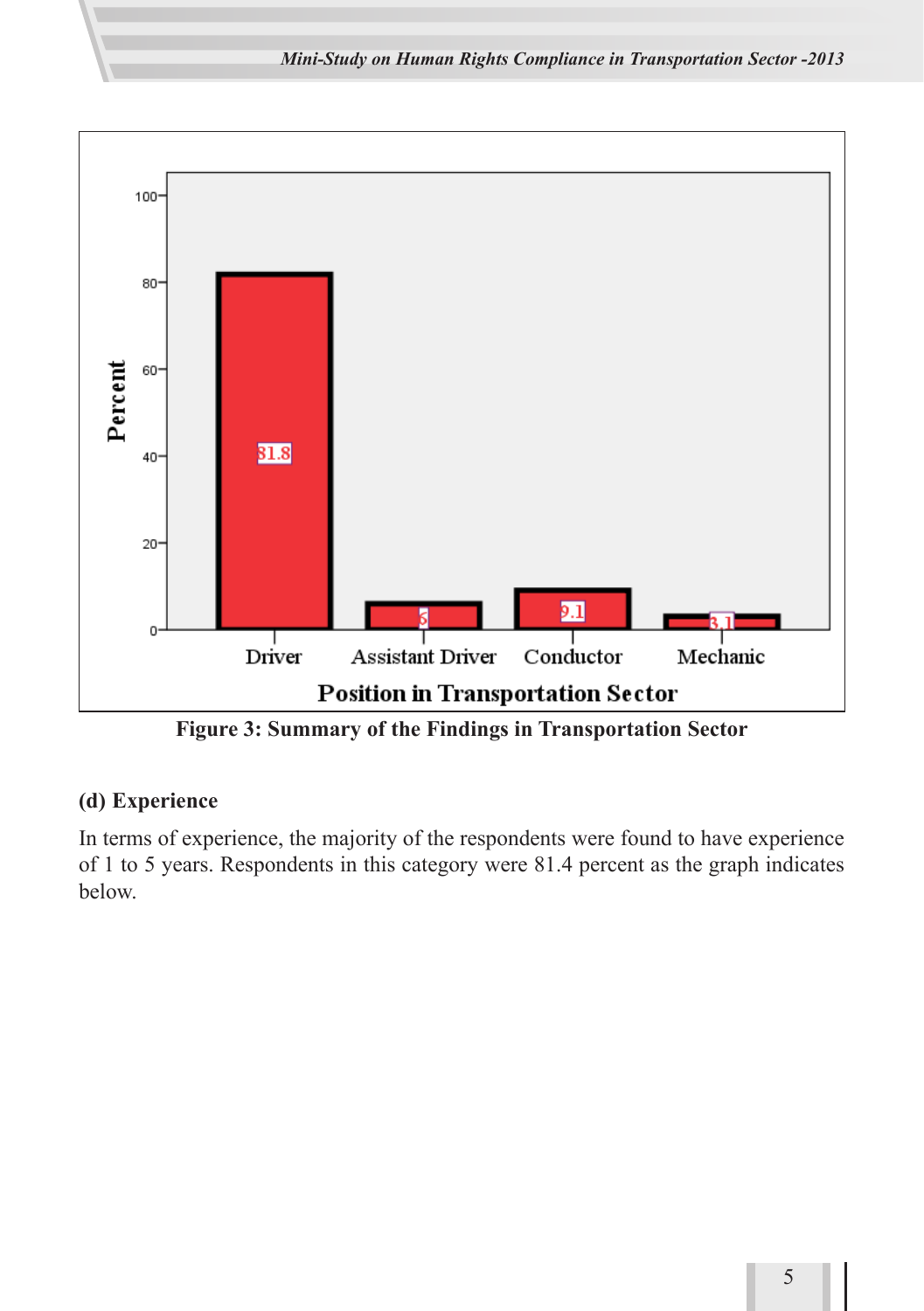

**Figure 4: Experience of those who were involved in the Study**

The study was systematically conducted whereby LHRC managed to forge good working ties with various associations which represent workers in the transportation sector. These associations were such as:

- UWAMATA *(Umoja wa Madereva wa Mabasi)* Mwanza;
- *Umoja wa Madereva Daladala*  Mwanjelwa Mbeya;
- $\checkmark$  Tanzania Driving Association (TDA) Dodoma branch;
- *Umoja wa Madereva wa* Coaster Tanga;
- *Chama cha Madereva* Arusha.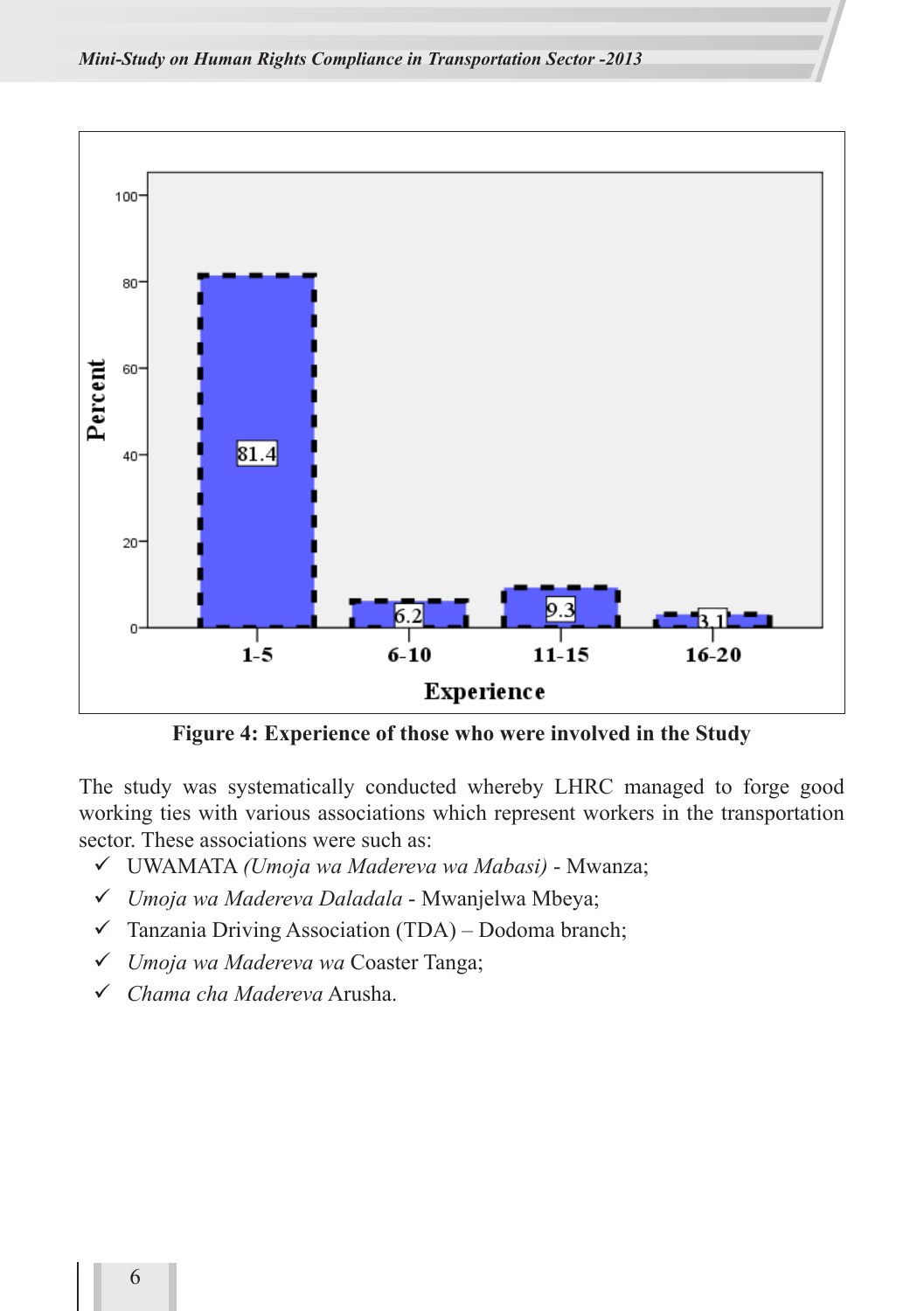# **Chapter Two**

# **Legal, Regulatory, and Institutional Framework of the Road Transport Sub-Sector in Tanzania**

### **2.1 Legal Framework**

The road transport sector in Tanzania is governed by several laws, as follows:

- *The Surface and Marine Transport Regulatory Authority Act, 2001 (Act No. 9 of 2001);*
- • *The Road Traffic Act, 1973( Act No. 30 of 1973);*
- • *Roads Act, 2007;*
- • *Transport Licensing Act, 1973 (Act No. 19 of 1973).*

# **2.2 Regulatory Framework**

# **2.2.1 Surface and Marine Regulatory Authority (SUMATRA)**

Surface and Marine Regulatory Authority (SUMATRA) is a multi-sectoral regulatory agency established by the Act of Parliament, CAP 413 to regulate rail, road, ports and marine transport services. In the road transport sector, SUMATRA has a duty of issuing, renewing, cancelling or amending road service licenses.<sup>1</sup> Before the establishment of SUMATRA,the task was performed by the Central Transport Licensing Authority and Regional Transport Licensing Authority, established by the *Transport Licensing Act of 1973*. 2 The *Surface and Marine Regulatory Authority Act 2001 (*the *SUMATRA Act)* amended the *Transport Licensing Act, 1973*, vesting in SUMATRA the powers and functions originally granted to the licensing authorities.<sup>3</sup> Thus, anybody who wishes to operate a public service vehicle must seek a road service license from SUMATRA, subject to conditions stipulated in the *SUMATRA Act* and any other conditions as the authority may think fit. Section 31(1) of the Act provides, in relation to issuance of road service license, that:

- *a. All authorized vehicles be maintained in a fit and serviceable condition*
- *b. Provision of any law relating to limits of speed and weight and the number of passengers to be carried are complied with*
- *c. Provisions of any law with respect to the time for which drivers may remain continuously on duty and the time for resting are observed.*

<sup>1</sup> *See* SUMATRA website at http://www.sumatra.or.tz/index.php/services/roads, accessed on 20th February 2014

<sup>2</sup> Section 11(1).

<sup>3</sup> Section 51(2).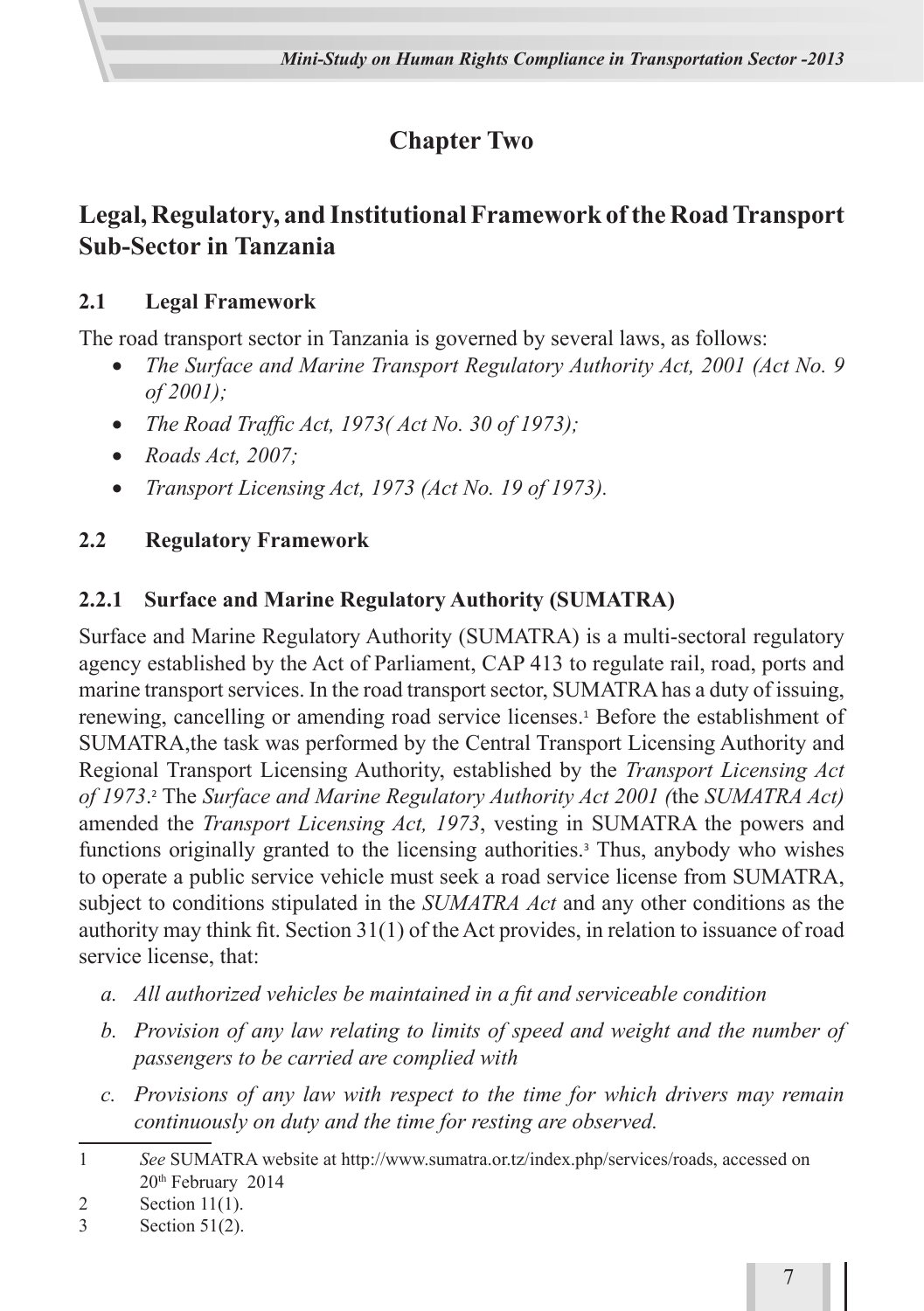Specifically, SUMATRA's functions in the road transport sub-sector are:

- Licensing of commercial vehicles;
- Determining the reasonableness of rates or tariffs charged by the road transport service providers;
- Formulating and reviewing the code of conduct for road transport service users and providers; and
- Investigating road accidents, in collaboration with other stakeholders.

SUMATRA is also tasked with regulating tariffs and charges; searching vehicles for compliance with the law and license terms; developing rules and regulations on road transport; and liaising with the Police, Ministry of Public Safety and Security and Ministry of Infrastructure Development on issues affecting road transport and road safety.<sup>4</sup>, the Authority works with the Police to enforce road safety

#### **2.3 Institutional Framework**

There are various institutions which are responsible for regulating the road transport sub-sector. These are as reflected below:

#### **2.3.1 Ministry of Transport**

The Ministry of Transport of the United Republic of Tanzania,is a government body, mandated to formulate transport policies and its implementation. It also has the responsibility for planning and coordination as well as oversight of infrastructure delivery and assets management.<sup>5</sup> The Ministry was established in 2010 by a Notice issued by *Ministerial Responsibilities (Instruments) Vide Government Notice No. 494*  of 17<sup>th</sup> December, 2010.<sup>6</sup> The *Roads Act, 2007* gives the Ministry, in regard to road transport sector, the responsibility of road management.<sup>7</sup>

### **2.3.2 Tanzania Roads Agency (TANROADS)**

The Tanzania Roads Agency (TANROADS) was established under section 3(1) of the *Executive Agencies Act, Cap 245* and section 5(1) of the *Roads Act, 200 Act No. 13 2007;* and became into operation in July 2000. The main responsibility of the Agency, which is semi-autonomous, is to manage, maintain and develop public road network and related facilities in Tanzania Mainland.<sup>8</sup> The Agency also enforces axle-load limits and is empowered to erect weighbridges.

- 7 Part II of the *Roads Act, 2007.*
- 8 Section 6 of the *Roads Act, 2007.*

<sup>4</sup> SUMATRA website at http://www.sumatra.or.tz/index.php/services/roads, accessed on 20th February 2014

<sup>5</sup> www.mot.go.tz, accessed on February, 2014.

<sup>6</sup> *Ibid.*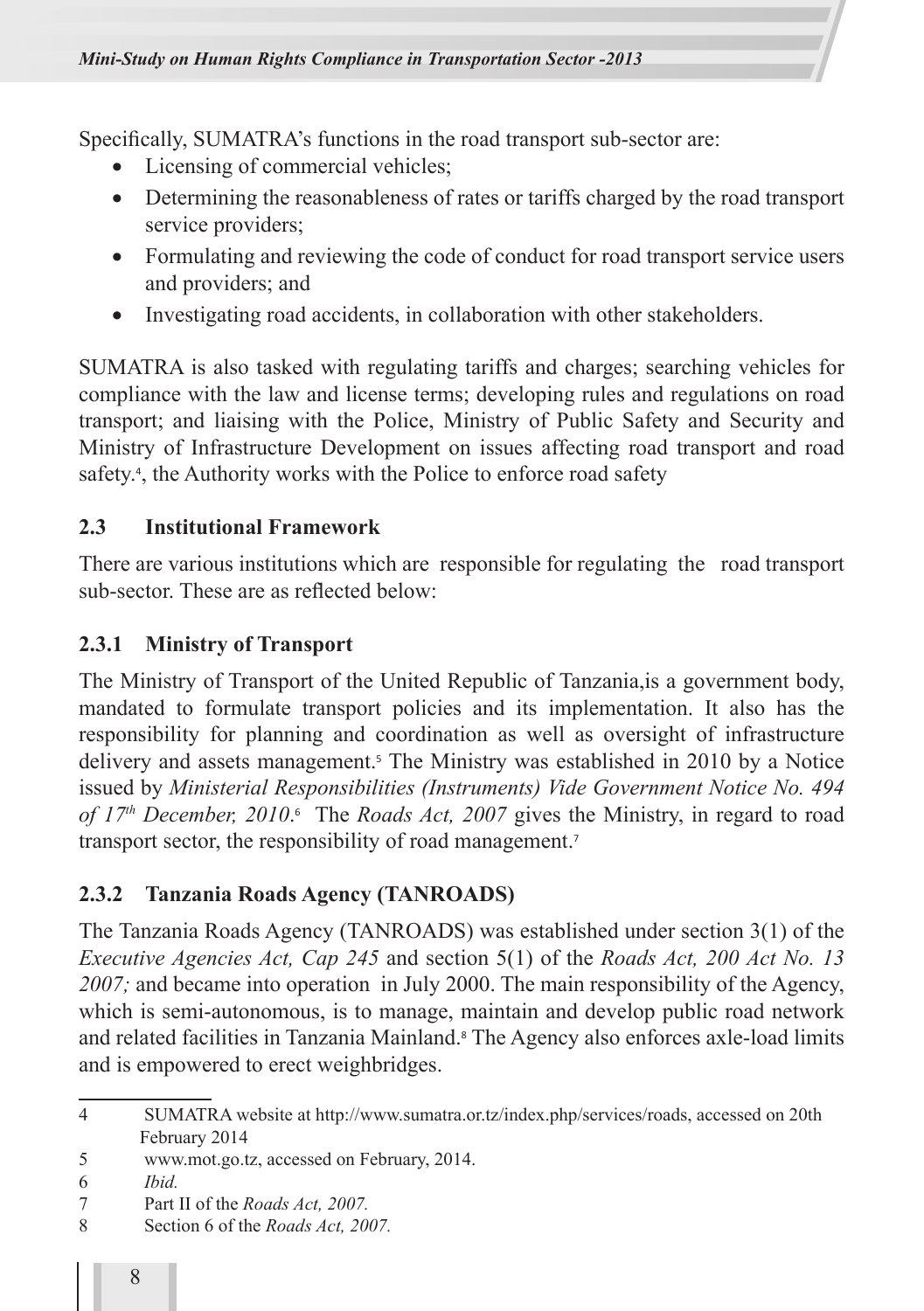# **2.3.3 Roads Authority**

The Minister for Transport is empowered by the *Roads Act No. 13 of 2007* to appoint a road authority and give it an area over which it will have mandate in terms of construction, alteration, maintenance, protection and supervision of the roads in such area. He/she may nevertheless delegate such powers. The roads authority performs functions such as:

- Developing roads
- Preparing and implementing short and long term road maintenance programme
- Controlling the use of roads
- Carrying out engineering, traffic and economic studies
- Conducting research for planning, development, and maintenance activities
- Establishing, maintaining and updating road management systems
- Ensure road safety

# **2.3.4 Dar es Salaam Rapid Transport Agency (DART)**

This agency is under the Prime Minister's Office, Regional Administration and Local Government through the Ministerial Advisory Board. The agency has responsibility of establishing and operating the Bus Rapid Transit (BRT) in Dar es Salaam. This is an effort by the government to tackle the problem of public transport in the city and traffic congestion. The BRT system is already underway, having been launched in August 2010 by President Jakaya Kikwete.

# **2.3.5 Tanzania Revenue Authority (TRA)**

The role of TRA in the transport sector is mainly issuance of motor vehicle licenses. The *Road Traffic Act of 1973*, prohibits the use of motor vehicles without license, and provides for a fine and/or punishment for anyone who contravenes the provision.<sup>9</sup>

# **2.3.6 The Tanzania Police Force**

The Tanzania Police Force (TPF) has the role to enforce traffic laws. Traffic matters are dealt with by the Traffic Department of the Tanzania Police Force. The Police Force has the following duties and powers as provided in the *Road Traffic Act, 1973*:

- Regulation of all traffic and keeping order and preventing obstruction in all roads, parking places, thoroughfares, or other places of public resort;<sup>10</sup>
- Diverting traffic temporarily, to close and deny public access to any road,

<sup>9</sup> Section 8 states that: *No person shall use on any road a motor vehicle or trailer other than a motor vehicle or trailer exempted from the provisions of this Act, unless such motor vehicle or trailer is registered under the provisions of this Act.*

<sup>10</sup> Section 73 of the *Road Traffic Act, 1973*.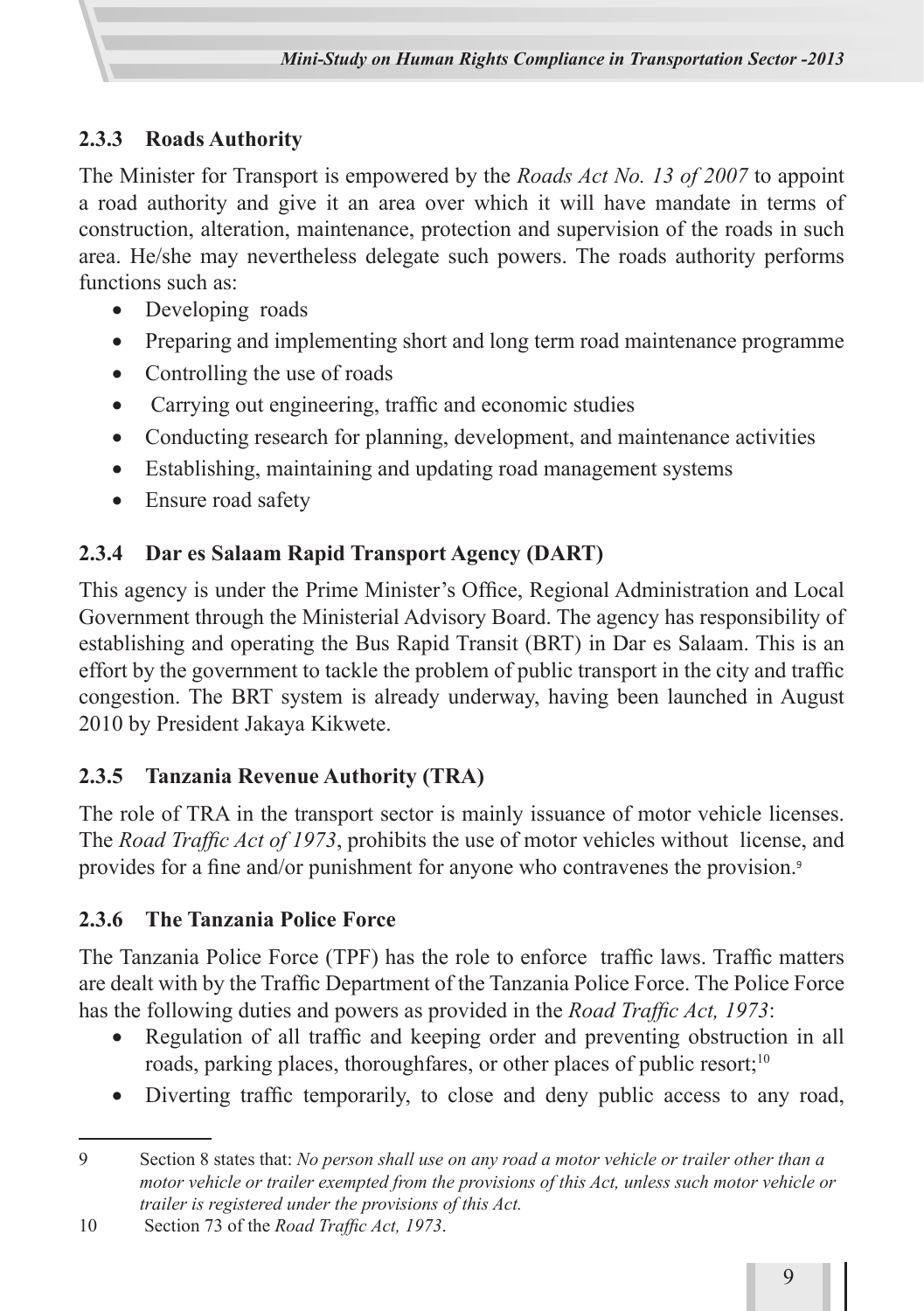parking place, thoroughfare or other place of public resort;<sup>11</sup>

- Keeping records of traffic offences; $12$
- Filing traffic accident and safety reports; $^{13}$
- Power to demand production of driving license; $14$
- Power to demand the name and address of the owner of the vehicle, where there is a reasonable cause;<sup>15</sup>
- Power to examine and stop any motor-vehicle or trailer on a road or public place suspected of not being in a good condition;<sup>16</sup>
- Power to order examination of the vehicle or trailer suspected of no longer being fit for the purposes for which it was registered by vehicle inspector;<sup>17</sup>
- Removal of abandoned and a broken-down vehicle or trailer where owner has failed to do so; $18$
- Take possession and remove any motor-vehicle in a metered parking place;<sup>19</sup>
- On suspicion of its involvement in commission of a crime, require motor vehicle to be driven to a police station and detain it;<sup>20</sup>
- Power to require any person driving or attempting to drive or who is in charge of a motor vehicle or a trailer to undergo a "breath test" at a police station on suspicion of being drunk or having committed a crime.<sup>21</sup>

The *Police Force and Auxiliary Services Act CAP 322 [R.E 2002],* empowers the Police Force to inspect licences and search vehicles;<sup>22</sup> keep order on public roads by regulating and controlling traffic for public interest;<sup>23</sup> and place road barriers for the sake of public order or prevention of crime.<sup>24</sup>

11 *Ibid* 

- 12 Section 74 of the *Road Traffic Act, 1973*.
- 13 *Ibid*, Section 75.
- 14 *Ibid*, Section 7.
- 15 *Ibid*, Section 78.
- 16 *Ibid*, Section 81.
- 17 *Ibid*, Section 82.
- 18 *Ibid*, Sections 84 & 85.
- 19 *Ibid*, Section 86.
- 20 *Ibid*, Section 87.
- 21 *Ibid*, Section 46 as amended by s. 4 of the *Road Traffic (Amendment) Act of 1990.*
- 22 *See* the *Police Force and Auxiliary Services Act, Cap 322*, Section 39.
- 23 *Ibid*, Section 40.
- 24 *Ibid*, Section 41.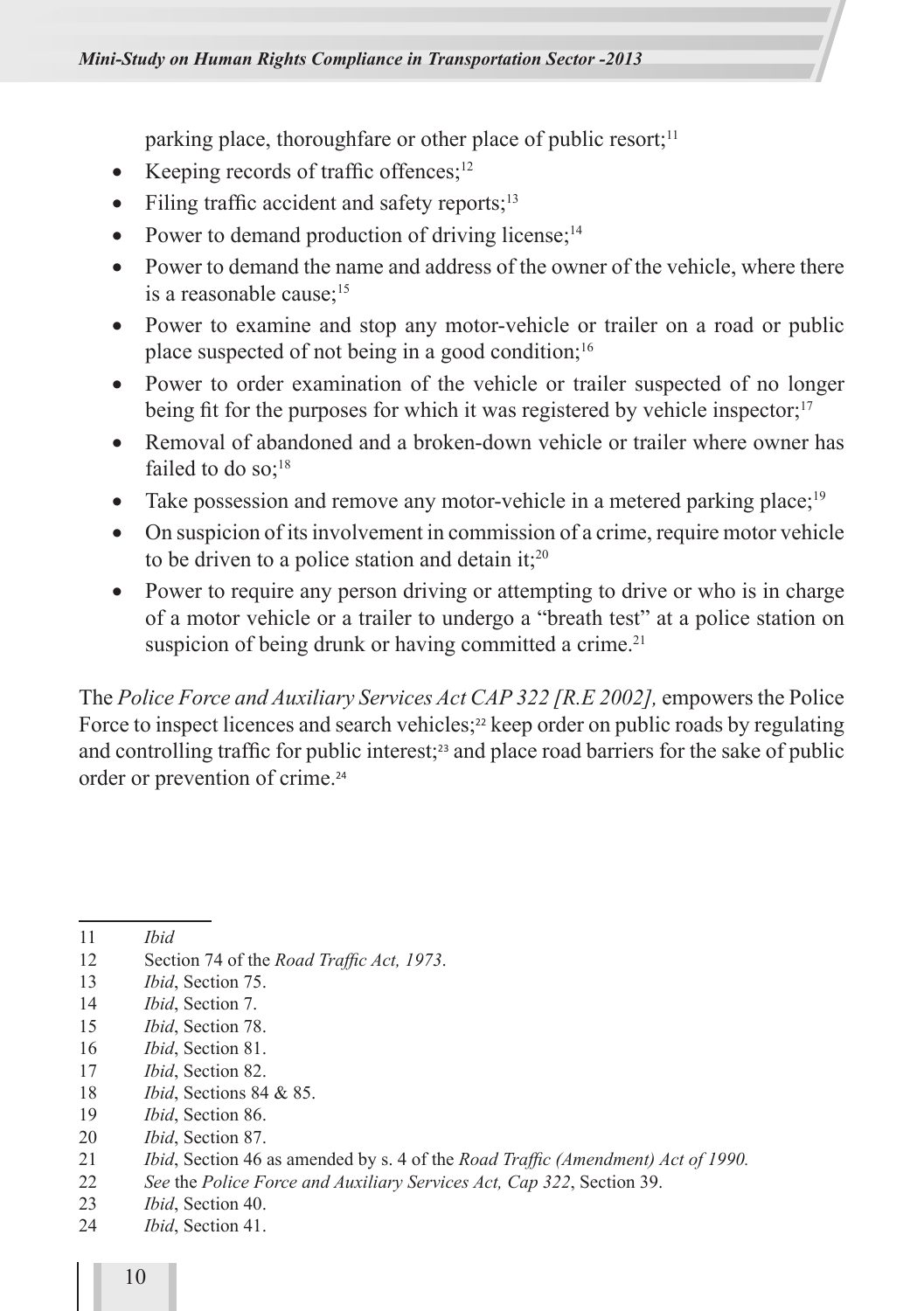

# **2.3.7 SUMATRA Consumer Consultative Council (SUMATRACCC)**

The SUMATRA Consumer Consultative Council (SUMATRACCC) is established by the *SUMATRA Act, 2001.25* The main function of SUMATRACCC is to protect the interests of transport services consumers in Tanzania. In protecting such interests, the Council is obliged to do the following:

- Provide views and information on matters affecting consumers to the minister concern.
- Establish and consult with regional and sector consumer committees;
- Consult with industry, government and other consumer groups on matters of interests to consumers of regulated goods and services; and
- Establish and consult with local and sector consumer committees.<sup>26</sup>

# **2.3.8 Employers and Workers Associations**

Institutional framework in the transport sector can be divided into two categories, namely the employers' associations and the employees' associations. The *Constitution of the United Republic of Tanzania, 1977* guarantees the freedom of association of any person. Specifically Article 20(1) of the Constitution states that:

*"Every person has a freedom , to freely and peaceably assemble, associate and cooperate with other persons, and for that purpose, express views publicly and to form and join with associations or organizations formed for purposes of preserving or furthering his beliefs or interests or any other interests."*

The *Employment and Labour Relations Act, 2004<sup>27</sup>* also provides for freedom of association.28 Thus, freedom of association is provided to both employers and employees.29 In that regard, employers in the transport sector formed associations, both national and regional to protect their interest. The employers' nationwide associations include *the Vehicle Owners Associations, the Tanzania Truck Owners Association*  (TATOA) *and the Tanzania Bus Owners Association* (TABOA)*.* Those operating in specific regions are such as the *Dar es Salaam Commuter Bus Owners' Association*  (DARCOBA)*,* the Association of Transporters in Dar es Salaam (UWADAR) and Arusha-Kilimanjaro Bus Owners' Association (AKIBOA)*.* 

26 *SUMATRA Act*, Section 30(1).

<sup>25</sup> Section 29.

<sup>27</sup> *Act No. 6 of 2004*

<sup>28</sup> Sections 9 and 10.

<sup>29</sup> *Ibid.*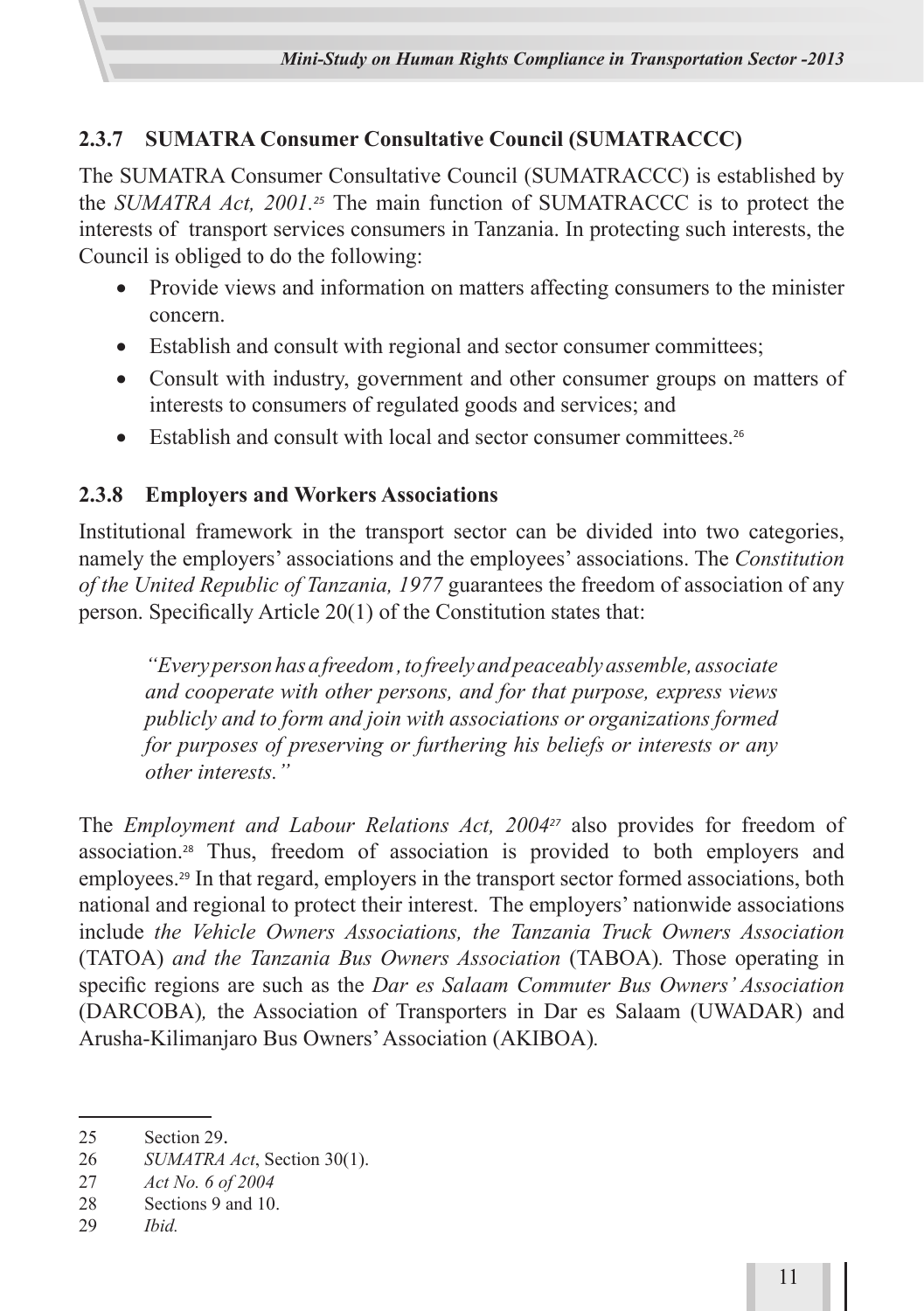On the other side, employees have also formed associations to safeguard their interests in the formation of trade unions. These associations are such as Tanzania Drivers' Association (TDA), Chama cha Wafanyakazi wa Usafirishaji kwa Njia ya Barabara (TARWOTU), Chama cha Madereva wa Malori Tanzania (CHAMAWATA), Chama cha Madereva wa Malori na IT (T.T.A.I.T.D.A), Umoja wa Madereva wa Mabasi Tanzania (UMAWATA), Umoja wa Madereva na Makondakkta wa Mabasi ya Abiria (Daladala) Mkoa wa Dar es salaam (UWAMADAR) and Communication and Transport Workers Union of Tanzania (COTWU). There are several other workers association in different regions of the country with the purpose of mainly assisting members on social issues.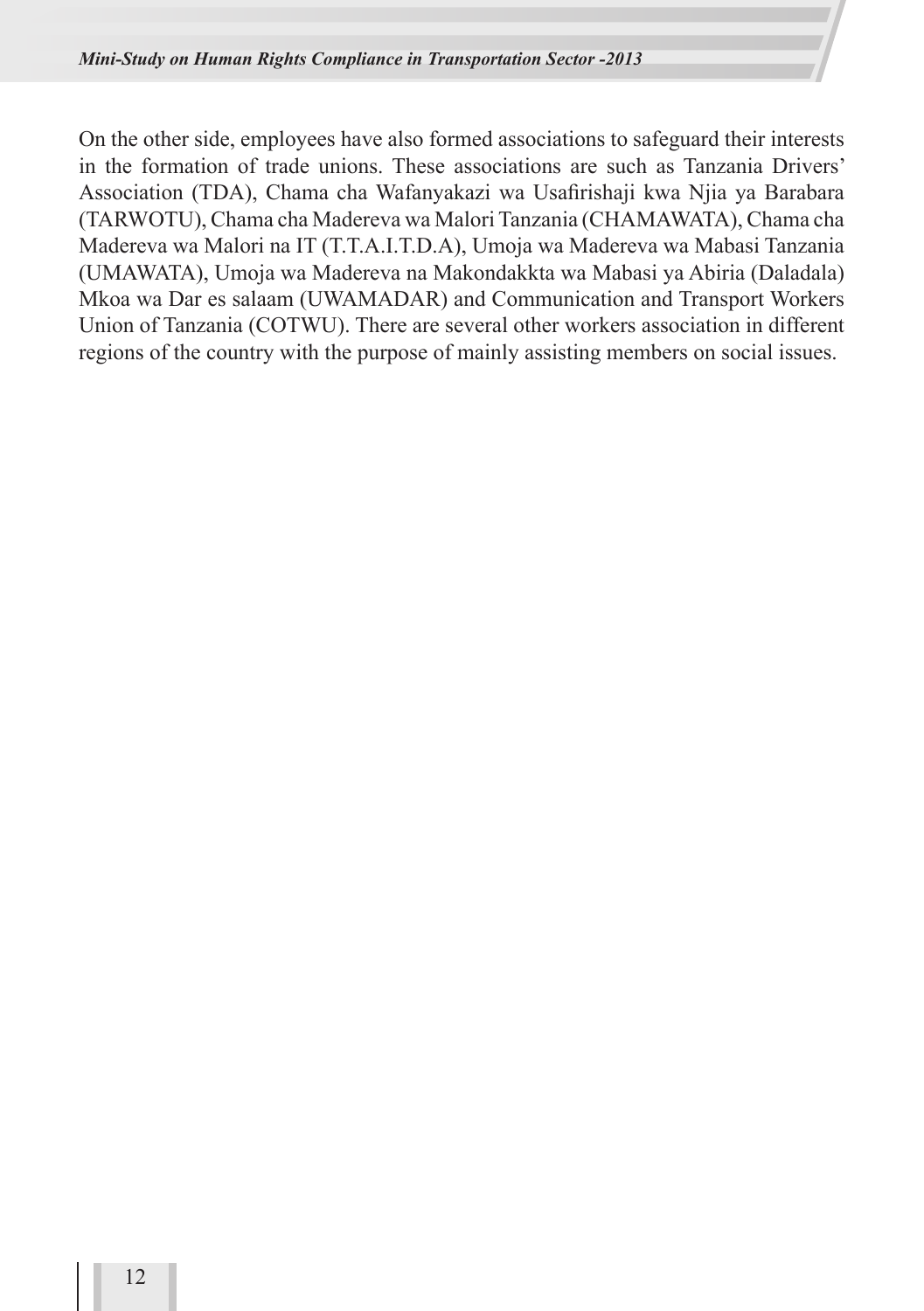# **Chapter 3**

# **Research Findings**

### **3.0 Introduction**

In order to attain the objectives of this study, it is important to assess fundamental rights and employment standards as set out in the country's labour laws. The *Employment and Lobour Relations Act, 2004* sets these prerequisites of labour rights. For instance, issues of discrimination and torture at work place are strictly prohibited under the labour laws, employment standards working hours, right to leave, right to form and join trade union are clearly stipulated in the labour laws, among others. Henceforth, this chapter will dwell in assessing compliance to prohibitions and standards in the transport sub sector as reavealed in the research findings over the same.

### **3.1 Fundamental rights and protection**

The fundamental rights and protection are legally guaranteed in *the Employment and Labour Relations Act, 2004 and the Labour Institutions Act, 2004*. It includes the right to non-discrimination at work place, prohibition of child labour, freedom from torture and harrassment, right to form and join trade union and other fundamental freedoms for workers, according to the International Labour Organisation (ILO) conventions. In the mini study carried out by LHRC, it was discovered that most employee do not have written contracts. Due to this fact most of the workers' entitlements are highly denied by employers.

The fact that one is engaging with employer for a considerable period of time suggests that the employment relationship has been established. During the mini study it was revealed that most employees do not have written contracts. They argued that most of their fundamental rights and protection are violated because there is no written contracts. Therefore they do not enjoy all cycles of leave, security of tenure is so fragile and do not enjoy other employment-related rights. The following case provides a clear legal position where there is no written contract and employment status defined:<sup>30</sup>

<sup>30</sup> *In the High Court of Tanzania, Labour Division at Dar es Salaam, Labour Revision No. 291 of 2009 (Unreported)*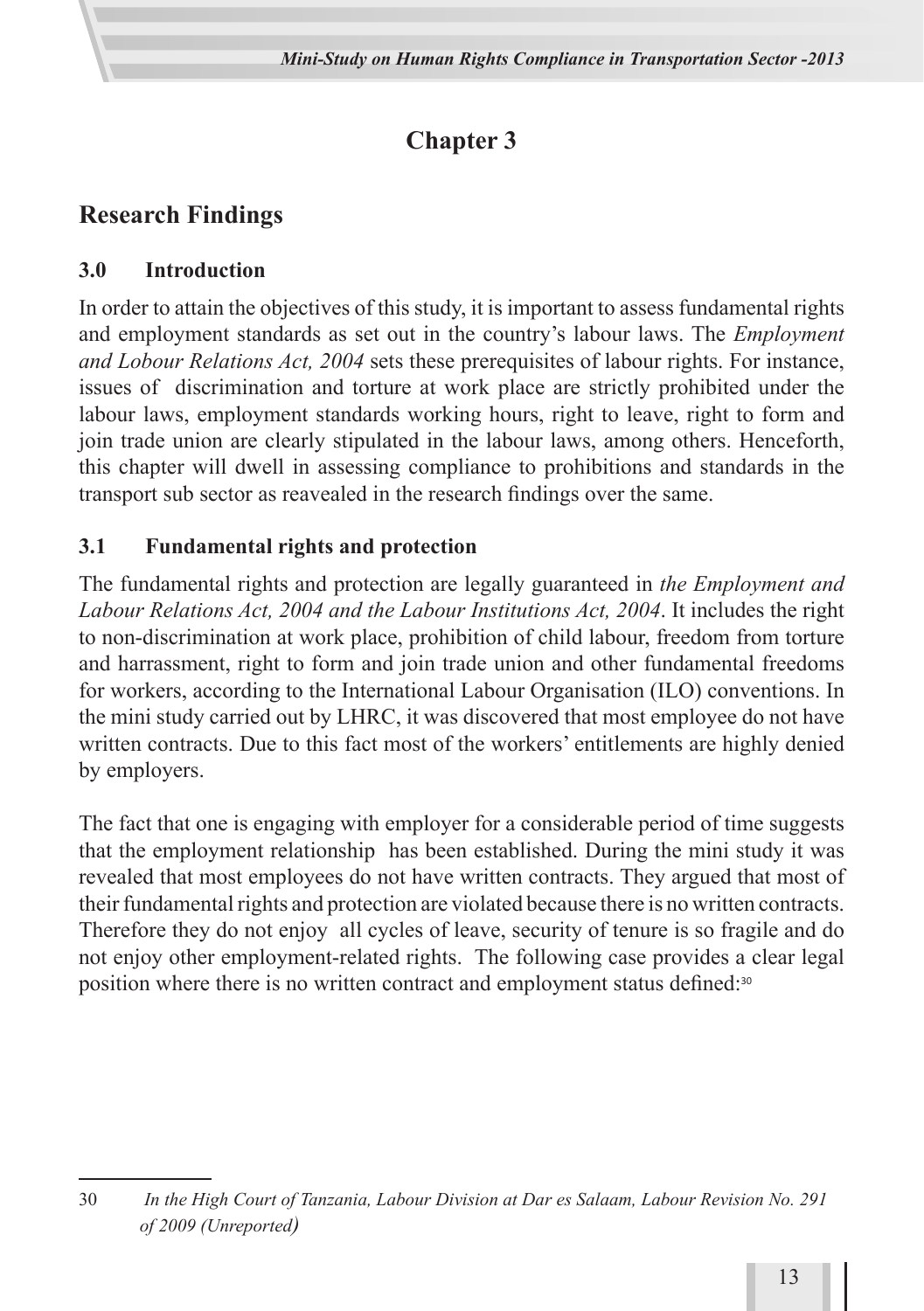In this application, the employer seeks an order for revision of the Commission for Mediation and Arbitration (CMA) award dated 19/11/2008, wherein the employer was ordered to pay each employee. T.Shs. 390,000/= being payment of notice, leave entitlement and severance. The applicant believes the decision was in err so far as the arbitrator's decision was based on the finding that the respondents were employees.

The background information to this matter is as follows; In this application, the employer seeks an order for revision of the Commission for Mediation and Arbitration (CMA) award dated 19/11/2008, wherein the employer was ordered to pay each employee. T.Shs. 390,000/= being payment of notice, leave entitlement and severance. The applicant believes the decision was in err so far as the arbitrator's decision was based on the finding that the respondents were employees.

The background information to this matter is as follows. The respondents' employment was terminated on 15/10/2007 and they filed a dispute to CMA claiming for terminal benefits. The key issue of contention at the CMA was whether the respondents were employees in terms of the law or not. The arbitrator decided that the respondents were employees as defined under section 14(1) of the Employment and Labour Relations Act, 6/2004) (the Act) and presumed employees under section 61 of the Labour Institutions Act, 7/2004 (LIA) He reasoned as follows;

*"Kwamba kwa mujibu wa Sheria hiyo, walalamikaji walikuwa wafanyakazi chini ya uelekezaji/uangalizi wa mlalamikiwa na kwamba wameshafanya kazi zaidi ya masaa 45 kwa mwezi kwa miezi mitatu mfululizo. Vile vile kwamba walalamikaji walikuwa wanapewa vifaa vya kinga na mlalamikiwa na kumfanyia kazi yeye.*

*"Kwamba mlalamikiwa anapinga ajira yao, lakini hakutoa mikataba yoyote ya maandishi ili kuthibitisha kuwa wao sio waajiriwa wake. Hivyo wanaombwa kulipwa stahili zao za kuachishwa kazi yani notisi, likizo, kiinua mgongo pamoja na masaa ya ziada kwa kuwa walikuwa wanaingia kazini saa 1.30 asubuhi na kutoka saa 12:00 au zaidi ya hapo"*

He further decided that the respondents were employed on a contract of unspecified period but paid weekly and that they were retrenched by the applicant after he failed to provide uniforms. He found that as employees, they were entitled to terminal benefits in terms of section 41(1)(b)(i) of the Act which he found to be: Notice based on 4 days salary, 28 days leave; and severance pay.

The sum due was calculated based on the average of Shs. 60,000/= since others were paid 58,000/= and others 60,000/=. These entitlements in terms of the law were found to be; notice based of 4 days salary being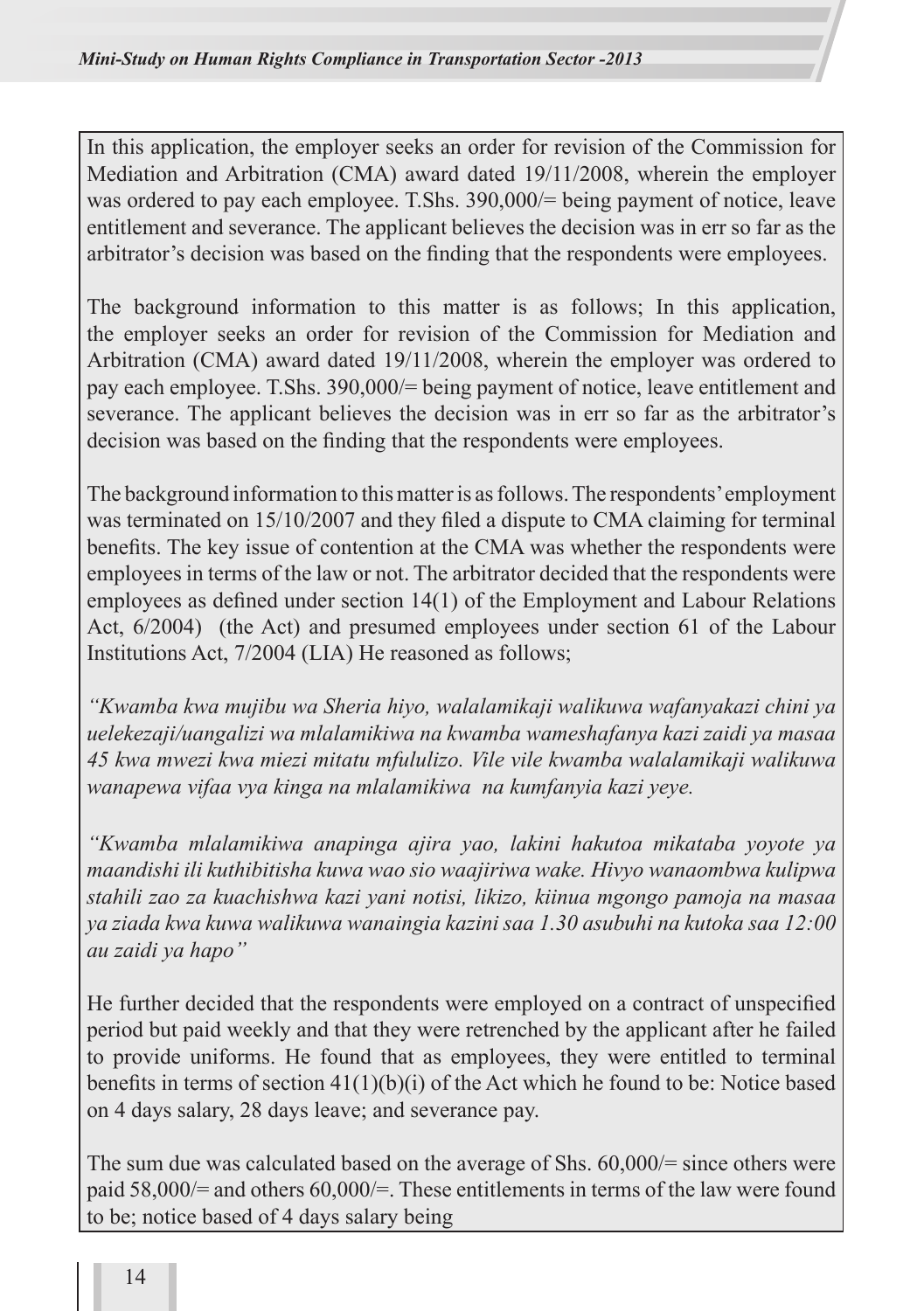shs  $40,000/\equiv$ ; leave in the sum of shs  $280,000/\equiv$  and severance Shs  $70,000/\equiv$ . The total awarded was shs 390,000/= per respondent.

The arbitrator also; found their overtime claims unproved and dismissed them and declined to decide the issue of fairness of retrenchment because it was not pleaded in the referral Form No. 1.

At the hearing of this application, the applicants were represented by **Mr. Lugaila** advocate and the respondents appeared in person although their pleadings were drawn *gratis* by **the Legal and Human Rights Centre.** The matter proceeded by way of written submission.

The gist of the applicant's submission was that "…….the arbitrator did not properly construe the law on who is an employee and as to whether the respondents herein were permanent employees of the applicant": They elaborated; that the respondents were employed for specific tasks, and were not part of the applicant's payroll; that payment was based on tasks performed i.e the amount of bags loaded and unloaded and were not on 12 months continues service.

In reply, the respondents submitted that they, were employees as their form of engagement qualify as a contract of employment under section  $14(i)(c)$  of the Act include: *"(a) a contract for unspecified period of time; (c) a contract for a specific task.*" They elaborated that they were employed to carry out specific tasks of loading and off – loading cement from train wagons, and the nature of their engagement amounts to employment in terms of section  $61(a)(c)(e)\&(f)$  of the Act. They worked for an average of 45 hours for more than 3 months and were provided with working equipment being protection equipments and gate passes

Further, they submitted that the applicant had a burden of proof as he failed to keep a record of their employment as required by section 15 (6) of Act.

The issue for decision is whether the arbitrator's decision that the respondents were employees was properly reached on the facts on record.

I have considered the parties arguments in light of the facts on record and the law. Under the law a persons who renders service to any other person including for a specific task is presumed to be an employee until the contrary is proved if one or more of the scenarios itemized under section 61 of LIA exists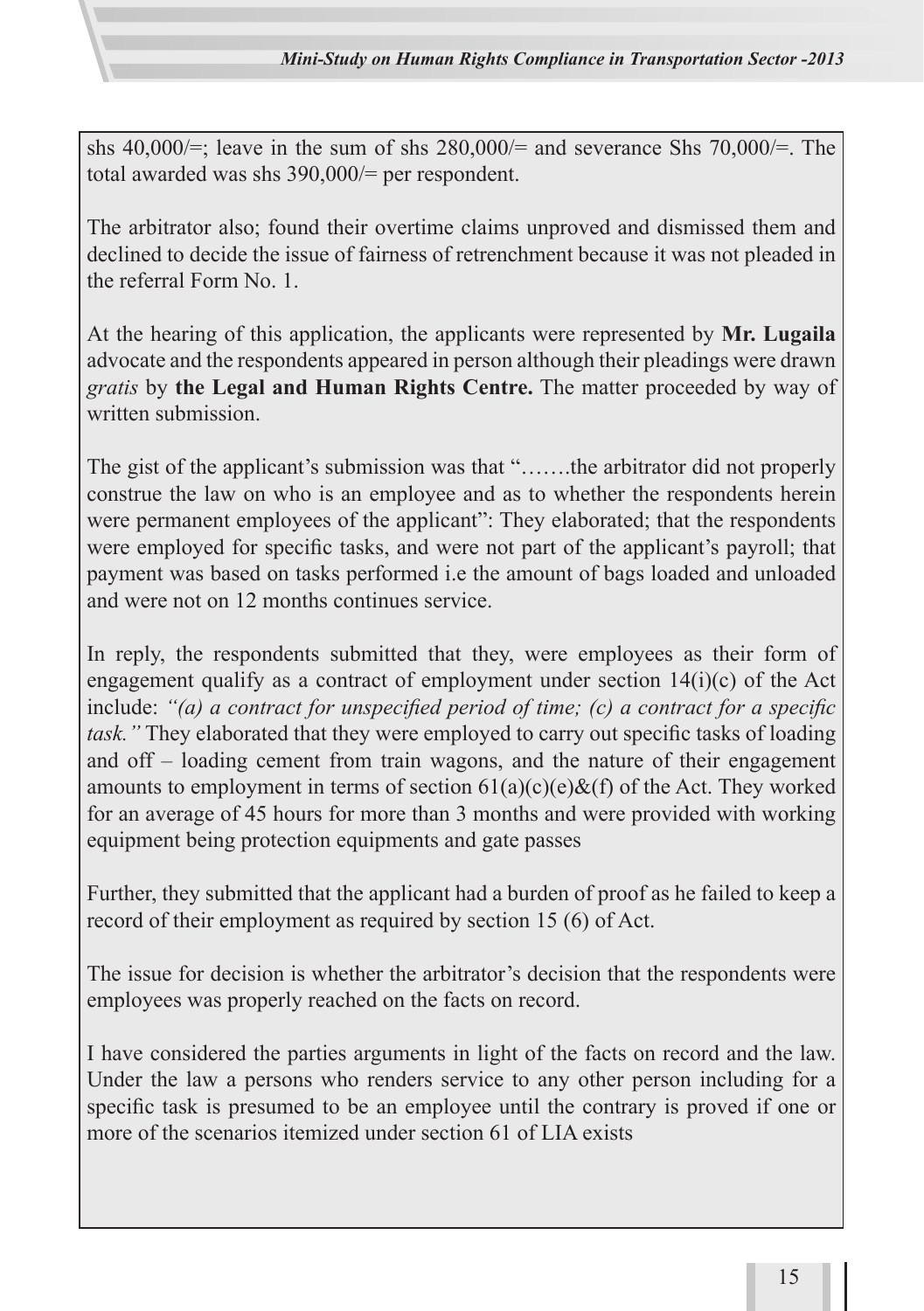That section provides and I quote;

"61. For the purpose of a labour law, a person who works for, or renders services to, any other person is presumed, until the contrary is proved, to be an employee, regardless of the form of the contract, if anyone or more of the following factors is present:

- *a. The manner in which the person works is subject to the control or direction of another person*
- *b. The person's hours of work are subject to the control or direction of another person;*
- *c. In the case of a person who works for an organization, the person is a part of that organization*
- *d. The person has worked for that other person for an average of at least 45 hours per month over the last three months;*
- *e. The person is economically dependent on the other person for whom that person works or renders services;*
- *f. The person is provided with tools of trade or work equipment by the other person; or ……*

On the facts before him, the arbitrator rightly found that conditions specified under section  $61(a)$ , (d) to (f) existed. In view of that, I find no grounds justifying revision of the arbitrator's award. The same is hereby confirmed and this application dismissed.

Therefore; the judgement cited recognises oral contract in employment and parties to it bear rights and responsibity associated with it. It entails that employees in this sector will enjoy all the benefits as in standard contracts. Lack of written contracts discourages employees to demand for their rights such as right to enjoy all employment benefits like health cover insurance, right to a leave cycles, right to work in reasonable and allowed working hours. Further, the employers in this sector do evade tax particulary income tax accrued from employment contracts remmited from employees salaries.

#### **3.1.1 Prohibition of child labour**

The *Employment and Labour Relations Act, 2004,* for instance, provides for protection of children against forced labour and exploitative practices that will endanger best interests of the child such as education and upbringing.31 In this study, it was realeved that less than 1% of young people below 18 years old were directly employed in the

31 Section 5.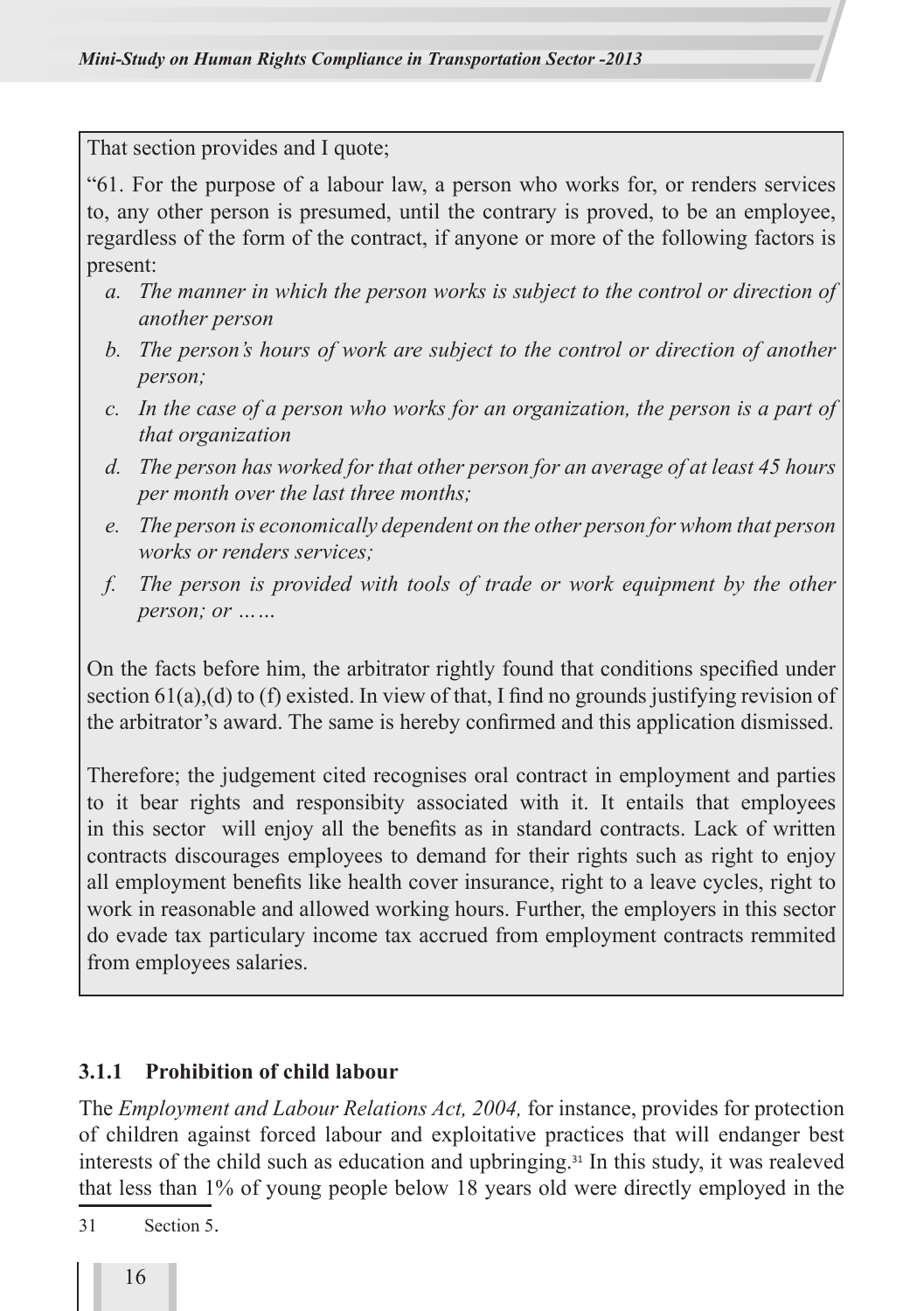transportation sector, despite the fact that employing a minor under this Act is a criminal offence<sup>32</sup>

### **3.1.2 Prohibition of Discrimination**

*The Employment and Labour Relations Act, 2004* also provides for prohibition of any form of discrimination at a work place.<sup>33</sup> The Act provides that;

*" Every employer shall ensure that he promotes an equal opportunity in employment and strives to eliminate discrimination in any employment policy or practice."* 

In transportation sector, it was revealed that there is discrimination on basis of race in companies owned by Tanzanians with Asian origin such as Arabs and Indians. There is different treatment on remuneration, pay day, observance of employment standards such as sick leave and annual leave, and other benefits, including employment contracts. Below are some of the comments from some of the respondents;

*Mimi mwafrika nikiumia au kuumwa sipewi ushirikiano wowote, lakini kwa Mwarabu ambaye ndiye mmiliki hupewa msaada na wenzake*

(For me, an African, if i get injured or get sick I do not get any cooperation, for an Arab, who is the owner, receives assistance from his fellow Arabs.)

*Mabosi wa kihindi wanadharau sana wafanyakazi wa Kiswahili* (Indian bosses look down upon employees who are of African origin)

*Ni kwamba matajiri wamejiajiri wenyewe si wote hivyo kutufanya kama vibarua Anaweza kukuambia wewe ni sawa na nyani tu*

(It is as if the bosses have employed themselves and treat us like casual workers. They can compare you to a monkey.)

*Waarabu wanajaliana wenyewe kwa wenyewe* (Arabs are more considarate to their fellow Arabs.)

*Kulipwa mshahara unaangaliwa usoni hata kupangwa route za masilahi mazuri hupewi.Pamekuwa na wingi wa viongozi ambao ni wahindi na waarabu ambao kazi yao haifahamiki*

(There is discrimination in salary payments; even the allocation of higher earning routes goes in those lines. There has been an increase of supervisors with Asian and Arab origins with questionable assigned duties.)

<sup>32</sup> Section 5(7)

<sup>33</sup> Section 7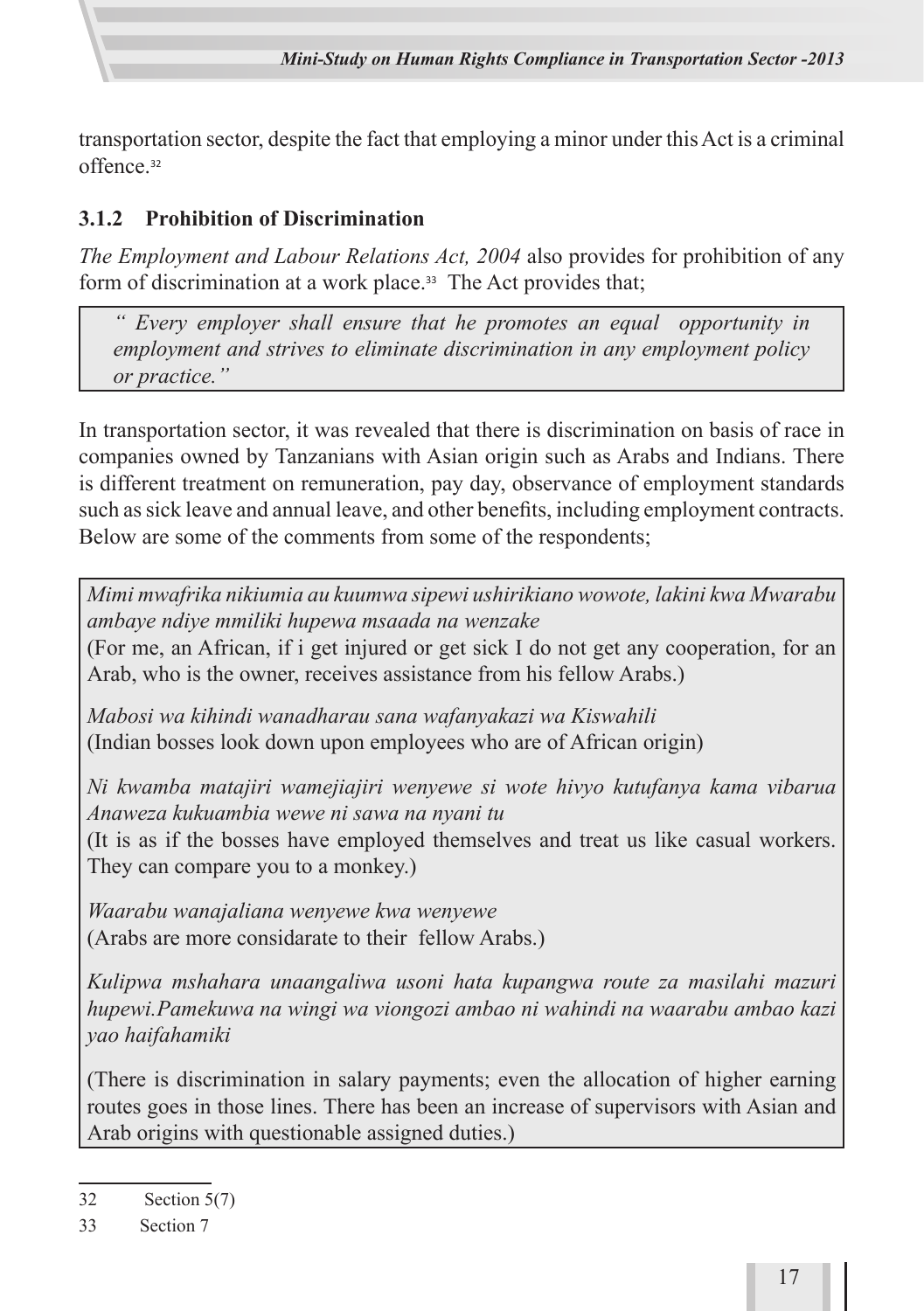The above comments are responses of respondents who replied YES to a question that triggered any experience on discrimination. According to the findings in this study, 36.6% of the respondents respondend that they have experienced discrimination at their workplace. For instance, one respondents working with Agrawal Transport Co. Ltd said that; *"Waafrika hatupendwi"* (Africans (black) are neglected/not loved) connotes discrimination according to race at work place.



**Figure 5: Discrimination in the Transport Sector**

#### **3.1.3 Use of abusive language**

During the study, respondents claimed that there is use of abusive language against them. The employers disrespect even aged employees, by using abusive language towards them. There is no correction of such behaviour as workers are wary of being at employers' discretion. Thus one remains obidient and suffers phychologically as there is nothing he/she can do. The respondents from these companies claimed that they were abused in a number of different ways at work place; Bansal Transporter, LIM Safaris, Mtei Express, Mahamba Express, Top Story, Taf Gong, Mghamba Express, Bab Fes, Kandahar, Tango Transport, Sunvic Transport Co. Ltd, AIM – Steel, GVS Trassnportation Co. Ltd, Simba Trading and Company Limited and Amafu Distributors. For instance, the following are some of testimonies on the use of abusive language from few respondents;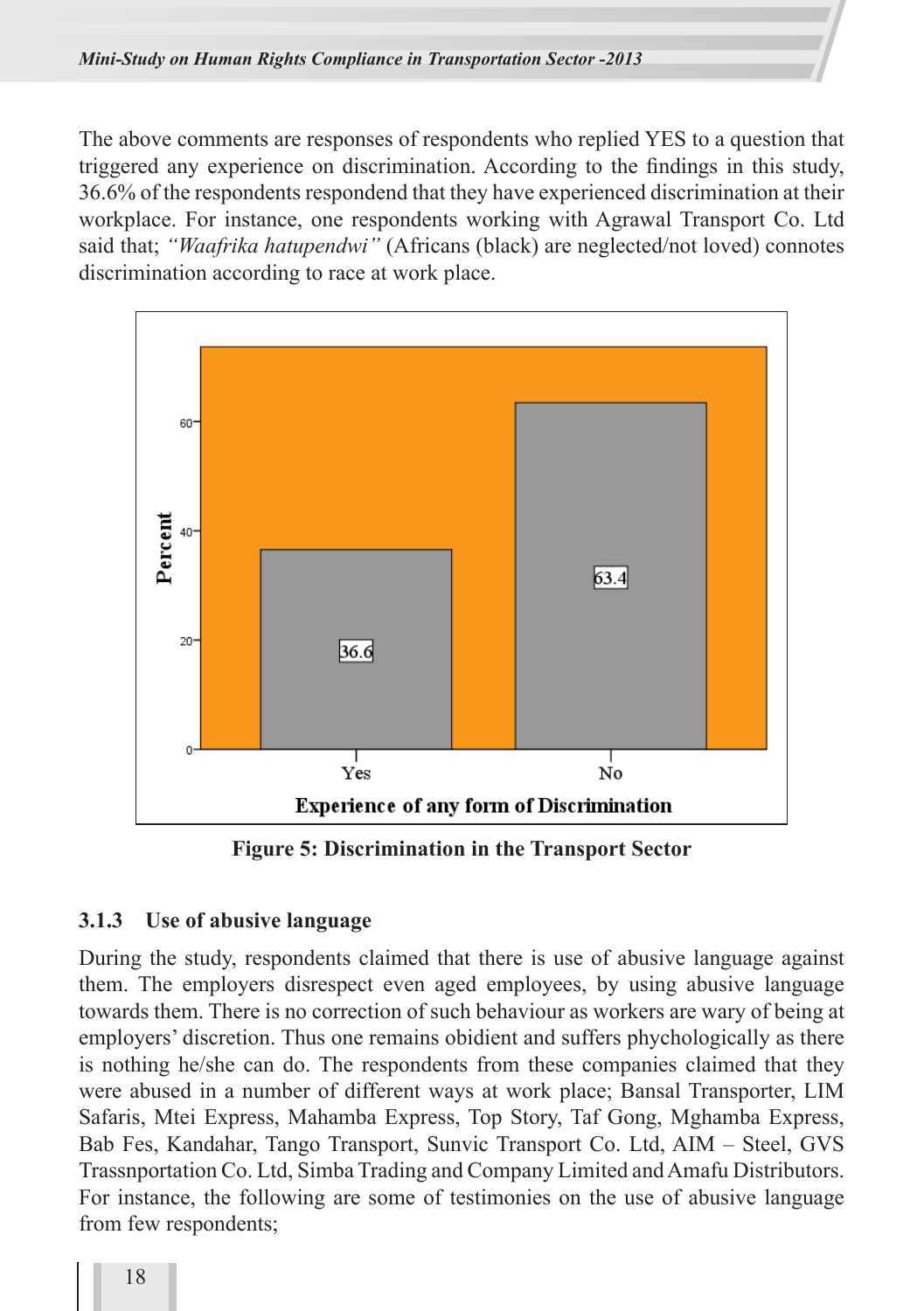*Ninapomaliza kazi kwa siku hesabu ya tajiri isipotimia huanza kunitusi,hata kupigwa vibao*

(When I finish my job and I have not met the daily required collection, the boss will insult and even slap me.)

*Matusi na kupewa adhabu za kufanya usafi wa magari wiki 1-2 bila malipo* (Insults and punishment to clean the vehicles for 1 to 2 weeks without pay.)

*Tajiri anaweza kukutukana matusi ya nguoni mpaka vya mama yako* (The boss may use vulgal insults against you, even in relation to your mother.)

*Manyanyaso yanayopatikana ni kama vile mileage ndogo, mshahara haukidhi mahitaji, matusi yasiyo na sababu maalumu*

(Among the abuses are such as being given shorter mileage [amount of money given to cover the transportation expenses per mileage], the salary that does not meet ones needs and unnecessary insults.)

*Kwanza kupangiwa ruti usiku bila kujali umechoka au bado na kupangiwa bila sababu* (Being assigned to night routes regardless of whether you are tired or not.)

### **3.1.4 Other forms of Harrasment and disrespect**

The study aimed at finding out the extent of harrasment employees in transport sector do suffer. The respondents from various companies admitted to have been harrased in one way or another. Respondents from the following companies complained about their employers; Simba Logistics (T) Ltd, the respondent claimed that when one is involved in an accident, he is supposed to pay for maintainance and repair of the damaged truck, otherwise, he will be remanded after being arrested by police officers, who are in the pockets of employers, and possibly imprisoned. Similar complaints came from other companies such as; Inara Investment Co. Ltd, Banadir Co. Ltd, Transport Africa Ltd, Faisal General Company, Kimole Logistics Co. Ltd, Eastern Union Company Limited.

According to the findings, 38.3% of the respondents admitted to have been harassed to the extent that suffering physical and psychological torture as depicted by the graph hereunder: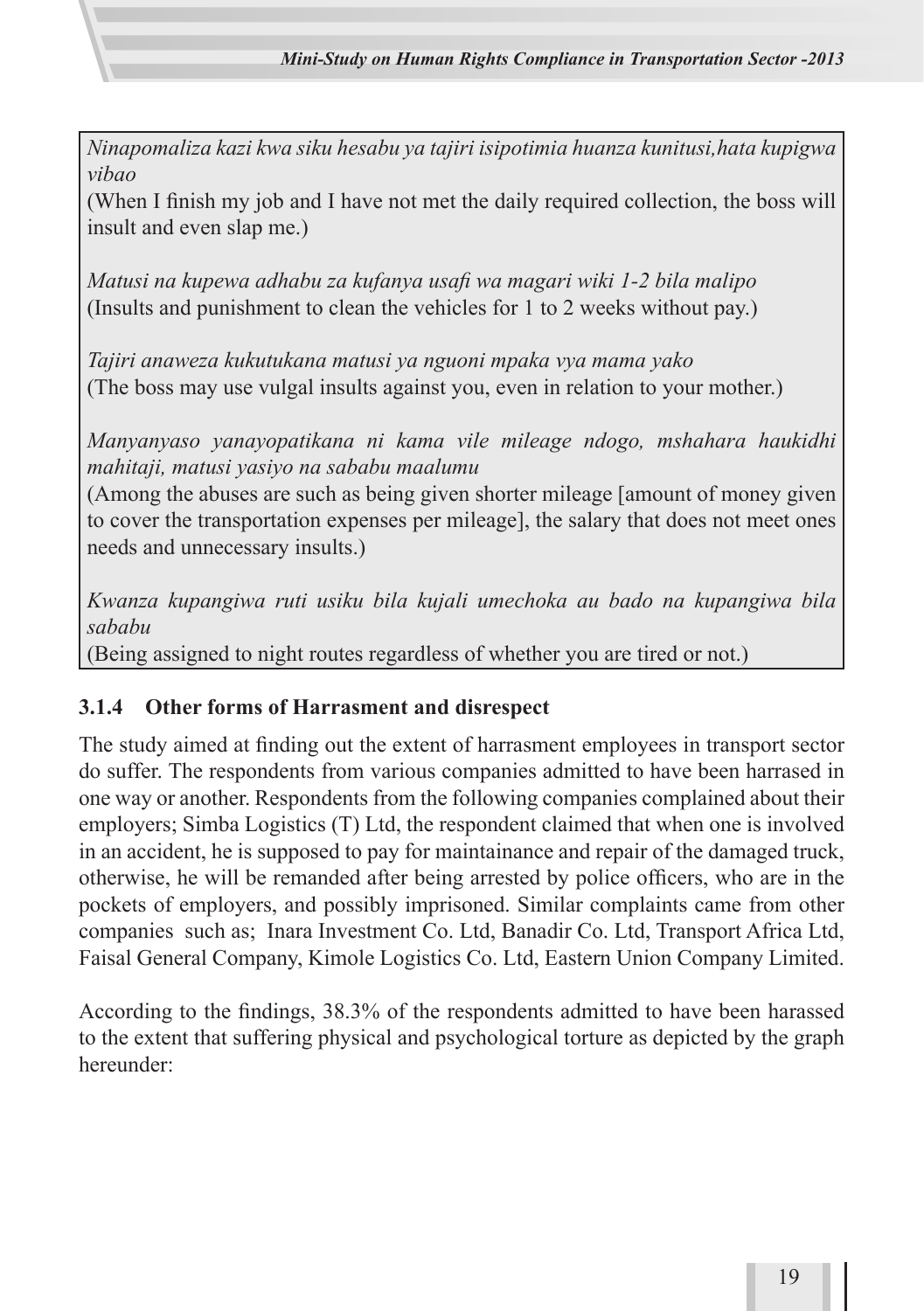

**Figure 6: Harassment in the Transport Sector**

#### **3.1.5 Collective Bargain and Right of Association**

The transportation sector plays a vital role in enhancing the country's economy. In order to facilitate movement of people, goods and other services, the sector plays a great role. The sector employs a considerable number of youths, as from the research conducted in 8 regions; it was revealed that 58.1 percent of individuals employed in the sector are youths aged between 14 to 35 years. However, workers in this sector are faced with numerous challenges, such as lack of trade unions to address their working conditions and collective bargaining, lack of security of employment, lack of medical care, including sick leave, non-entitlement to annual leave, working for more than 17 hours per day, poor remuneration and non-enjoyment of social security protection.<sup>34</sup>

During this study, it was revealed that 90.1 percent of employees in the transportation sector do not belong to any trade union. The study also revealed that there are no trade unions or trade union branches at work place.<sup>35</sup> When asked as to why there is no trade union or trade union branches at their workplaces, most of the respondents gave the explanation that their bosses do not prefer to have a trade union branch at their work place. LHRC could conclude the reason for not having trade unions at work places was due to ignorance of the employees as far as procedure of establishing trade union

<sup>34</sup> LHRC, (2013) Mini-Study on Transportation Sector Report, 2013.

<sup>35</sup> *Ibid*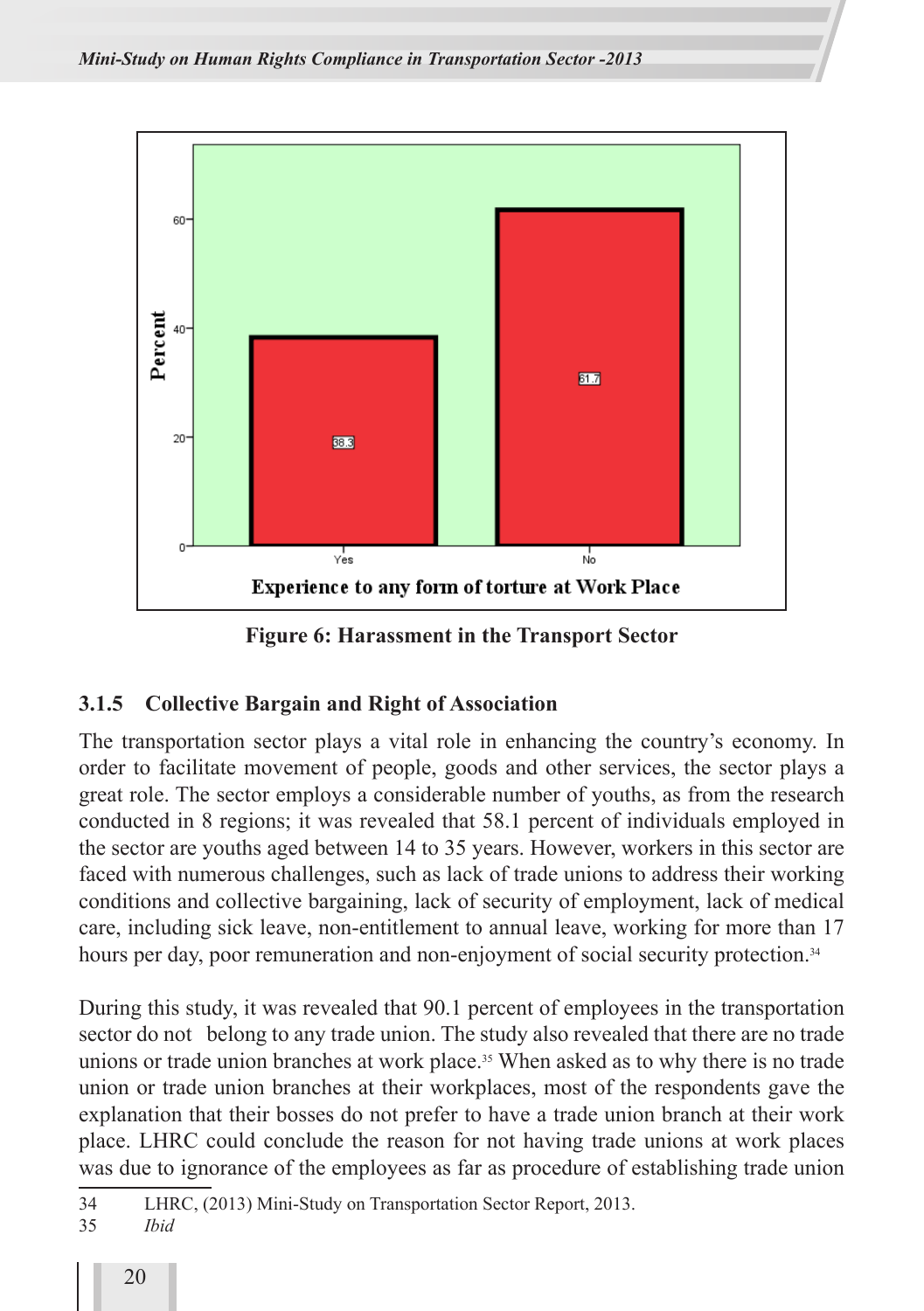branches at the work place is concerned. The other reason that LHRC established as the reason behind is the fact that the transportation sector lacks a single trade union which could advocate for rights of the employees in the transport sector. Employees include drivers and their assistants (turn boys), conductors and mechanics. Each group of employees has its own association that is meant to advocate for the rights of its members. However, these associations do not advocate for the labour rights of their members, rather these associations have been established to assist each other in social predicaments, such as burial ceremonies, weddings and to cover medical expenses. For example, drivers have formed their own association called *Chama Cha Madereva Tanzania (CHAMATA)*. 36 This association does not seriously handle labour issues affecting its members at work place, rather it is an association meant to assist one another in such social predicaments.



**Figure 7: Right to Join in Trade Unions**

The LHRC found out that employers in transportation sector are very powerful individuals economically in such a way that workers do not have a say in matters affecting their rights and welfare. According to LHRC study, most of transportation companies prohibit the formation of trade unions at work place. The study further revealed that once workers start forming trade unions, the employers intimidate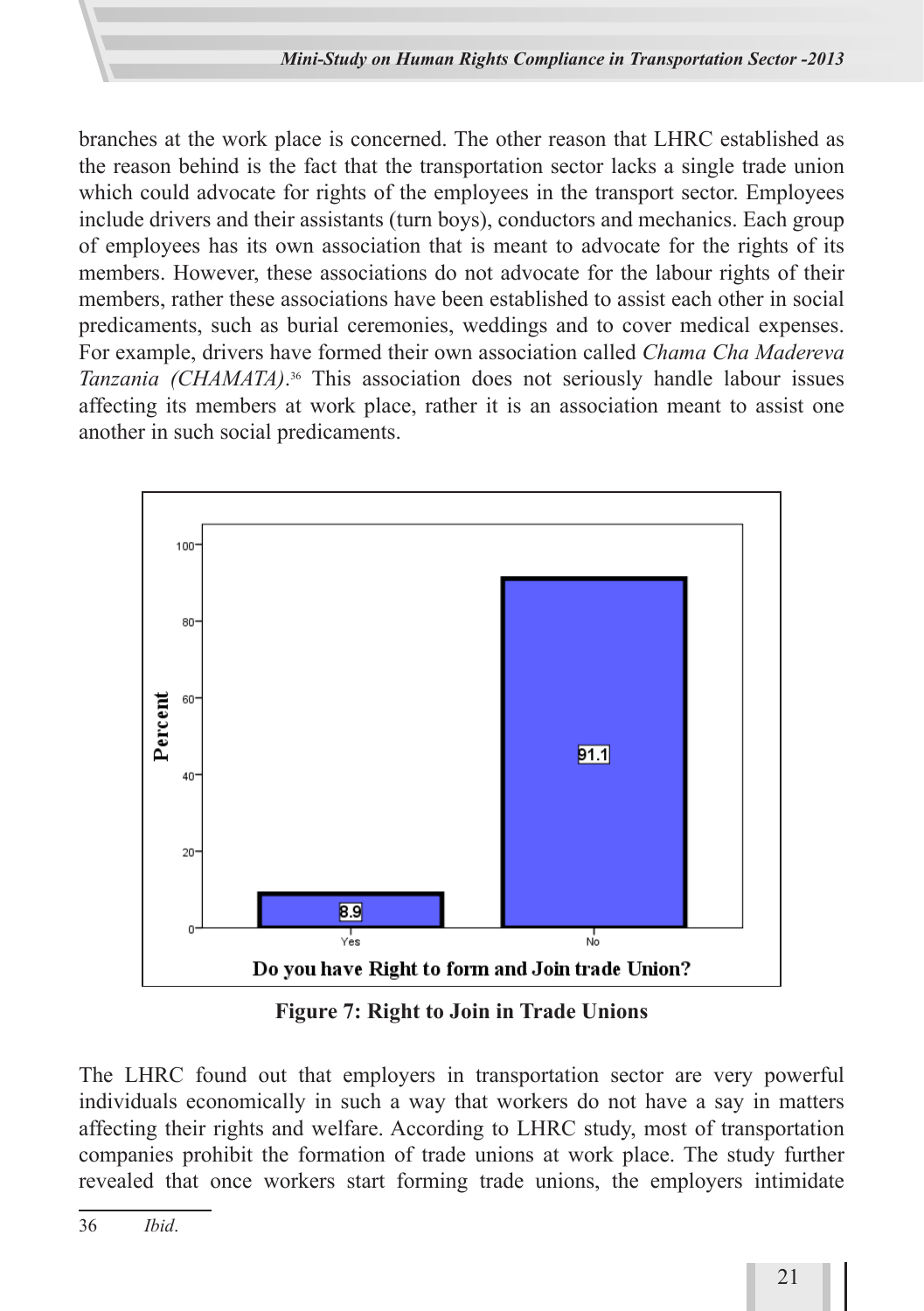them with termination of their employment. For instance, during the study one of the respondents stated the following:

*"Chama kwao ni mzigo mkubwa, hawapendi kuwe kuna chama cha wafanyakazi, ukisikika unasema habari za chama cha wafanyakazi unafukuzwa kazi mara moja. Na ajira hakuna ukifukuzwa kazi mwenzako anapata kazi hapo hapo, unafanyaje?"*

(Having a trade union is a burden to them; they never like workers to form a trade union. If heard addressing issues concerning trade unions, you are likely to lose your job. Since jobs are in scarce, the moment you are fired, another person is immediately employed to fill your position.)

LHRC calls upon workers in transportation sector to unite and form one strong trade union so as to enable them to have collective and bargaining powers against their employers. The job they are engaged in is a very dangerous one thus a necessity to have life insurance as well as medical coverage. For that to be achieved, there is a need to formulate a strong trade union which will stand and fight for the labour rights of the workers in uniformity. Having individual associations cannot be a solution to solve workers' problems and challenges.

### **3.2 Employment Standards**

The *Constitution of United Republic of Tanzania, 1977* provides for the right to work and fair remuneration.37 Labour laws provide for minimum employment standards that must be adhered to by employers in private sectors. These standards are uniform and should be adhered to in labour market of any place. Such employment standards, including observance of set working hours, rights to leave cycles, right to social security and protection, right to remuneration which adequate and fair and right to know labour rights and standards.

LHRC conducted a mini survey on human rights employment standards adheherence in the transportation sector, and during the study it was revealed that most of employment standards set out in labour laws are not adhered to by most employers. The following were issues found out during this survey with regard to employment standards

### **3.2.1 Non-Compliance with Working Hours**

The eight working hours a day implying the 48 hours a week was a key demand of the working class all over the world before International Labour Organisation (ILO) was established.38 The working hours as a matter of right developed in different stages in

<sup>37</sup> Article 23.

<sup>38</sup> Lee, S et.al; Working Time around the World: Trends in working hours, laws and policies in a global comparative perspective, ILO 2007 page 2.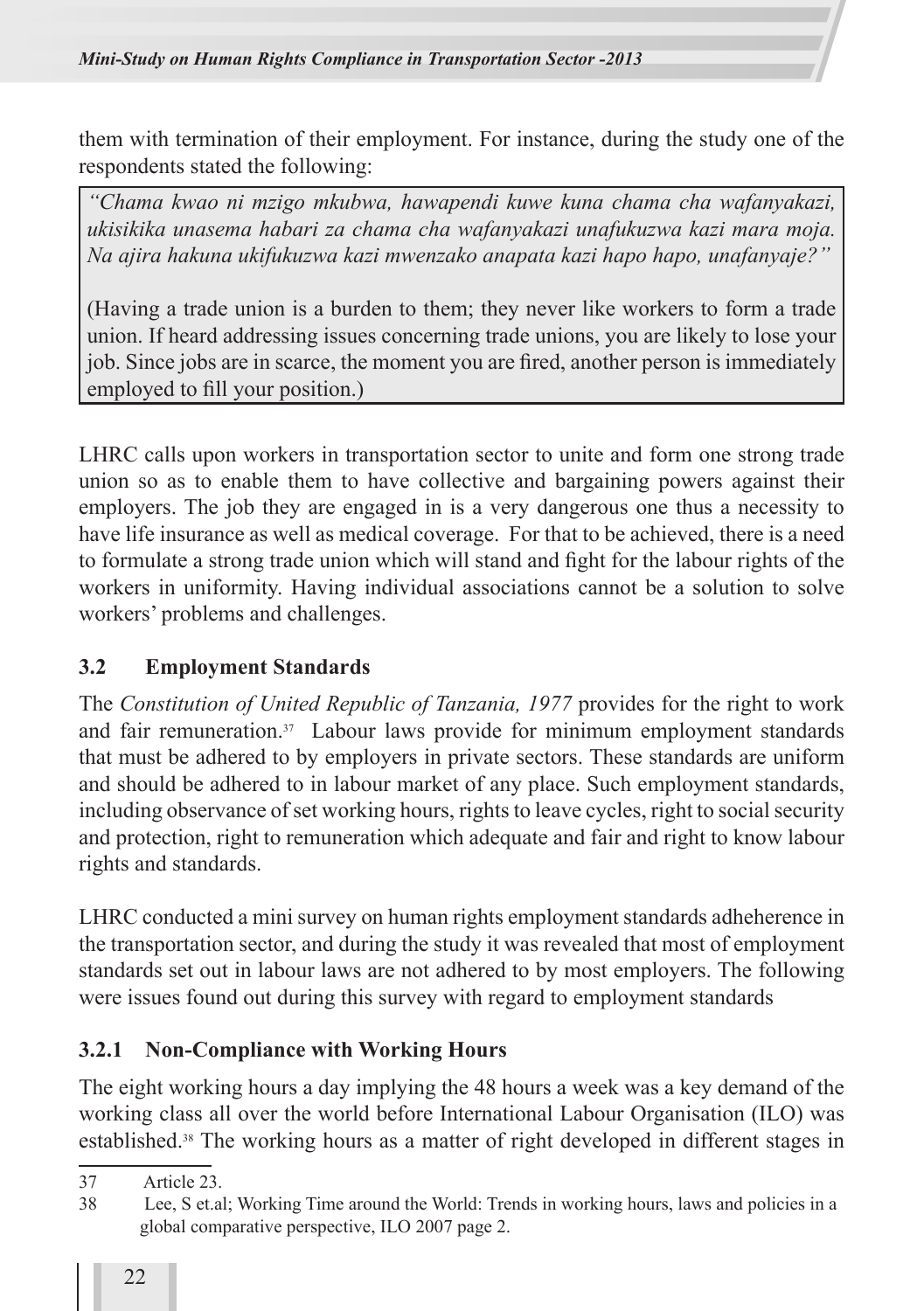the labour market. For instance, the first ILO Convention, the Hours of Work (industry) Convention, 1919 established a well known principle on working hours. The principle is famously known as *"8 hours a day, 48 hours a week".* This principle was adopted by different states and incorporated into the respective countries' labour laws. Thereafter other conventions came into place for workers in other sectors apart from industries. For instance, the Hours of Work (Commerce and Offices) Convention, 1930 extended the application of 48 hours a week to commerce and office employees.39 In 1935, the Forty Four Week Convention was adopted, whereby the working hours were reduced to 40 hours a week. In considering working hours, the one day rest was equally enshrined in the Weekly Rest (Industry) Convention 1921 and the Weekly Rest (Commerce and Offices) Convention, 1957. These two conventions provided for a right to rest at least one day in every week.

The *Employment and Labour Relations Act, 2004* sets out working hours for employees and it stipulates that an employee is supposed to work six days a week, 45 hours a week and 9 working hours per day including 1 hour meal break.<sup>40</sup> The law does distinguish working hours in industries, commerce and offices. The law in a way prohibits an employer to allow an employee to work more than 12 hours a day.<sup>41</sup> The law provides that, *"Subject to the provisions of this sub-part an employer shall not require or permit an employee to work more than 12 hours in any day"* The law further prohibits an employee to overtime work without prior agreement and the overtime should not exceed 50 hours in a cycle of four weeks.<sup>42</sup>

This standard is not observed at all in the transportation sector. It was revealed that, most employees in the transportation sector work between  $11 - 16$  hours. The study revealed that 58.4 percent of the respondents were found to work between these hours (11-16) while 21.5 percent work beyond 17 hours and have little time to rest per day.

<sup>39</sup> Convention No. 30.

<sup>40</sup> Section 19 of the *Employment and Labour Relations Act, 2004.*

<sup>41</sup> Section 19(1).

<sup>42</sup> Section 19(3).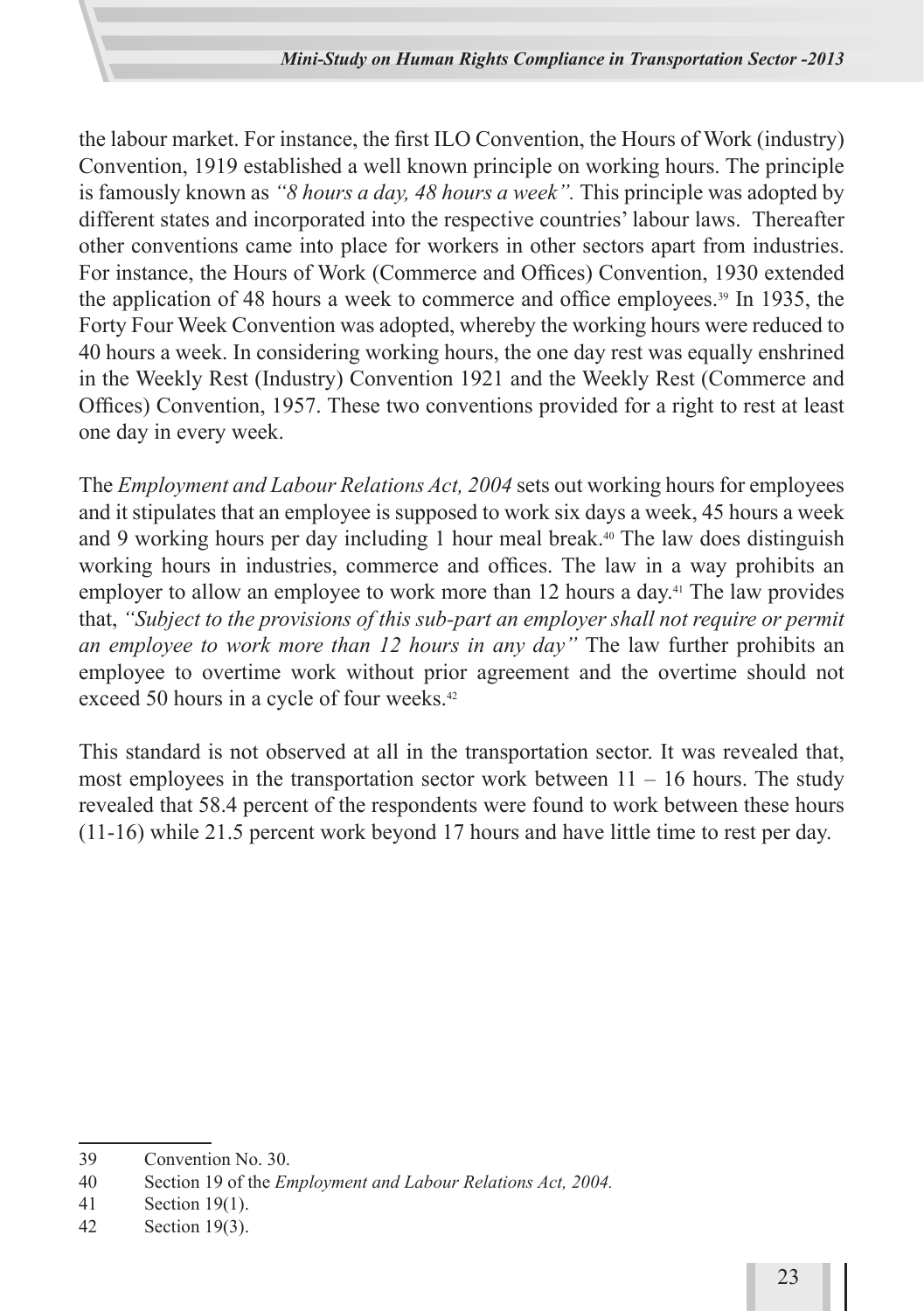

**Figure 8: Working Hours for Drivers**

LHRC observed that, this is among the reasons why there is frequent occurrence of road accidents caused by long distance and long working hours for truck and bus drivers. For instance, a bus driver from Mwanza to Dar es Salaam drives for about16 hours, and they are supposed to do the same the next day, to traveling back to Mwanza. This is a tedious route and it is a total violation of the law as the maximum working hours provided by the law should not exceed 12 hours per day, including three hours of overtime if need arises. However, drivers are not accorded overtime pays by their employers.

#### **3.2.2 Right to Work and Fair Remuneration**

Right to work and fair remuneration is an important principle in labour market as an individual works in order to earn money to support livelihoods. However, in most cases there is no guarantee of fair remuneration for the work done. There are differences in terms of wages received by professionals and casual workers, national and international experts also thematic area of work determine the amount of wages to be paid. The International Labour Organisation (ILO) set standards in a number of Conventions in order to guarantee access to fair remuneration in labour market. For instance the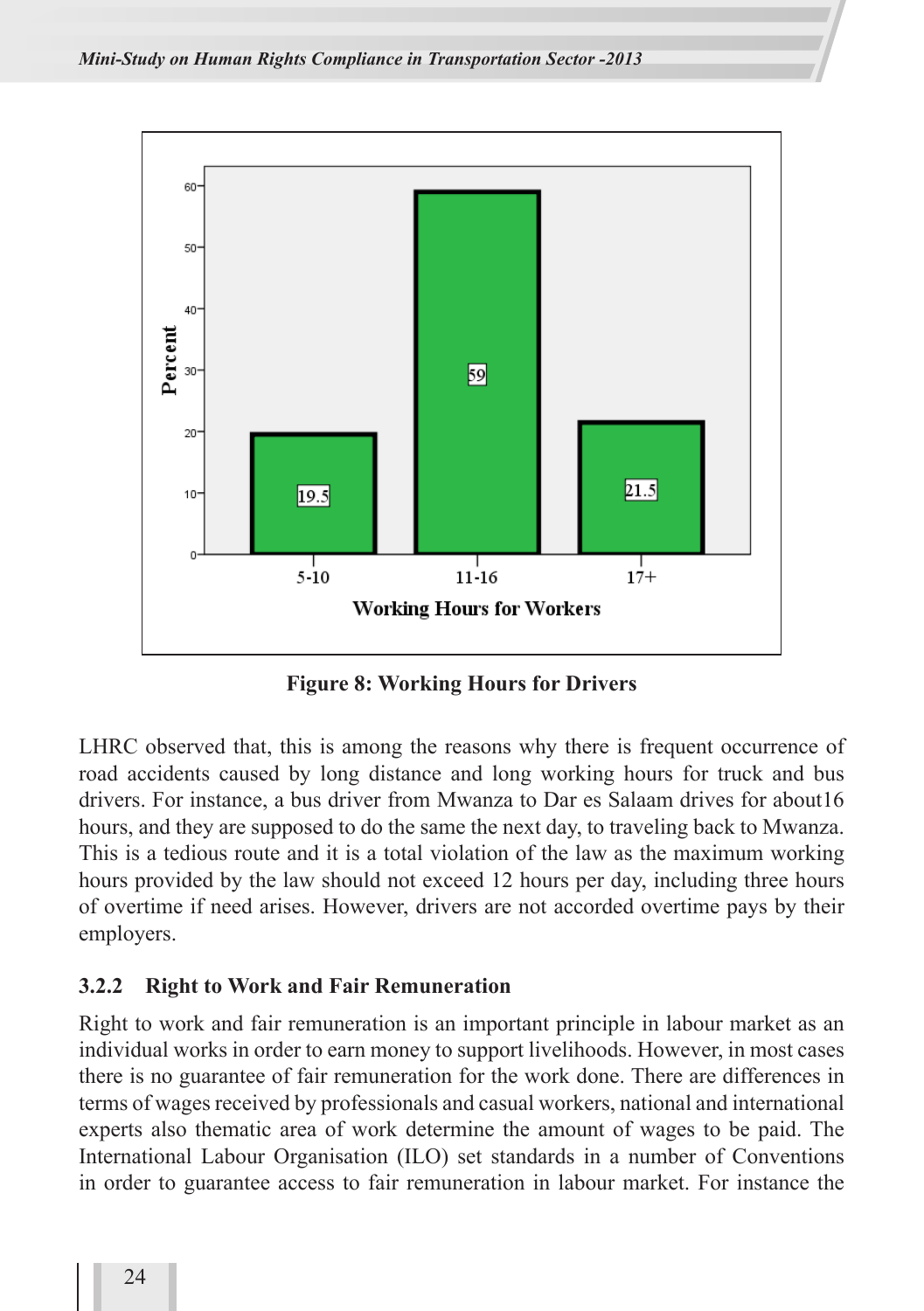*Labour Clauses (Public Contracts) Convention 1949*, 43 which aims at ensuring respect for minimum labour standards in the execution of public contracts, the *Protection of Wages Fixing Convention, 1949,<sup>44</sup>* that safeguards the principle that *"Wages shall be paid in legal tender at a regular intervals "and the Minimum Wage Fixing Convention, 197045* that requires ratifying states to establish a minimum wage fixing machinery capable of determining and periodically reviewing and adjusting minimum wage rates having the force of law.

The Constitution of United Republic of Tanzania provides the right to work and fair renumeration as a matter of right. Article 23 provides that; *-(1) Every person, without discrimination of any kind, is entitled to remuneration commensurate with his work, and all persons working according to their ability shall be remunerated according to the measure and qualification for the work.*

*(2) Every person who works is entitled to just remuneration*. This constitituonal guarantee has been violated by transportation companies as during the study facts shows that employees in this sector do not have guarantee to equal pay and specified time.

*The right to fair remuneration is protected by the Employment and Labour Relations Act, 2004 section 26 which clearly provides that;* 

*(1) the provisions of this section apply, when, for any purpose of this Act, it is necessary to determine the applicable hourly, daily, weekly or monthly rate of pay. (2) The hourly, daily, weekly or monthly wage rates shall be determined in accordance with the Table provided for in the First Schedule. (3) Where an employee is employed on a basis other than time worked, that employee shall be considered, for the purposes of this section, to be paid on a weekly basis and that employee's basic weekly wage shall be calculated on the amount earned (a) over the immediately proceeding 13 weeks, or (b) if the employee has been in employment for less than 13 weeks, that period*

The *Employment and Labour Relations Act, 2004* in the first schedule provides for the table that shows how to calculate comparable wages rates as shown hereunder:

<sup>43</sup> ILO Convention No. 94

<sup>44</sup> ILO Convention No. 95.

<sup>45</sup> ILO Convention No. 131.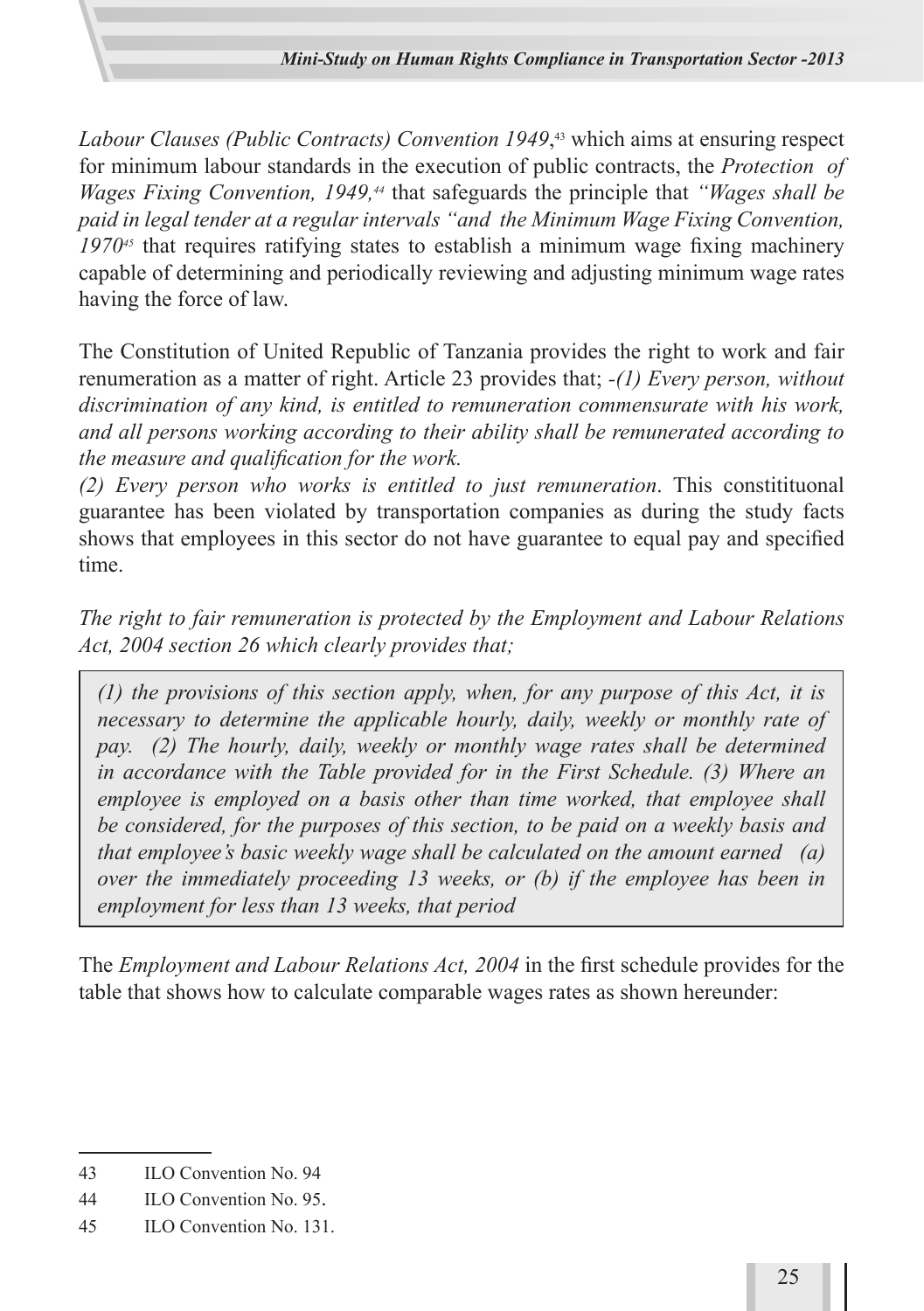| <b>Basis of</b> | <b>To calculate</b> | To calculate     | To calculate     | <b>To calculate</b> |
|-----------------|---------------------|------------------|------------------|---------------------|
| <b>Payment</b>  | hourly rates        | daily rates      | weekly rates     | monthly rates       |
| Employees       |                     | Multiply the     | Multiply the     | Calculate the       |
| whose basic     |                     | hourly rate by   | hourly rate by   | weekly rate         |
| wage is set by  |                     | the number of    | the number of    | then multiply       |
| the hour        |                     | ordinary hours   | ordinary hours   | the calculated      |
|                 |                     | of work web      | of work each     | weekly rate by      |
|                 |                     | day              | week             | 4,333               |
| Employees       | Divide the          |                  | Multiply the     | Calculate the       |
| whose basic     | daily rate by       |                  | daily rate by    | weekly rate,        |
| wage is set by  | the number          |                  | the number of    | then Multiply       |
| the day         | of ordinary         |                  | ordinary days of | the calculated      |
|                 | hours of work       |                  | work each week   | weekly rate by      |
|                 | each day            |                  |                  | 4,333               |
| Employees       | Divide the          | Divide the       |                  | Multiply the        |
| whose basic     | weekly rate         | weekly rate      |                  | weekly rate         |
| wage is set by  | (or calculate       | (or calculated   |                  | (or calculated      |
| the week        | weekly rate)        | weekly rate) by  |                  | weekly rate) by     |
|                 | by the number       | the number of    |                  | 4,333               |
|                 | of ordinary         | ordinary days    |                  |                     |
|                 | hours of work       | of work each     |                  |                     |
|                 | each week           | week             |                  |                     |
| Employees       | Divide the          | Divide the       | Divide the       |                     |
| whose basic     | monthly rate        | monthly rate by  | monthly rate by  |                     |
| wage is set by  | by $(4, 333)$       | $(4,333)$ times  | 4,333            |                     |
| the month       | times the           | the number of    |                  |                     |
|                 | number              | hours ordinarily |                  |                     |
|                 | of hours            | worked each      |                  |                     |
|                 | ordinarily          | week             |                  |                     |
|                 | worked each         |                  |                  |                     |
|                 | week                |                  |                  |                     |

**Table 1: How to Calculate Comparable Wages**

Therefore during the study75.2 percent of the respondents revealed that they did not receive salary on time, for there is no specific date of receiving their payments. Sometimes their salary is channelled through mobile phone transfers denying the employee their right of receiving salary slips. This is contrary to ILO conventions that *"Wages shall be paid in legal tender at regular intervals"* One of the respondents was quoted saying that;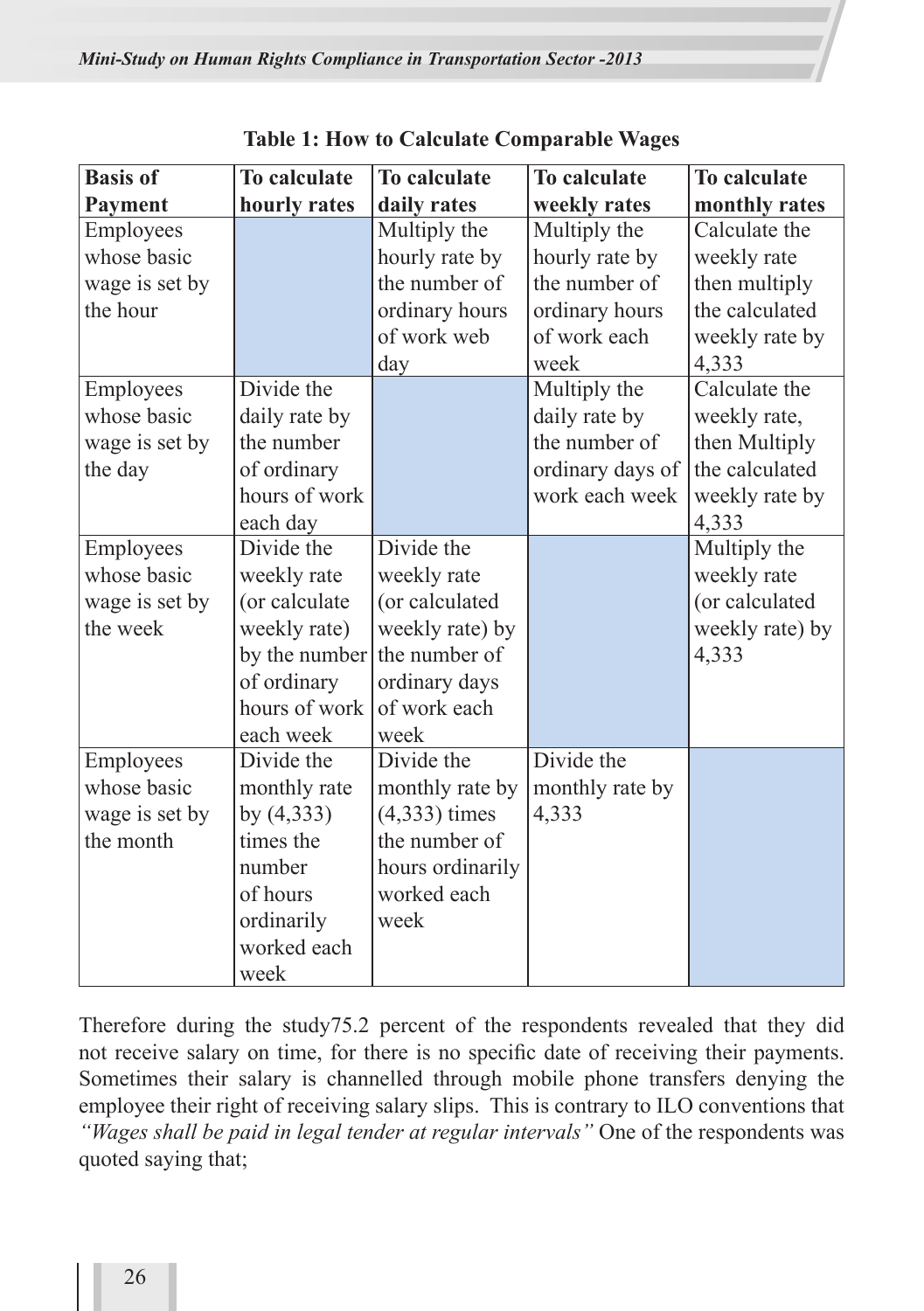*"Huku hakuna mshahara hizi ni kama posho tu kila mtu mwisho wa mwezi unapita hujapata kitu, unalipwa mwezi unaofuata tarehe 7 mara nyingine mpaka tarehe 10 kwa kutumia M-Pesa. Sisi hatuna haki ukilalamika tu kazi unaachishwa"*

(There is no salary, what we are paid is just allowances. A month can pass without one obtaining their pay, you get paid the next month on the 7th or sometimes the 10th through M-Pesa [a popular mobile cash transfer]. We do not have rights; if you complain you are likely to lose your job.)



**Figure 9: Payment of the Salary**

The respondents from other companies such as Mahamba Express, Top Story, Bansal Transporters, A to Z Transporters, Amafu Distributors, Kandahar Transport Services. The respondent from Simba Logistics Company Limited said that; *"Kampuni yetu ya Simba Logistics wanalipa mshahara wa shilingi 170,000/= lakini wanalipa mshahara wanavyotaka wao na hakuna muda maalum. Unaweza kulipwa mshahara katikati ya mwezi unaofuata."*

The salary structure during the study reaveld that; 85.11 percent of respondents receive allowances which is a salary in a range of 50,000/= to 250,000/= per month. Whereby 11.99 percent receive salary/allowance in a range of  $260,000/=$  to  $500,000/=$  whereas only 2.9 percent of the respondets earn above 500,000/= per month.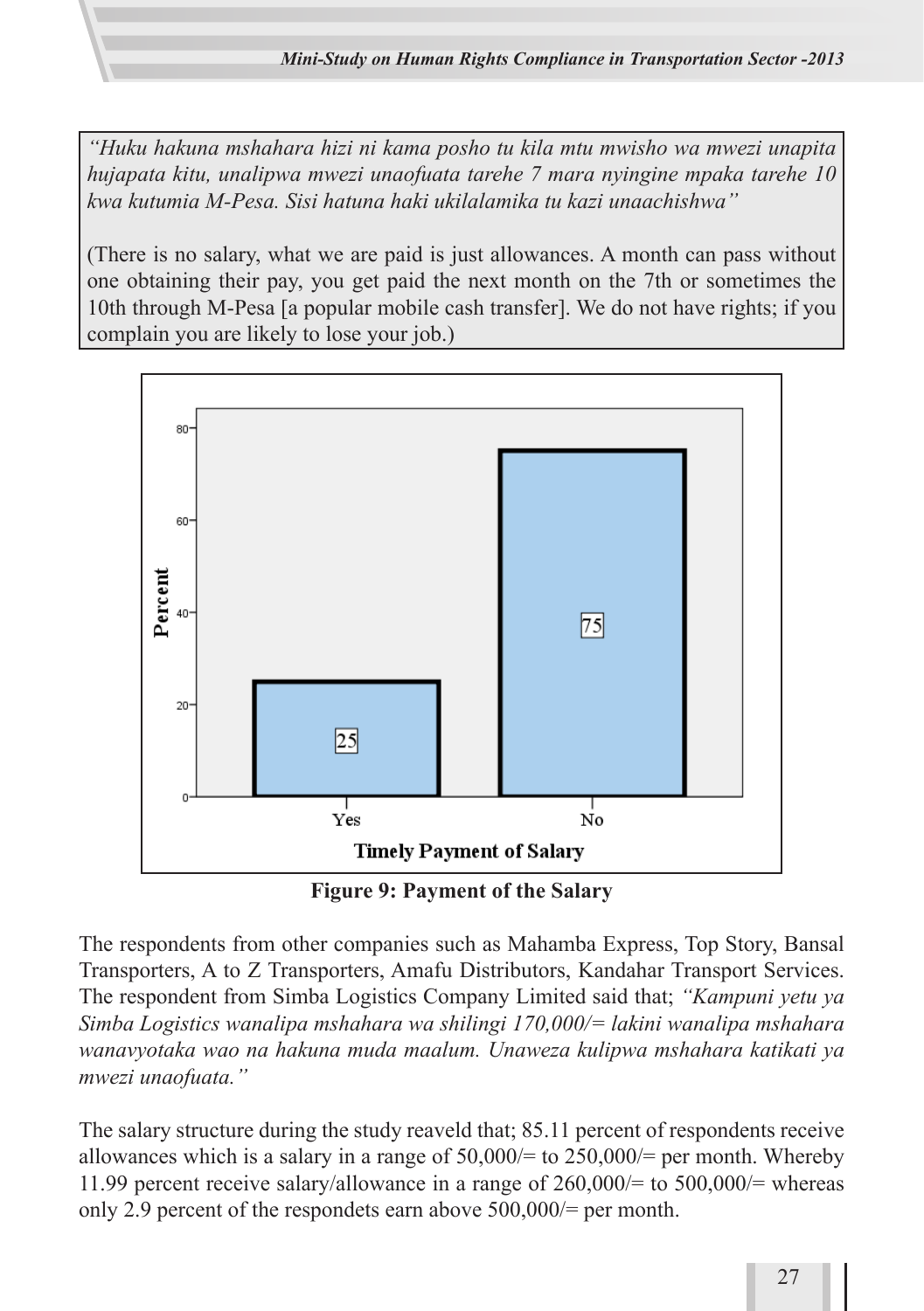

**Figure 10: Estimated Monthly Income**

LHRC opines that there is need for employers in transport sector to respect the fundamental right to work as provided in the *Constitution of United Republic of Tanzania, 1977*. The government through the Ministries of Transport and Labour should intervene to ensure that laws of the land are adhered to. Through such intervention livelihoods of employees will improve, government will raise its revenue collection and there will be reduction of road accidents as employees particulary drivers will be motivated to work observing safety rules.

Further, crime incidents will be reduced; for instance selling fuel on transit, spare parts and other goods. This practice will add value and confidence of neighbouring countries to use transportation companies from Tanzania and then increase contribution of transport sector to the countries economy.

The government should ensure that all the employees in transport sector are employed with proper written contracts. There is advantage on both sides, government and employees, to have written contracts with clear terms, including agreed salary or allowance payable. The findings revealed that employment contracts are signed in order to get transportation licences as mandatory requirement imposed by the Surface and Marine Transport Regulatory Authority (SUMATRA). The *Transportation Licensing*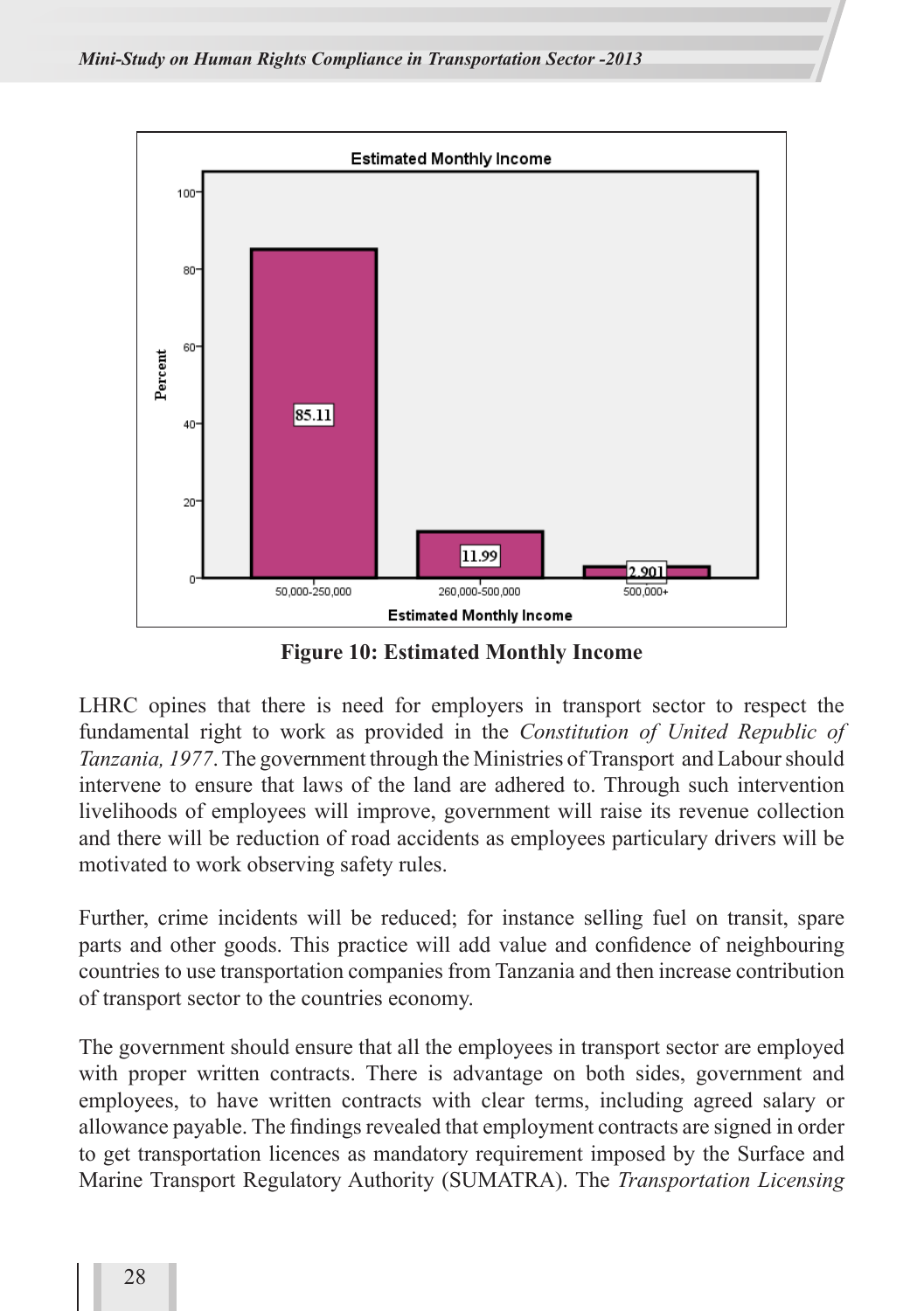Act, 1973 provides for the same.<sup>46</sup> The study revealed that the majority of employees in the transportation sector do not have employment contracts.

### **3.2.3 Right to Join Social Security Funds**

The right to a social security scheme is a legal right and is provided by different security funds institutions. The ILO defines the overall objective of the social security scheme as to provide access to health care and income security. *The Social Security (Minimum Standards) Convention, 1952*47 provides for a number of contingencies and benefits which include; old age, invalidity, survivorship, employment injury, maternity, medical care, sickness, unemployment and death.<sup>48</sup> The social security scheme is intended to all as a matter of right originated from the *Universal Declaration of Human Rights, 1948* which clearly provides that; *"Everyone as a member of society, has the right to social security."*

In Tanzania, social security is run by different social security schemes. There are several social security schemes including; Local Authorities Pension Fund (LAPF), Public Services Pension Fund (PSPF), National Social Security Funds (NSSF), Parastatal Pension Fund (PPF) and Government Employees Provident Fund (GEPF). The social security funds are regulated by the Social Security Regulatory Authority (SSRA) which is established under the *Social Security (Regulatory Authority) Act, 2008*. 49

The provision of social security is a must to all employees in public and private sector. The legal enforcement of these statutory deductions is easily enforced in the formal sector compared to the informal sector. Non-compliance to such statutory deduction is an offence under enabling legislations which establishes the social security funds. For instance the *National Social Security Fund Act, 1997* provides that; *"Any person for the purpose of evading payment of any contribution by him or some other person knowingly makes any false statement or representation, or produces or furnishes or causes to be produced or furnished any document or information which he knows to be false in material particulars commits an offence and is liable on conviction to a fine not exceeding one hundred thousand shillings or to imprisonment for a term not exceeding two years or to both that fine and imprisonment."50*

The legislation establishing the social security schemes are very clear, however not enforced in transport sector. Majority of respondents in the study were not registered in any of the social security funds available. In responding during the study, the 85.5 of the respondents answered no to question whether they are registered in any of the

46 Part V of the Act.

47 ILO Convention No 102.

- 49 Act No. 8 of 2008.
- 50 Section 72(1).

<sup>48</sup> http://www.tccia.com/tccia/wp-content/uploads/legal/policy/socialsecuritypolicy.pdf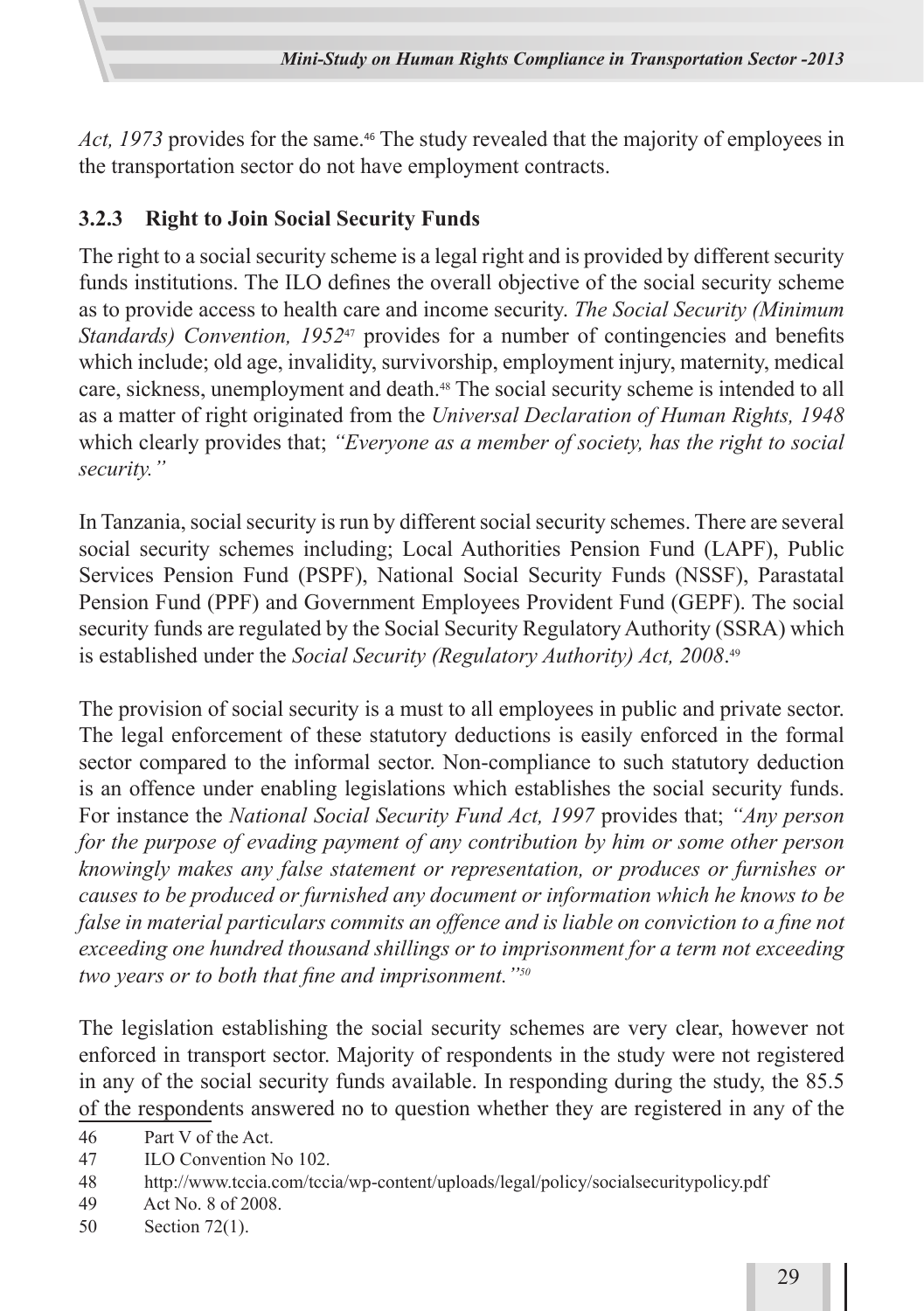social security schemes and 14.5 said yes. This indicates that there is poor enforcement of the laws in place.



**Figure 11: Right to Join Social Security Funds**

LHRC urges the Social Security Regulatory Authority (SSRA) to be given powers to inspect companies to ascertain whether they comply with statutory deductions on social security. Most companies in Transport sector do not deduct and furnish the amount deducted to social security schemes. For instance AIM Group (T) Ltd in Dar es Salaam keeps the statutory deductions to social security schemes into the company's accounts. In paying terminal benefits to employee after termination of the employee contract, the company includes the money which was supposed legally to be paid by the Social Security scheme as withdrawal benefit. The letter below shows one of the termination letters- received by LHRC on such misconduct: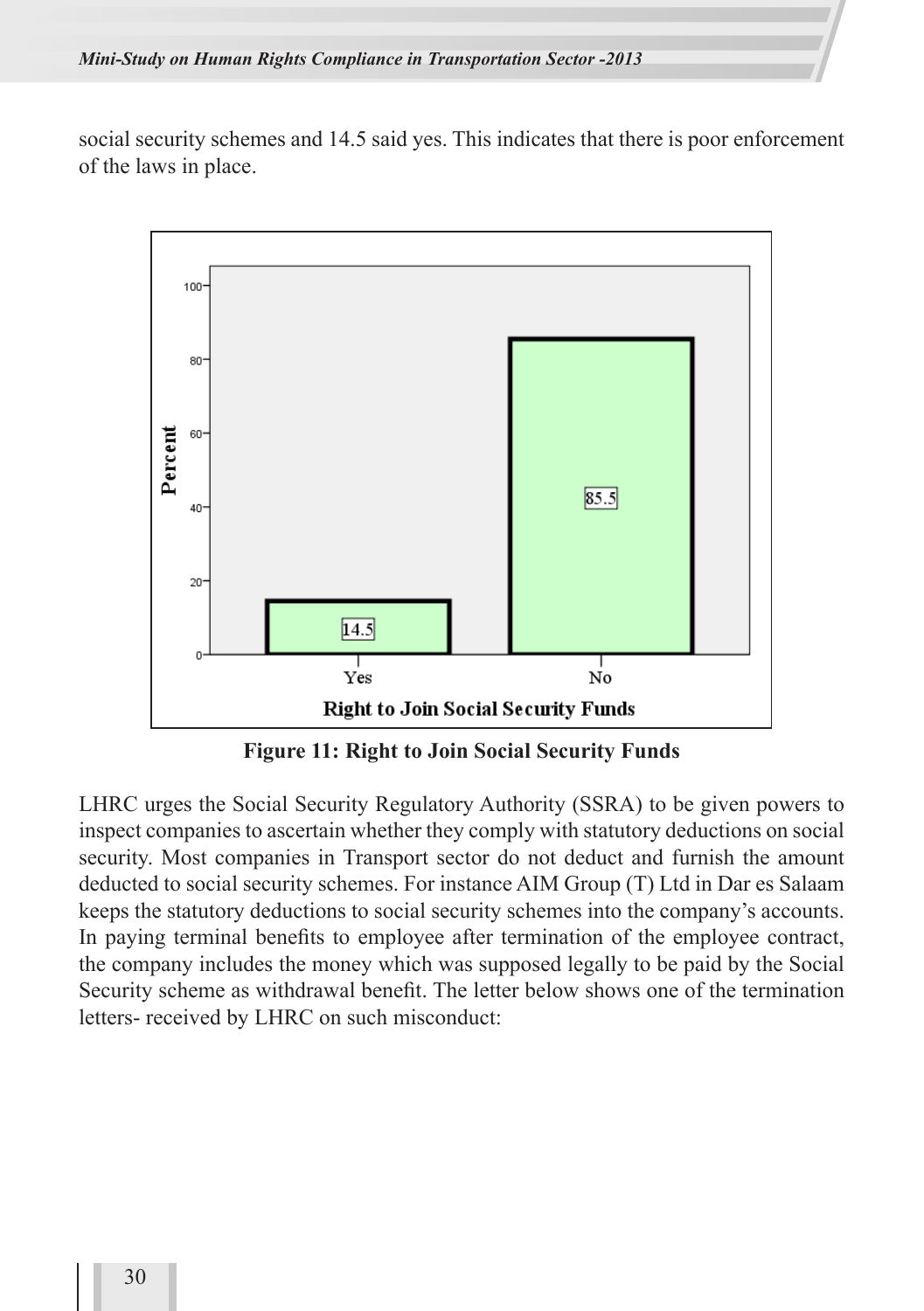

### **3.2.4 Right to Access Health Service and Medical Care**

The *Constitution of United Republic of Tanzania, 1977* does not guarantee protection of right to health. However, right to life as provided under Article 14 of the *Constitution of United Republic of Tanzania, 1977* was interpreted by the court to include right to health in the case of *Festo Balegele & 749 others versus Dar es Salaam City Council*  at the High Court of Tanzania at Dar es Salaam. This case sets a precedent on right to live in health and clean environment<sup>51</sup>

The right to health and access to medical care is highly denied in transport sector. During the study, respondents admitted that they sometimes had to take their medication while on road. The respondents revealed that there is great fear of losing their jobs once admitted in hospital for treatment. Most of the employers do not accord employees with medical services. The study revealed that 88.07 percent of the respondents do not enjoy medical care from employers whereas only 11.93 percent do enjoy it.

<sup>51</sup> High Court of Tanzania at Dar es Salaam, Miscellaneous Civil Cause No. 90 of 1991.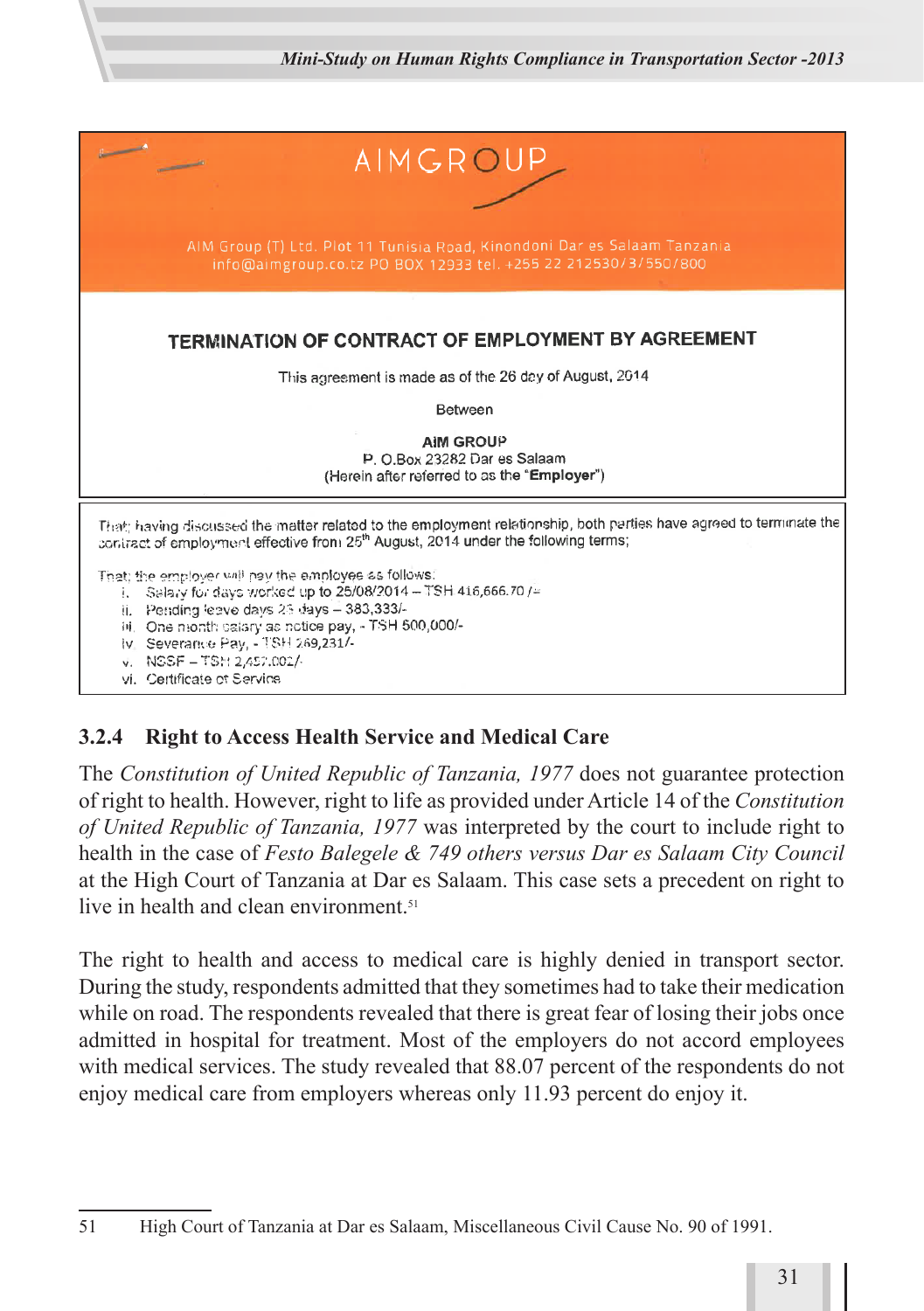

**Figure 12: Medical Care for Employees in the Transport Sector**

Long distance truck drivers are at the highest risk and are implicated in geographical spread of HIV/AIDS in Africa and Asian countries.<sup>52</sup> Due to nature of their work, employees in transport sector are vulnerable to the spread of HIV/AIDS. This is because of the long distance that the track drivers cover; thus there are unofficial resting centres created for the truck drivers along the country's highways. These centres have become hubs for prostitution and unprotected sex, leaving the truck drivers and other employees in the sector at the highest risk of contracting HIV/AIDS.<sup>53</sup> The Tanzania Commission for Aids (TACAIDS) estimates that HIV/AIDS infection rates at these centres exceed greatly the national rates.54 Where the national HIV/AIDS infection rate lies at 5.1 percent, the infection rate at these centre stand at between 15-35 percent.<sup>55</sup> Thus, employees at the sector are in the highest risk in contracting HIV/AIDS, given the fact that employers have not taken enough initiatives in combating HIV/AIDS.

<sup>52</sup> Jeff, Marck "Long distance truck-drivers sexual cultures and attempts to reduce HIV risk behavior amongst them: A review of the African and Asian Literature published in; Resistance to Behavior change to Reduce HIV/AIDS infection 1999 pages 91-100 also available at siteresources.worldbank.org/INTTSR/Resources/462613-11-350999994537/resistances\_ch8pdf.

<sup>53</sup> Elias Msuya, *"Ngono zembe ilivyokithiri barabara ya kuelekea Zambia,"* Mwananchi 11th May, 2013.

<sup>54</sup> Tatu Mohamed, *"Madereva wa masafa vinara wa VVU,"* Tanzania Daima 9th September, 2014.

<sup>55</sup> *Ibid.*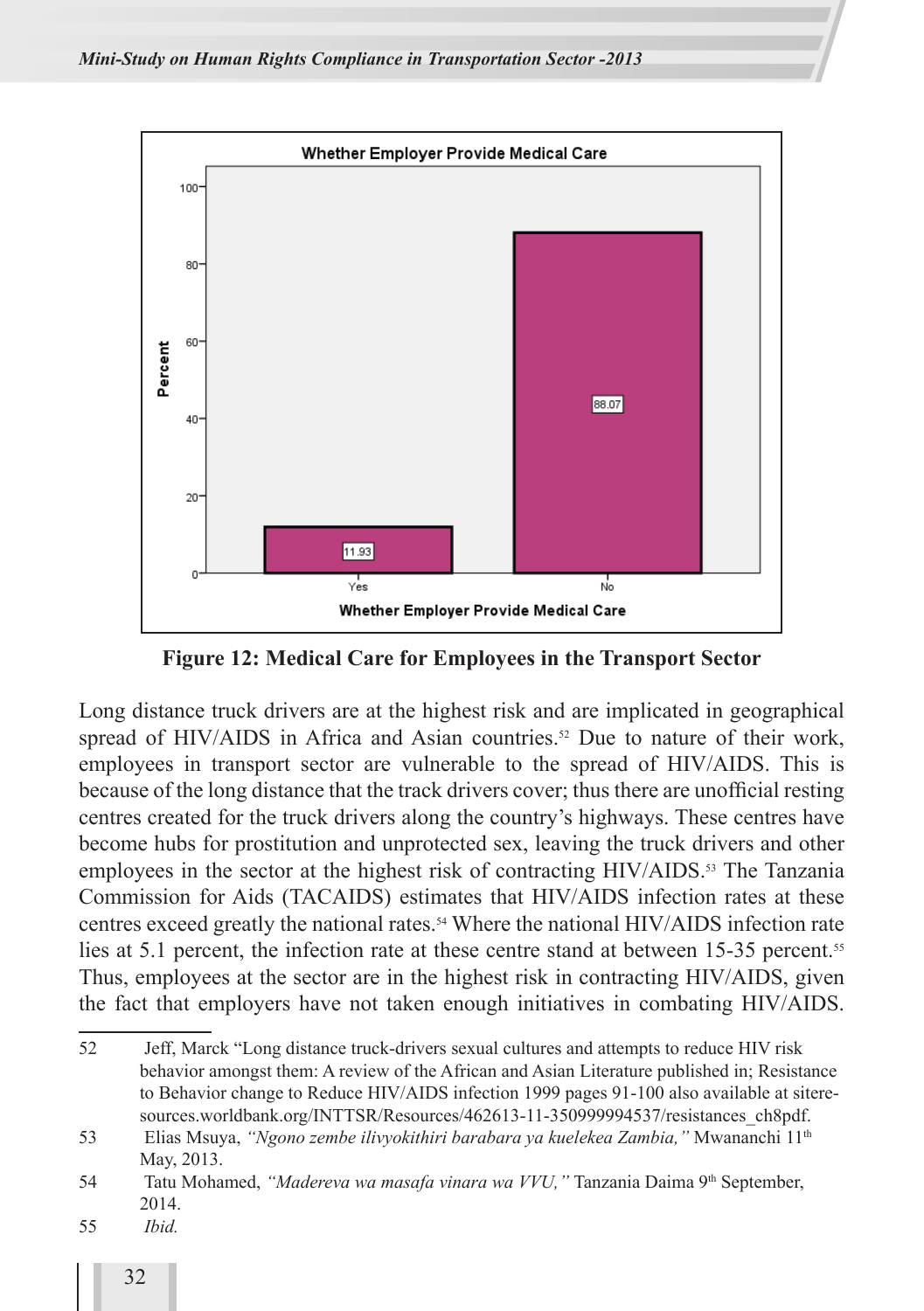This was revealed during the study where 53.38 percent of the respondents revealed that their employers have not taken any initiative in combating HIV/AIDS at their working places. Only 9.7 percent of the respondents revealed that they are provided with Voluntary Counselling and Testing (VTC) services by their employers. Some of the respondents (2.5 percent) revealed that once diagnosed with HIV, an employee is likely to lose their job by termination of their contracts. This creates great fear among the employees, making the fight against HIV/AIDS very difficult, especially given the status of the risk that employees in the sector find themselves at.



**Figure 13: Employers' Efforts in Combating HIV/AIDS in the Transport Sector**

The LHRC reminds the community and employers in this sector that it is an obligation of every member of the community to participate and engage in prevention and control of HIV/AIDS. This reminder is provided for in the *National Policy on HIV/AIDS, 2001* whereby one of its core principles stipulate that; *"All members of the community have individual and collective responsibility to actively in the prevention and control of the HIV/AIDS epidemic. National response shall be multi-sectoral and multidisciplinary."56*

<sup>56</sup> Paragraph 1.7 of the National Policy on HIV/AIDS 2001.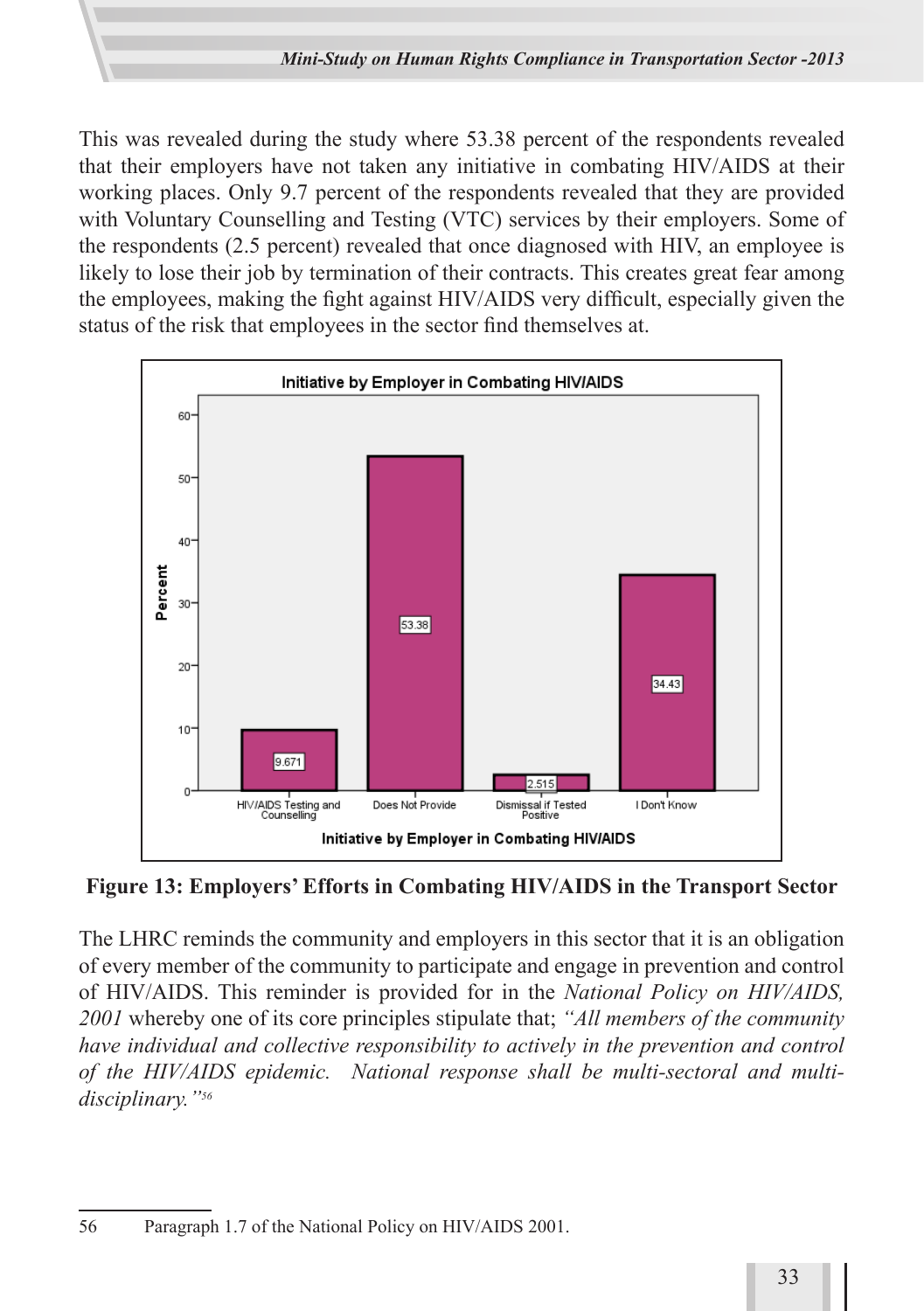#### *3.2.5* **Right to Leave and Its Cycles**

Labour leave is the time of rest, i.e. temporary stop of working activities used at the own will of employee being in labour relations with employer and in accordance with the character of labour and job for normal rest, recreation of efficiency, health care and improvement.57 Labour leave is provided annually for the adequate working year. Working year starts on the day of employee's employment and ends on the same day of the next year. Labour leave consists of the annual main leave given to employees, which perform their labour duties in accordance with their position, profession, specialty and additional leave given, depending on the character of job and labour, and may be provided both together and separately.<sup>58</sup>

The *Employment and Labour Relations Act, 2004* provides five types of leave to be enjoyed by employees.<sup>59</sup> These include:

- (a) Annual Leave;
- (b) Sick Leave;
- (c) Maternity Leave;
- (d) Paternity Leave;
- (e) Compassionate Leave.

The act provides that every employee is entitled to annual leave of not less than 28 days consecutive in one leave cycle.60 The annual leave cycle is constituted by 12 months in consecutive employment tenure. The annual leave includes public holidays that fall within those days and an employee is entitled to payment of full salary/remuneration despite his or her absence from work. Practice shows that there some employees who voluntarily decide to sell off their right to annual leave by accepting extra-payment to forfeit their right to annual leave.

Sick leave is entitlement of every employee who falls sick in any period during the course of employment.61 The ailing employee is entitled to at least 126-days sick leave whereby, in the first 63 days the employee is entitled to full wages whereas the remaining 63 days the employee will be paid half wages. The employee is entitled to the sick leave if clear evidence from certified medical doctor proves the sickness of the employee. Further, the employee will not be entitled to wages if there is another funding designated for that purpose.

- 57 Article 5 on Law of Leaves.
- 58 Ibid.
- 59 Section 21.
- 60 Section 31.
- 61 Section 32.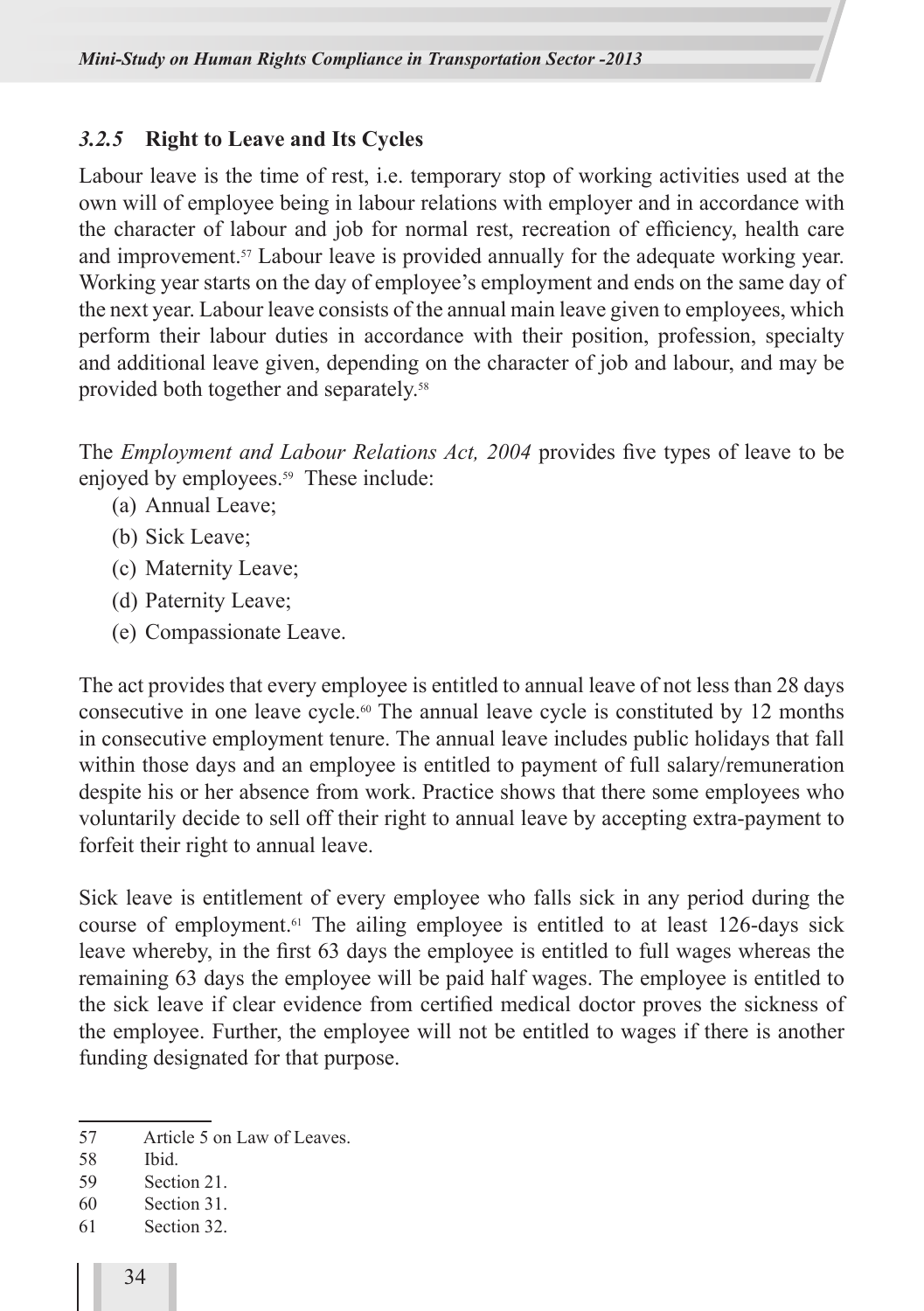The *Employment and Labour Relations Act, 2004* provides for maternity leave for female employees for not less than 84 days during one leave cycle.<sup>62</sup> However, 100 days can be granted if the employee give birth to more than one child with full payment. The ceiling for maternity leave is only four terms in order to promote family planning on part of legal framework among employees.

Equally, the law provides for paternity leave of 3 days to all male employees if it is proven beyond reasonable doubt that an employee is a biological father of the newly born child.<sup>63</sup> The condition in order for a male employee to enjoy paternity leave is that one must take it within seven days of the birth of the child.

Lastly, compassionate leave is an entitlement to every employee as provided by the law.64 With this leave, the employee is entitled to a four days pay leave in case of sickness or death of employee's child; or death of employee's spouse, parent, grandparent, grandchild or sibling.

The study reveals that 83.6 percent of the respondents do not get annual leave from their employers. Only 16.4 of the respondents revealed that they receive annual leave from their employers. The chart below reveals the same.



**Figure 14: Annual Leave for Employees in the Transport Sector**

- 63 Section 34 (1) (a).
- 64 Section 34 (1) (b).

<sup>62</sup> Section 33.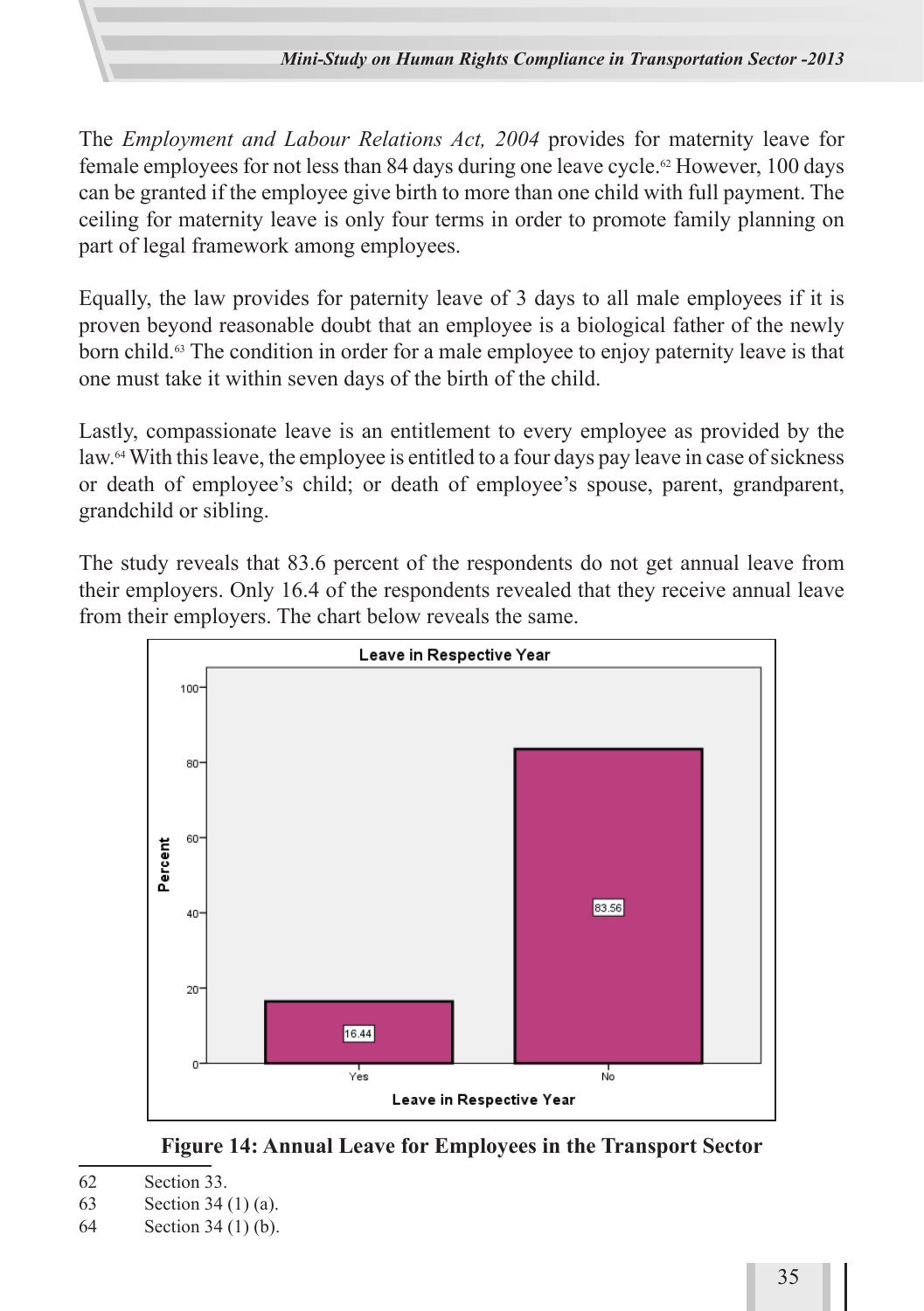LHRC condemns employers in transport sector for failure to recognise the right to leave as an important right of the employees. Right to leave increases efficiency and perfection of work as it gives the employee time to regain both physical and mental energy after a long period of work or following an event that an employee has gone through. Leave makes employees more productive in their activities. Further, there is need and necesity to formalise the transport sector in order to safeguard and to ensure there is security of tenure to employees. The current practice does not provide security of tenure as once an employee asks and goes on leave is likely to be replaced by another person. This practice should not be tolerated as it provide room for exploitation and torture to workers in transport sector.

#### **3.2.6 Knowlege on Labour Laws**

The Study went further to enquire the respondents as to whether they have elementary knowledge on labour laws. LHRC finds it important to know this fact as it is not easy for one to claim or demand his or her right when one is not aware of such right. The study reavealed that the majority of employees in the sector do not have elementary knowledge of labour laws; as 95.4 percent of the respondents revealed that they do not have elementary knowledge of labour laws compared to only 4.6 percent of the respondents who answered to the contrary. The chart below reveals the same:



**Figure 15: Knowledge on the Labour Laws by the Stakeholders in the Transport Sector**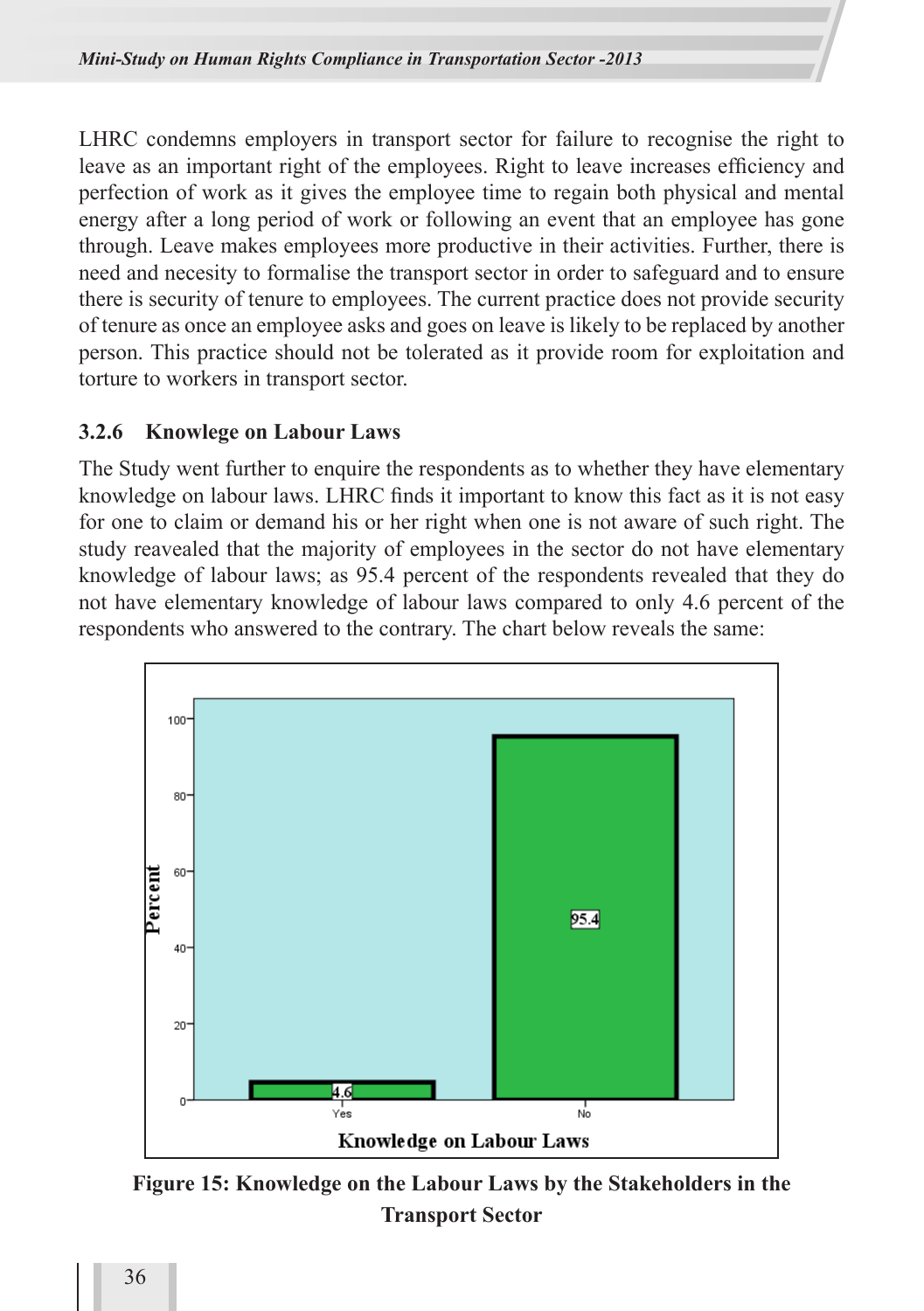LHRC calls upon the Ministry of Labour and SUMATRA to ensure that employees in transport sector have basic understanding of labour laws and any other right acrued from employment. This can be done during safety week or other programmes by involving employees associations like DARCOBOA, TATOA, TABOA and civil socities. The knowledge gained will be useful to employees and the government in enforcing such laws.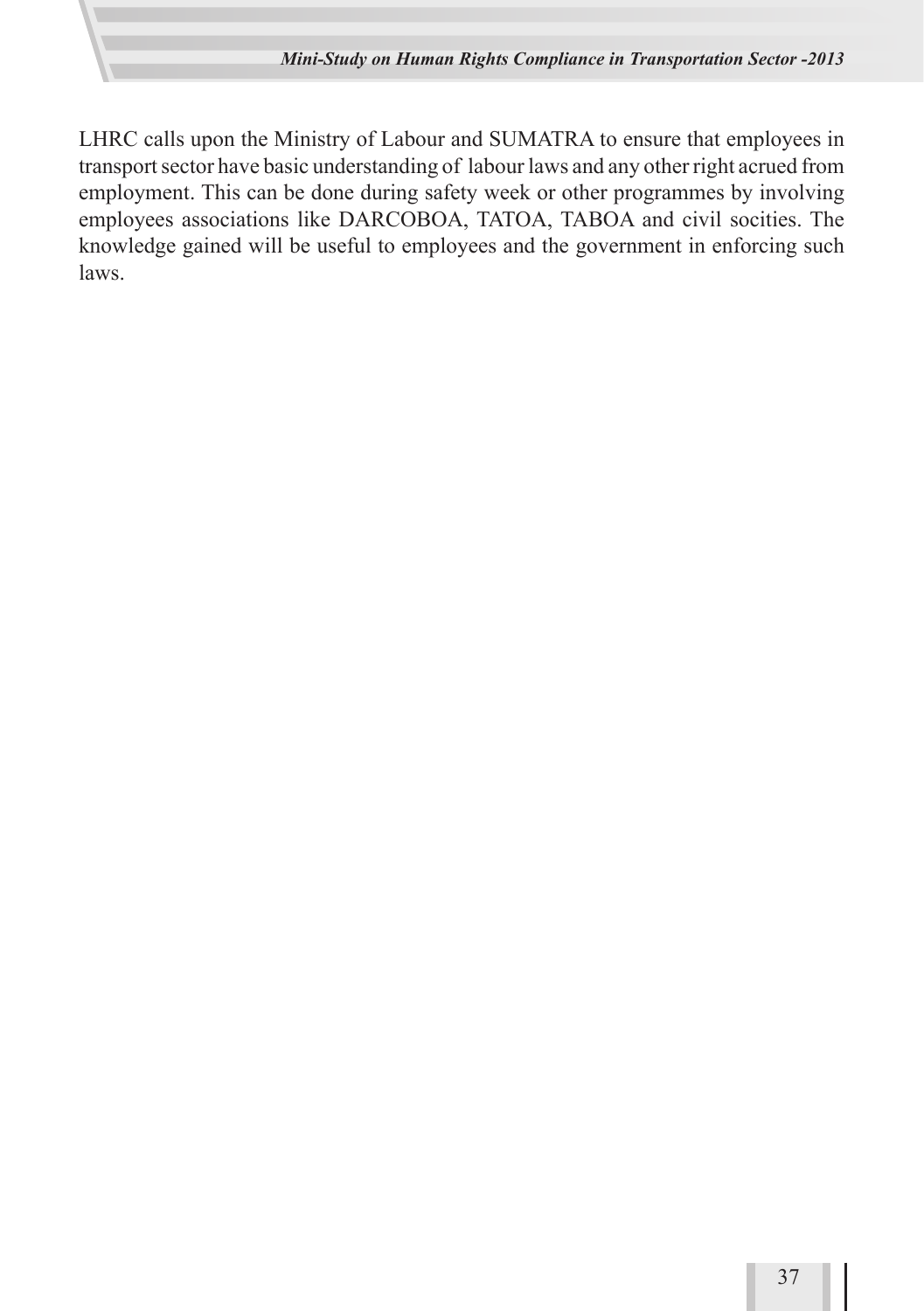# **Chapter Four**

# **Advocacy Issues, Recommendations and Conclusion**

#### **4.1 Emerging Advocacy Issues**

The study has revealed that, one of the biggest challenges facing the transport sector is lack of valid contracts for employees. This has been the source of violation of many rights of the employees in the sector. The sector in Tanzania is likely to lag behind the neighbours within the East African community and other sub regions. This is not good news for economic development of the country as many countries in the sub region are land locked, thus depend heavilly on Tanzania for importing and transporting their goods. There is greater economic growth from these countries; thus the country's transport sector brings an urgent and greater need to transform the transport sector and make sure that it is in accordance to contemporary international standards to attract economic engagement with the subregion.

#### **4.2 Recommendations**

The findings of this study have revaled that there are violations of fundamental rights and employment standards, in the country laws, specifically labour laws and international instruments. Each finding in the report reveals out how employers violate the laws of the country. The general findings as well reveal the reluctance of the Government machinery to to adherence to the country's laws. Thus , LHRC has the following recommendations:

i. Share the findings of the study with the Government and other stakeholders of the transport sector. Sharing these findings will make the stakeholders have a clear picture of the situation on the ground. Stakeholders are called upon to make sure that; they take part in addressing issues brought forward by the findings of this report. The Government and institutions governing the transportation sector should make sure that stakeholders adhere to the laws governing the transportation sector in the country. Labor officers should make sure that they conduct regular inspections to working places to ascertain adherence of employers to the labor laws of the country. SUMATRA should make sure that laws and regulations regarding vehicle licensing are observed by vehicle owners. The police force should as well make regular checking. Vehicle owners on their part should make sure that they conduct their business in accordance to laws and regulations governing the transportation sector as well as the labor laws. Civil societies are called upon to conduct programs aimed at raising awareness to both employers and employees of the transport sector, on laws and standards that they ought to adhere in their daily conduct of business.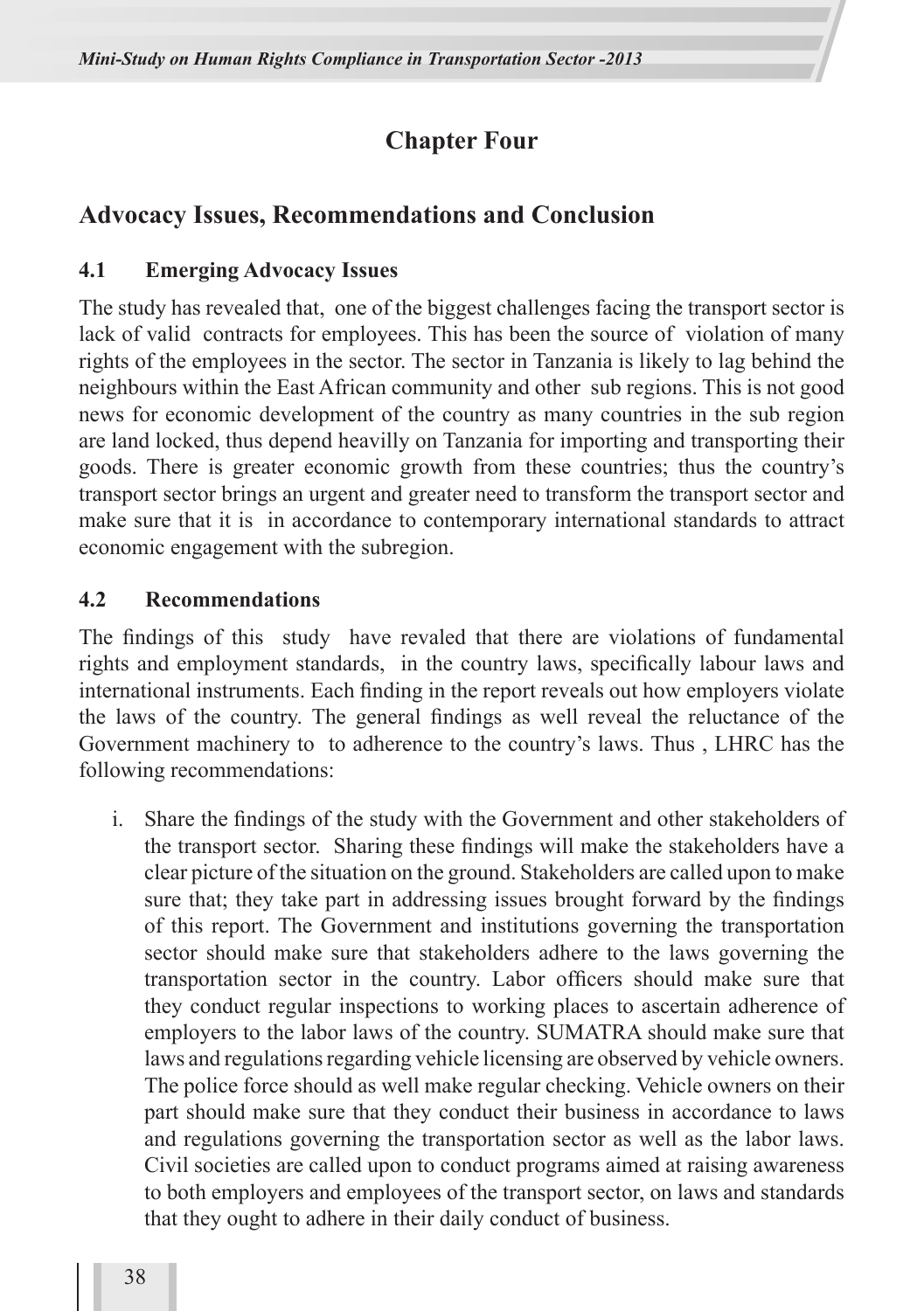- ii. Conduct basic education on legal rights with the stakeholders in the transport sector; the findings of this report have revealed that, there is ignorance in basic legal rights by the stakeholders, especially the employees. This has led to their exploitation by employers. The Government should collaborate with civil society organizations and employees trade unions to arrange for regular provision of basic education in legal rights to stakeholders of the transport sector. Provision of legal education should go hand in hand with provision of legal aid to those employees in need once their rights have been infringed.
- iii. Educate the society at large on human rights and compliance thereto; the society at large should also be educated on basic legal and human rights issues.

LHRC urges the government to take measures and put pressure on all employers in the transportation sector to safeguard basic employment standards. This situation depicts the general picture, how the government loses substantial revenue which would have been accrued from this sector such as Income Tax and through the Pay as You Earn (PAYE) from the contribution of the workers' salaries. It was further noticed that, lack of social security protection for employees in the transport sector makes them work beyond minimum age and earn nothing upon retirement or inability to work. Lack of employment contracts makes it difficult for employees to have security of tenure, as employers have a wider loophole of the discretion to hire and fire at any time they think fit, hence no rights accrued thereof making employees' claims therefore they remain baseless.

LHRC recommends the Ministry of Labour and Employment to ensure that, employees in the transport sector form trade unions. . It is only through independent, uniform and strong trade unions that will contribute to collective bargaining towards achieving and raising employment standards. The result will be that the transport sector will be formalised to a formal sector that can contribute to the country's economy. LHRC's findings have revealed that 90.9 percent of the respondents are restricted to join trade union or form branches of trade unions.<sup>65</sup>

# **4.3 Conclusion**

The transport sector is one of the most important sectors in the country as far as the socio economic development is concerned. This has been revealed by the fact that the transport sector determines the price of goods and services, which in turn is reflected in the end product reaching the consumer (an ordinary Tanzanian). A proper and efficiently run transport sector has the potential to reduce poverty by promoting trade and higher productivity.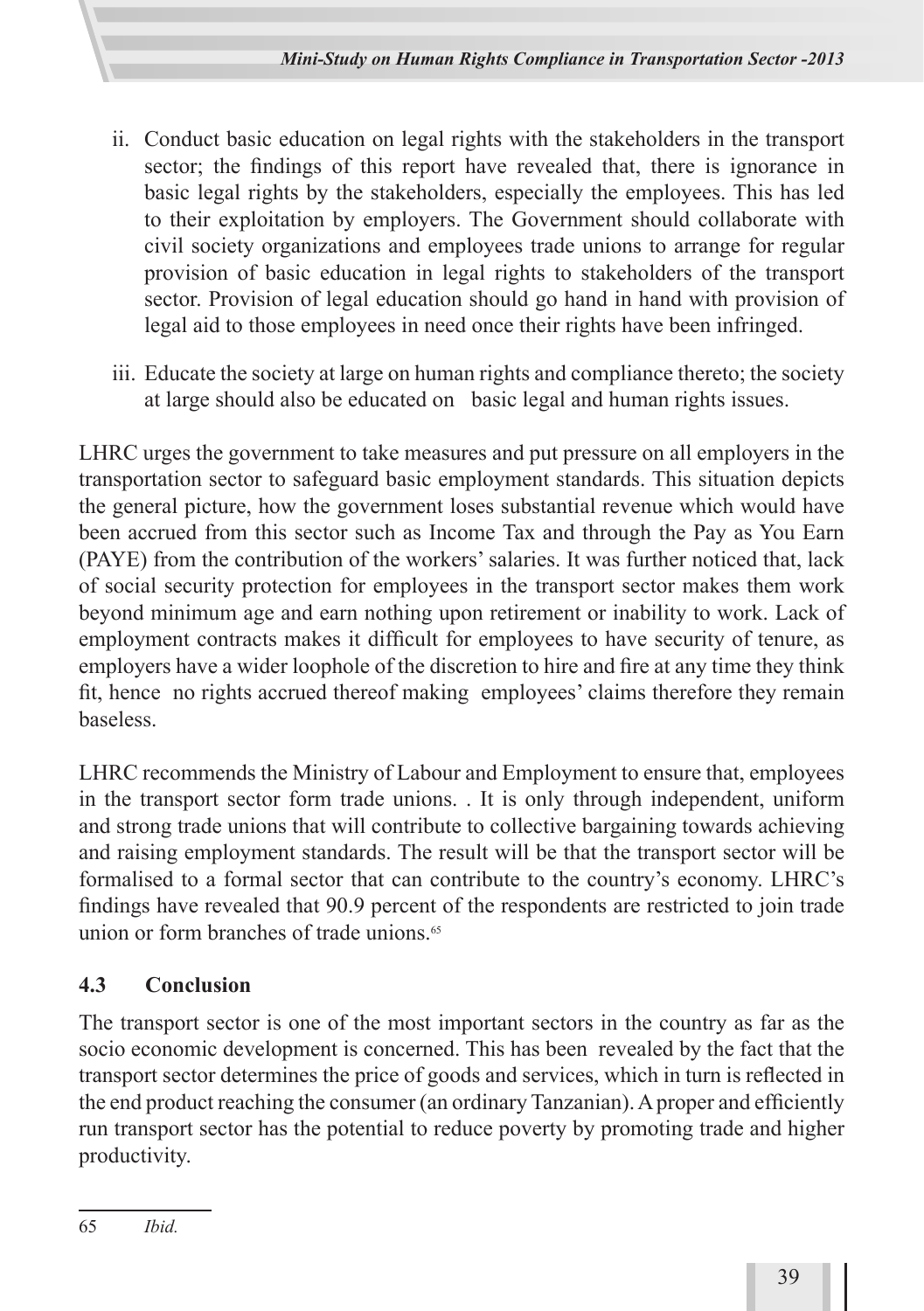This mini research was conducted having in mind the potential of the transport sector to the country's socio economic development. The research have covered seven towns<sup>66</sup> and it clearly indicated the situation on the ground to adherence to human rights standards in the transport sector. LHRC have documented several reported incidents from its clients working in the transport sector concerning the failure by employers in adhering to labour and transportation laws. The findings of the report clearly indicates the extent of the violations of employees rights.

LHRC understands that the transport sector cannot prosper unless there is total adherence to legal and human rights as set out by the country's laws and international standards. The findings of this report indicates a clear connection between the non adherence to legal and human rights standards and poor performance of the transport sector in general.

LHRC expects that the findings of this report will enable stakeholders to take necessary measures to improve the transport sector for the development of the country's economy. However this will only be achieved when this sector is operated and adheres to legal, human rights, and international standards.

66 *Ibid.*

40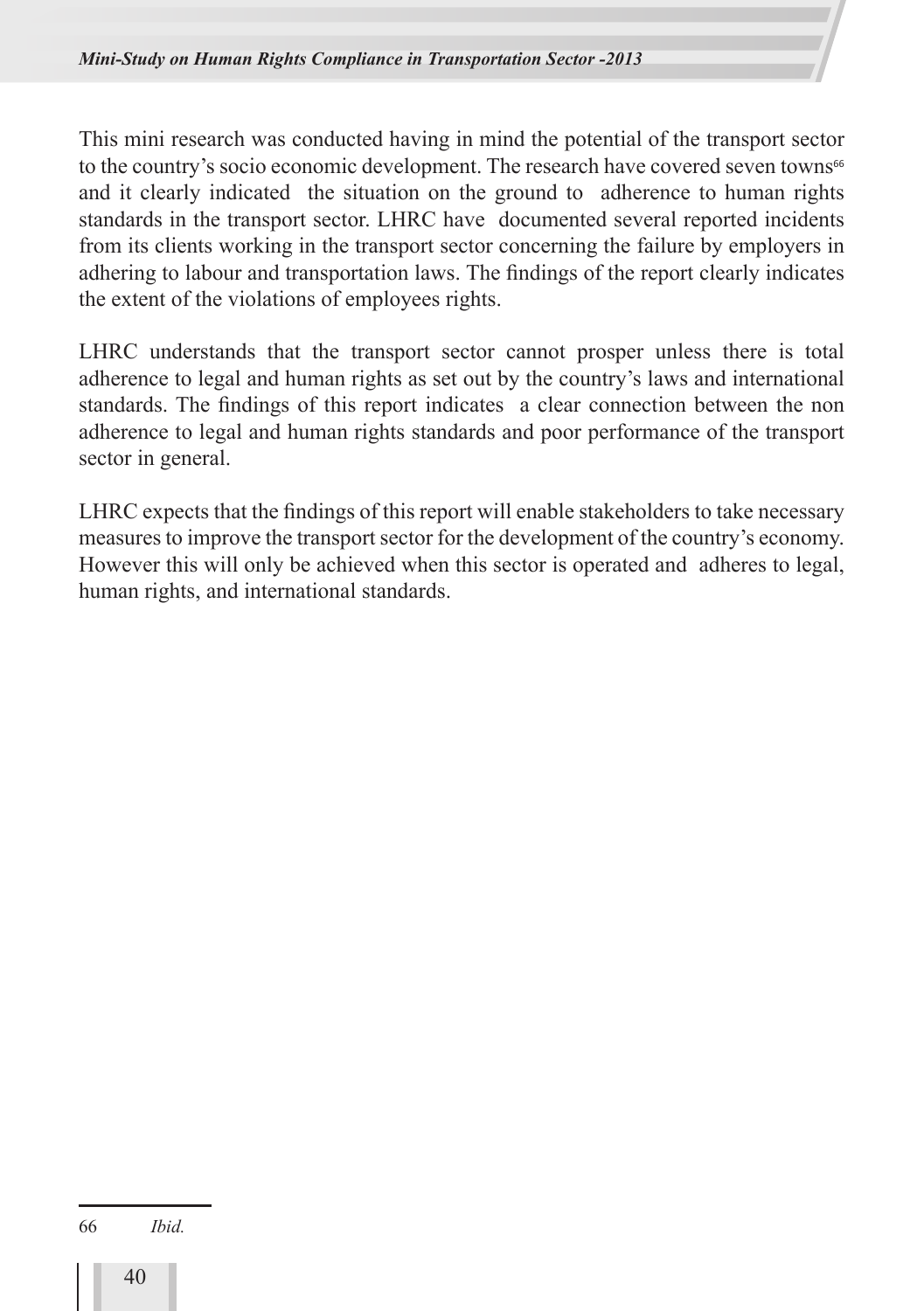# **Bibliography**

### **Reports**

- **Lee, S et.al;** Working Time Around the World: Trends in Working Hours, Laws and Policies in a Global Comparative Perspective, ILO 2007.
- **Jeff, Marck** "Long Distance Truck-Drivers Sexual Cultures and Attempts to Reduce HIV Risk Behavior Amongst Them: A Review of the African and Asian Literature Published in; Resistance to Behavior Change to Reduce HIV/ AIDS Infection 1999."

#### **Websites Visited**

http://www.sumatra.or.tz/index.php/services/roads, accessed on 20th February, 2014.

http://www.sumatra.or.tz/index.php/services/roads, accessed on 20<sup>th</sup> February 2014

www.mot.go.tz, accessed on February, 2014.

http://www.tccia.com/tccia/wp-content/uploads/legal/policy/socialsecuritypolicy.pdf

www.siteresources.worldbank.org/INTTSR/Resources/462613-11-350999994537/ resistances\_ch8pdf.

#### **Newspapers**

- ELIAS MSUYA, *"Ngono zembe ilivyokithiri barabara ya kuelekea Zambia,"*  Mwananchi Newspaper, 11<sup>th</sup> May, 2013.
- TATU MOHAMED, *"Madereva wa masafa vinara wa VVU,"* Tanzania Daima Newspaper, 9<sup>th</sup> September, 2014.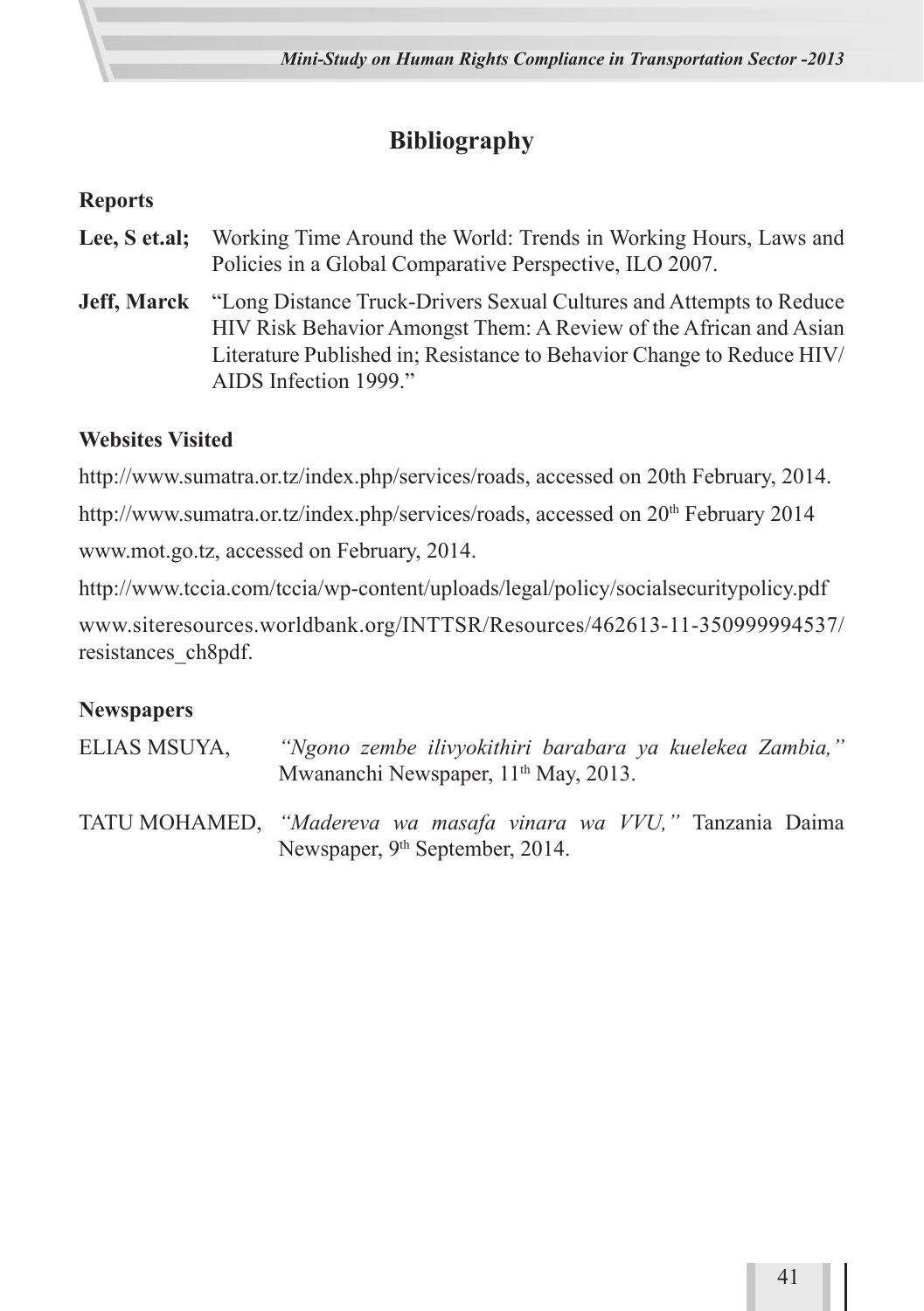#### **Annextures**

#### **Questionnaire Used to collect Data**

**LEGAL AND HUMAN RIGHTS CENTRE**



Justice Lugakingira House, Kijitonyama, P. O. Box 75254, Dar Es Salaam, TANZANIA Telephone: 2773048, 2773038, Fax: 2773037, E-mail: lhrc@humanrights.or.tz Website www.humanrights.or.tz

#### **DODOSO LA UKUSANYWAJI WA TAARIFA ZA HAKI ZA BINADAMU KWENYE SEKTA YA USAFIRISHAJI W ANCHI KAVU (BARABARA) NCHINI**

#### **Kituo cha Sheria na Haki za Binadamu, Dar es Salaam.**

Kituo cha Sheria na Haki za Binadamu (LHRC) ni shirika lisilo la kiserikali linaloshughulika na maswala ya uelewa na ulinzi wa haki za binadamu na utawala bora. Moja ya majukumu yake ni kufanya tafiti katika masuala mbalimbali ya haki za binadamu. Hivyo basi, dodoso hili limeandaliwa mahususi kwa ajili ya utafiti mdogo wa masuala ya haki za binadamu katika sekta ya usafirishaji nchini.

Ukiwa mmoja wa vyanzo muhimu vya taarifa, tunakuomba ujaze dodoso hii na kuirudisha kwa mtu aliyekupa. Hii itatusaidia kupata taarifa ambazo zitasaidia kukamilisha utafiti huu mdogo.

Weka alama ya vema (√) mbele ya jawabu sahihi au andika kwa kifupi katika nafasi (......) iliyoachwa wazi au andika chini ama juu ya karatasi hii.

1.1 Jina (sio lazima)

.....................................................................................................................................................................

- 1.2 Jinsia/jinsi
	- (b) Ke
	- (c) Me
- 1.3 Umri wako
	- (b)  $7 13$ (c) 14 -18
	- (d) 19 -25
	- (e) 26 -35
	- $(f)$  36 -50
	- $(g)$  51 -65
	- (h)  $66+$

1.4 Kampuni unayofanya kazi ...................................................................................................................

- 1.5 Nafasi ya utumishi katika sekta ya usafirishaji
	- (b) Dereva
	- (c) Msaidizi wa Dereva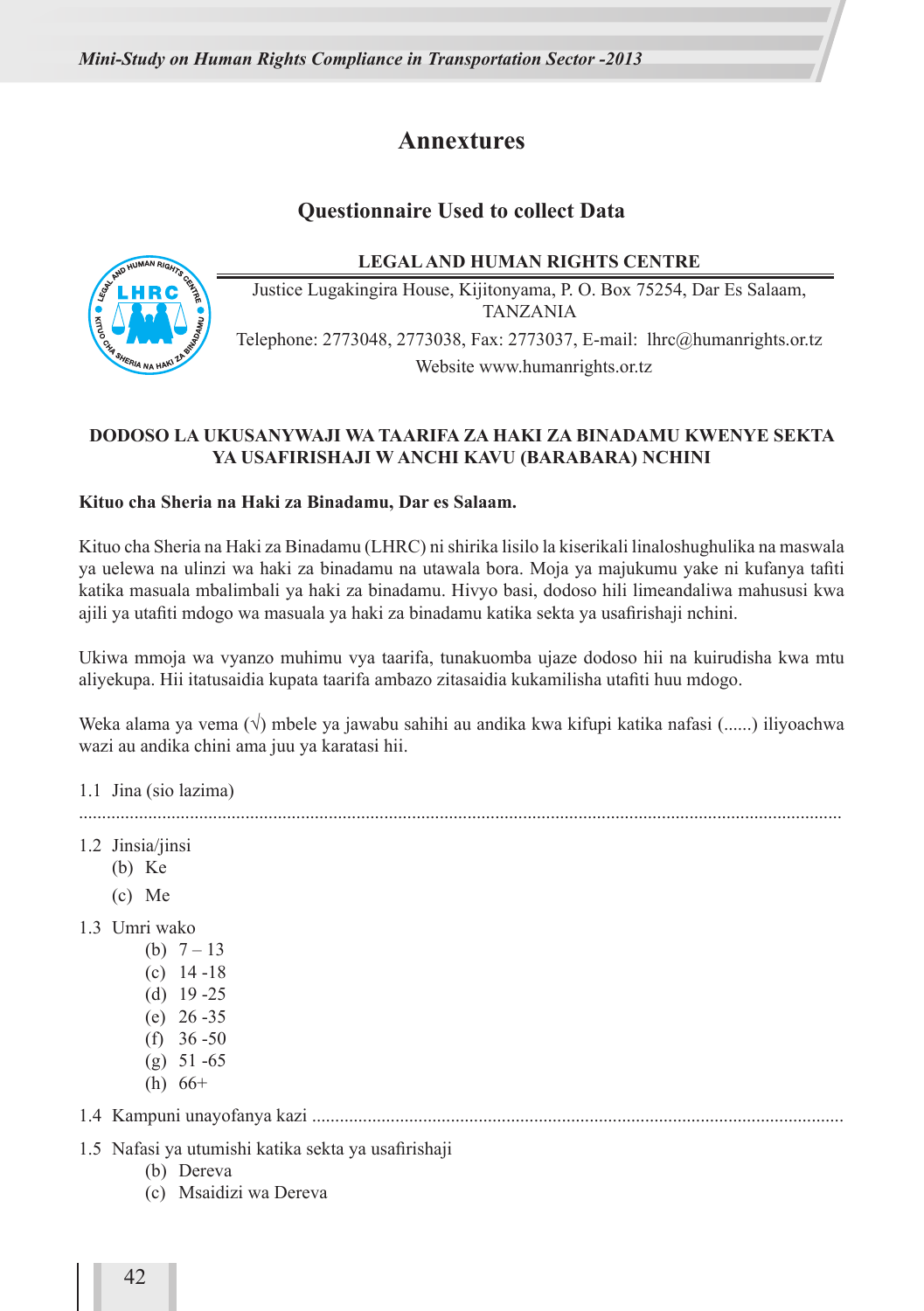- (d) Kondakta
- (e) Fundi

1.6 Miaka ya utumishi katika sekta ya usafirishaji

- (b) 1 -5
- (c) 6 -10
- (d) 11 -15
- (e) 16 -20
- (f) 21 -25
- $(g)$  26+

#### 1.7 Je umeshawahi kupata likizo katika kipindi cha mwaka husika?

- (b) Ndiyo
- (c) Hapana
- 1.8 Unafanya kazi masaa mangapi kwa siku?
	- (b) 5 -10
	- (c) 11 16
	- $(d) 17+$
- 1.9 Je, mshahara unalipwa kwa wakati?
	- (b) Ndiyo
	- (c) Hapana

#### 1.10Je, umejiunga na mfuko wa hifadhi ya jamii na makato hupelekwa kwa wakati?

- (b) Ndiyo
- (c) Hapana
- 1.11Je mwajiri wako antoa huduma za matibabu?
	- (b) Ndiyo
	- (c) Hapana

#### 1.12Umewahi kupata mateso yoyote, kuteswa, kudhalilishwa kwa namna yoyote?

- (b) Ndiyo
- (c) Hapana
- 1.13Kama jibu ni ndio elezea

- 1.14Je, kuna ubaguzi wa namna yoyote ile katika sehemu yako ya kazi?
	- (a) Ndiyo
	- (b) Hapana
- 1.15Kama ni ndiyo elezea aina ya ubaguzi

.............................................................................................................................................................

.............................................................................................................................................................

- 1.16Je, umeshawahi kufukuzwa kazi?
	- (a) Ndiyo
	- (b) Hapana

1.17Katika kampuni unayofanya kazi kuna tawi la chama cha wafanyakazi?

- (a) Ndiyo
- (b) Hapana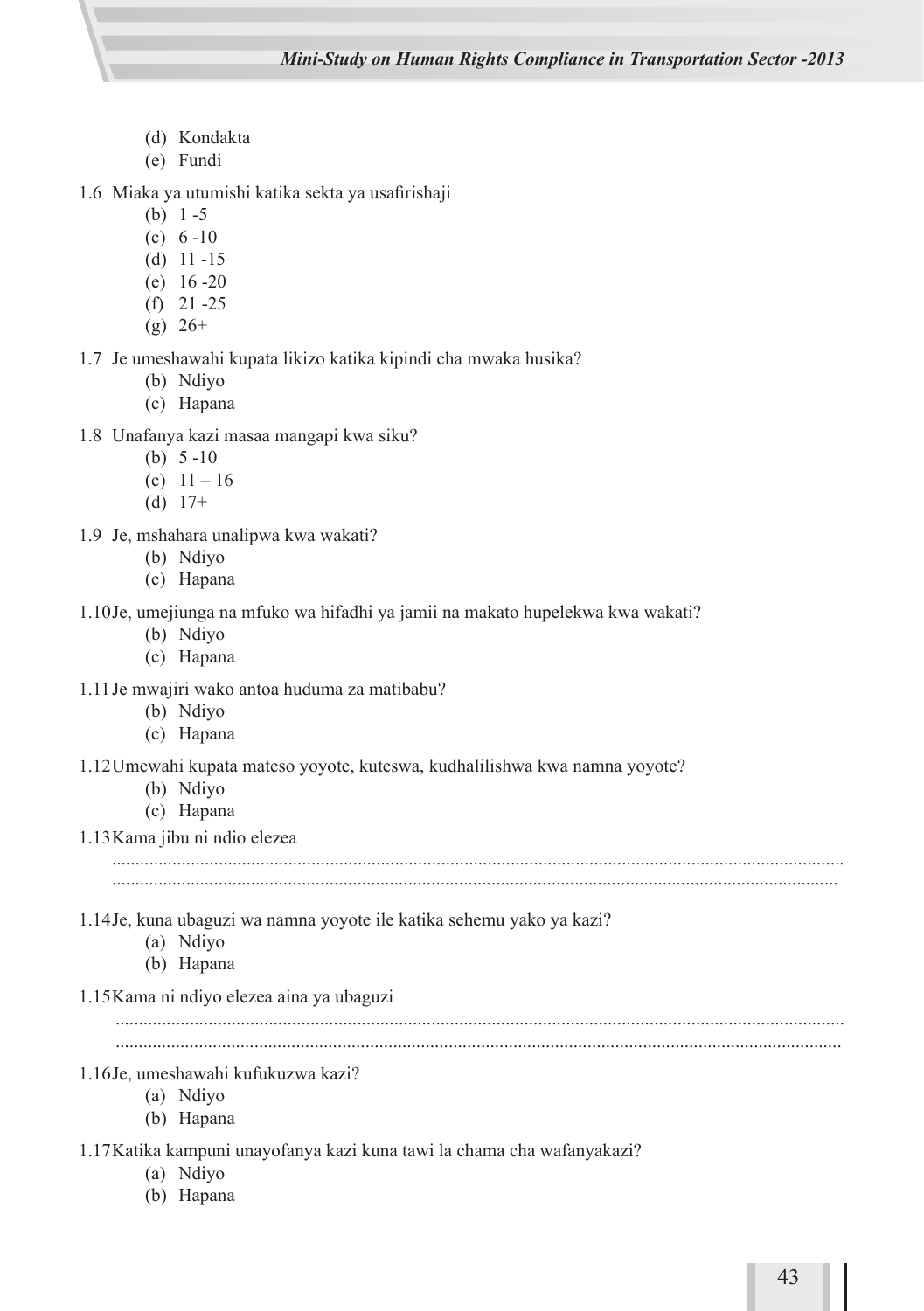- 1.18Kama jibu ni Hapana eleza mtizamo wa mwajiri juu ya kujiunga na vyama vya wafanyakazi .............................................................................................................................................................. .............................................................................................................................................................. 1.19Kabla ya kujiunga na kampuni unayofanya kazi sasa umeshawahi kufukuzwa kazi kampuni nyingine? (a) Ndiyo (b) Hapana 1.20Kama Ndiyo eleza kwa kifupi kama taratibu zilifuatwa na kupata haki zako zote .............................................................................................................................................................. 1.21Unaifahamu Sheria ya Kazi na Mahusiano Kazini ya Mwaka 2004? (a) Ndiyo (b) Hapana 1.22Katika kukabiliana na janga la maambukizi ya virusi vya Ukimwi mwajiri amefanya jitihada gani kwa wafanyakazi wake? .............................................................................................................................................................. 1.23Makadirio ya kipato chako kwa mwezi (a)  $50,000 - 250,000/$ (b)  $260,000 - 500,000/$ 
	-
	- (c)  $500,000/=+$